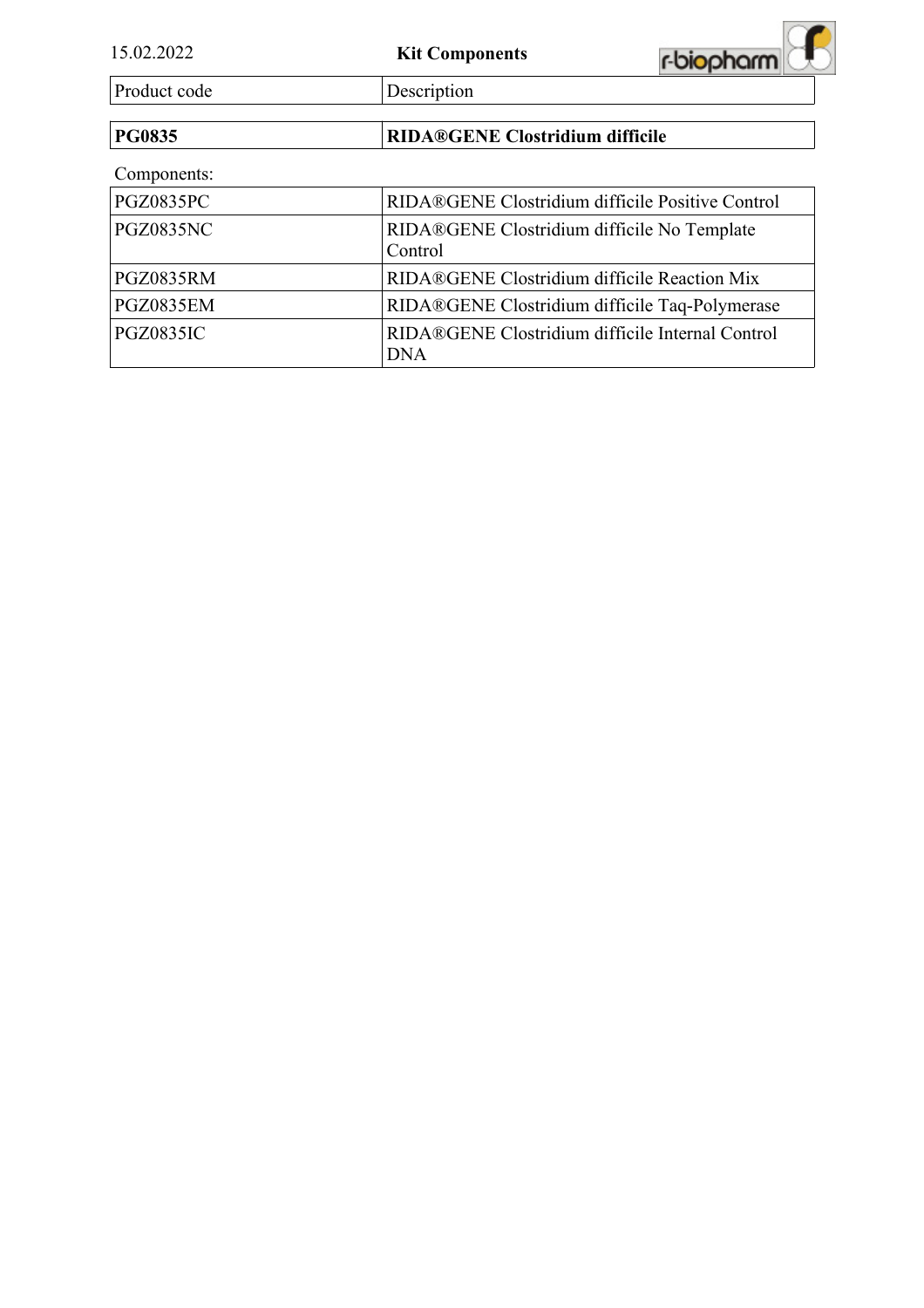

**according to 1907/2006/EC, Article 31**

Printing date 15.02.2022 Version number 5.0 Revision: 15.02.2022

# **SECTION 1: Identification of the substance/mixture and of the company/ undertaking**

### **1.1 Product identifier**

### **Trade name: RIDA®GENE Clostridium difficile Positive Control**

**Article number:** PGZ0835PC

**1.2 Relevant identified uses of the substance or mixture and uses advised against** No further relevant information available.

**Application of the substance / the preparation:** In vitro

**1.3 Details of the supplier of the safety data sheet Manufacturer/Supplier:** R-Biopharm AG An der neuen Bergstraße 17 D-64297 Darmstadt

**Further information obtainable from:** e-mail: info@r-biopharm.de **1.4 Emergency telephone number:**

CHEMTREC (worldwide): +1 703-741-5970 / 1-800-424-9300 CHEMTREC (United Kingdom): 44-870-8200418 and 44-2038073798 (toll free) For additional worldwide local emergency numbers refer to section 16.

## **SECTION 2: Hazards identification**

**2.1 Classification of the substance or mixture Classification according to Regulation (EC) No 1272/2008** The product is not classified, according to the CLP regulation.

#### **2.2 Label elements**

**Labelling according to Regulation (EC) No 1272/2008** Void **Hazard pictograms** Void **Signal word** Void **Hazard statements** Void **2.3 Other hazards Results of PBT and vPvB assessment PBT:** Not applicable. **vPvB:** Not applicable.

## **SECTION 3: Composition/information on ingredients**

**3.2 Chemical characterisation: Mixtures Description:** Mixture of substances with nonhazardous additions.

**Dangerous components:** Void **Additional information:** For the wording of the listed hazard phrases refer to section 16.

# **SECTION 4: First aid measures**

**4.1 Description of first aid measures General information:** No special measures required. **After inhalation:** Supply fresh air; consult doctor in case of complaints. **After skin contact:** Immediately wash with water and soap and rinse thoroughly. **After eye contact:** Rinse opened eye for several minutes under running water. **After swallowing:** If symptoms persist consult doctor. **4.2 Most important symptoms and effects, both acute and delayed** No further relevant information available.

(Contd. on page 2)

GB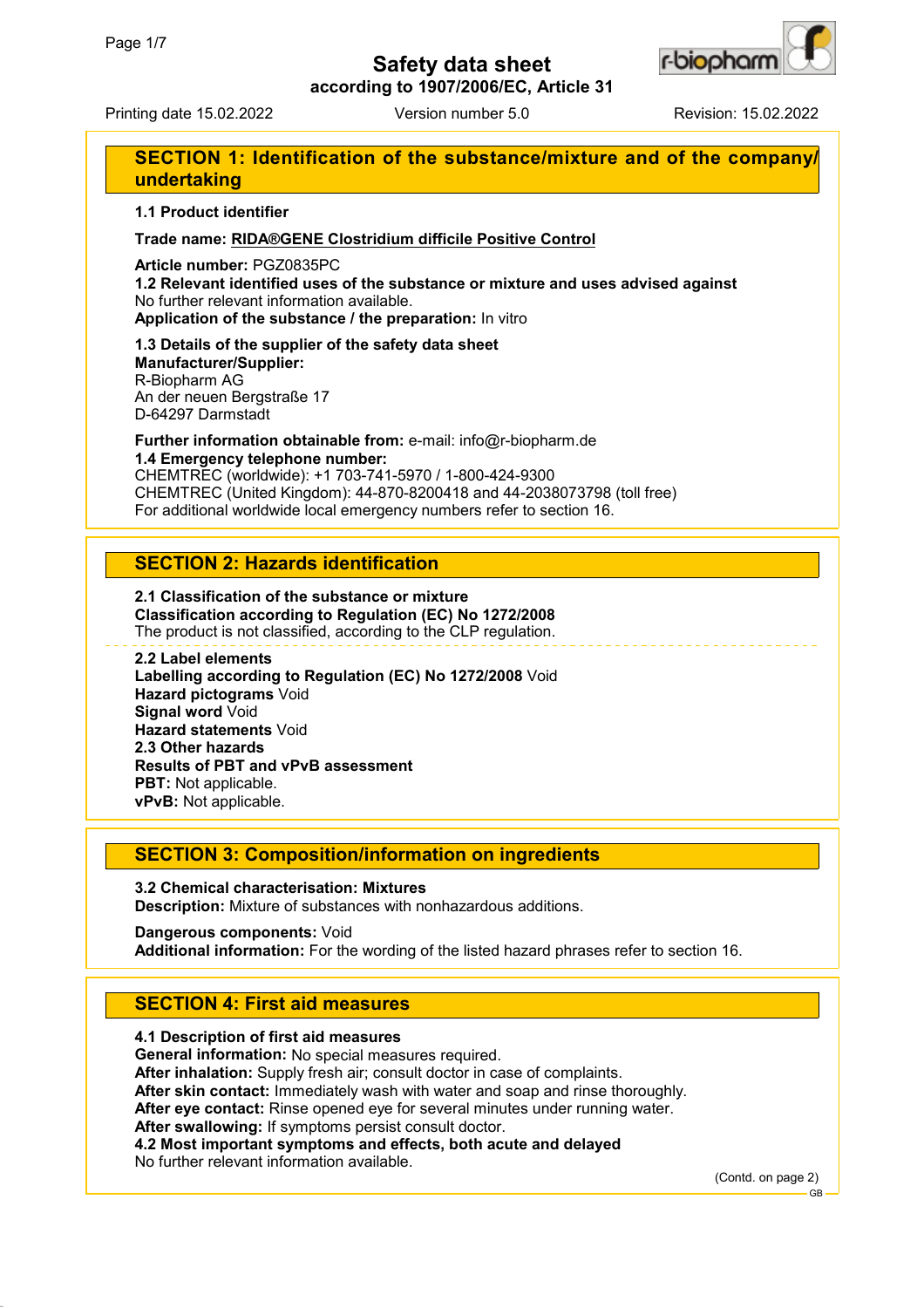

**according to 1907/2006/EC, Article 31**

Printing date 15.02.2022 Version number 5.0 Revision: 15.02.2022

### **Trade name: RIDA®GENE Clostridium difficile Positive Control**

(Contd. of page 1) **4.3 Indication of any immediate medical attention and special treatment needed**

No further relevant information available.

# **SECTION 5: Firefighting measures**

### **5.1 Extinguishing media**

**Suitable extinguishing agents:** Use fire extinguishing methods suitable to surrounding conditions. **5.2 Special hazards arising from the substance or mixture**

No further relevant information available.

**5.3 Advice for firefighters**

**Protective equipment:** No special measures required.

## **SECTION 6: Accidental release measures**

**6.1 Personal precautions, protective equipment and emergency procedures** Wear protective clothing. **6.2 Environmental precautions:** Dilute with plenty of water. Do not allow to enter sewers/ surface or ground water. **6.3 Methods and material for containment and cleaning up:** Absorb with liquid-binding material (sand, diatomite, acid binders, universal binders, sawdust). **6.4 Reference to other sections** No dangerous substances are released. See Section 7 for information on safe handling. See Section 8 for information on personal protection equipment. See Section 13 for disposal information.

# **SECTION 7: Handling and storage**

**7.1 Precautions for safe handling** No special measures required. **Information about fire - and explosion protection:** No special measures required.

**7.2 Conditions for safe storage, including any incompatibilities Storage:**

**Requirements to be met by storerooms and receptacles:** No special requirements. **Information about storage in one common storage facility:** Not required. **Further information about storage conditions:** None.

**7.3 Specific end use(s)** No further relevant information available.

# **SECTION 8: Exposure controls/personal protection**

### **8.1 Control parameters**

**Additional information about design of technical facilities:** No further data; see item 7. **Ingredients with limit values that require monitoring at the workplace:**

The product does not contain any relevant quantities of materials with critical values that have to be monitored at the workplace.

**Additional information:** The lists valid during the making were used as basis.

### **8.2 Exposure controls**

**Personal protective equipment:**

### **General protective and hygienic measures:**

The usual precautionary measures are to be adhered to when handling chemicals. **Respiratory protection:** Not required.

(Contd. on page 3)

GB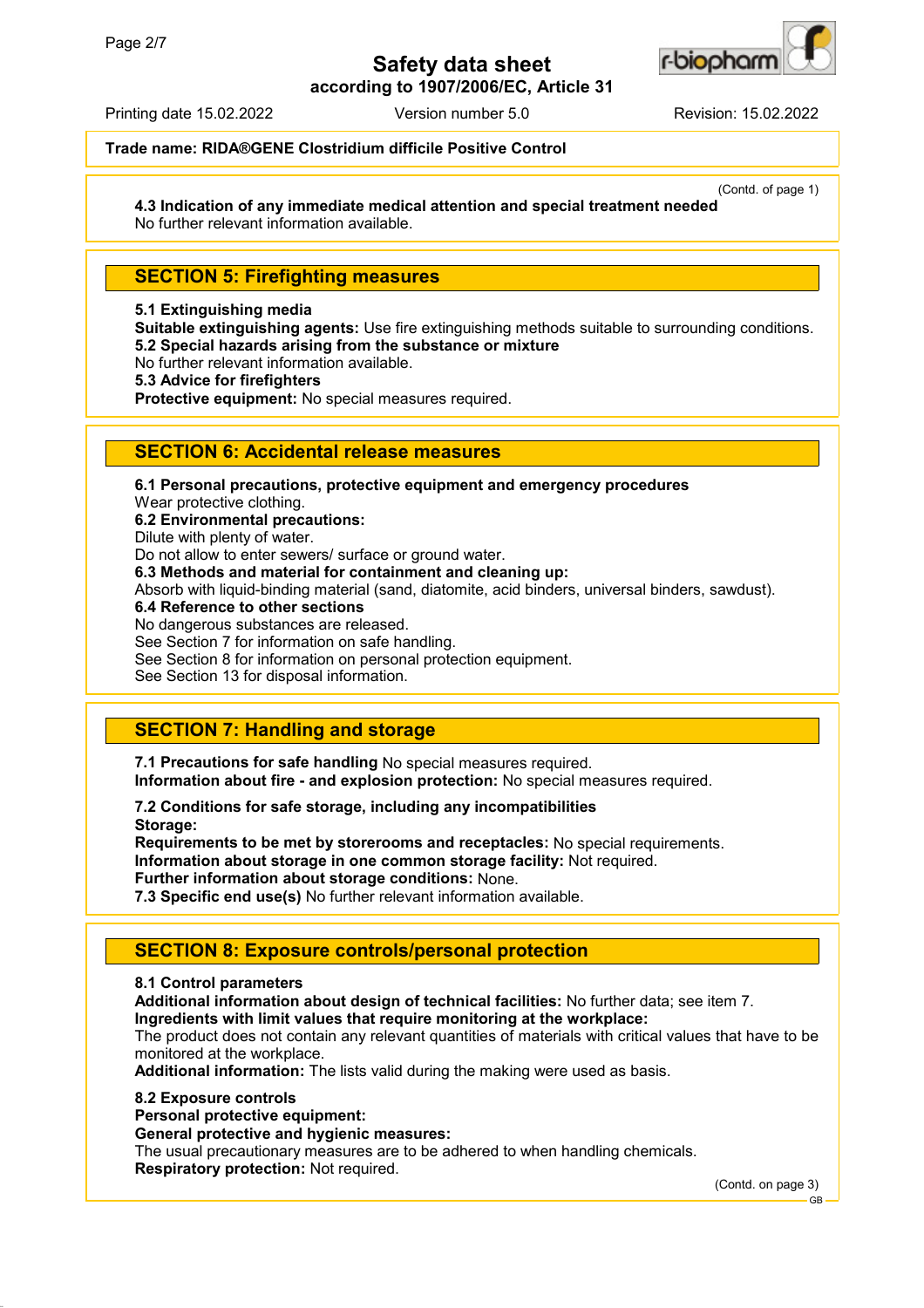**according to 1907/2006/EC, Article 31**





r-b**io**ohan

(Contd. of page 2)

### **Trade name: RIDA®GENE Clostridium difficile Positive Control**

**Protection of hands:**

The glove material has to be impermeable and resistant to the product/ the substance/ the preparation.

Due to missing tests no recommendation to the glove material can be given for the product/ the preparation/ the chemical mixture.

Selection of the glove material on consideration of the penetration times, rates of diffusion and the degradation

#### **Material of gloves**

The selection of the suitable gloves does not only depend on the material, but also on further marks of quality and varies from manufacturer to manufacturer. As the product is a preparation of several substances, the resistance of the glove material can not be calculated in advance and has therefore to be checked prior to the application.

#### **Penetration time of glove material**

The exact break trough time has to be found out by the manufacturer of the protective gloves and has to be observed.

**For the permanent contact gloves made of the following materials are suitable:**

The exact break trough time has to be found out by the manufacturer of the protective gloves and has to be observed.

**As protection from splashes gloves made of the following materials are suitable:**

The exact break trough time has to be found out by the manufacturer of the protective gloves and has to be observed.

**Eye protection:** Goggles recommended during refilling

| <b>General Information</b><br>Appearance:<br>Fluid<br>Form:<br>Colour:<br>Colourless<br>Odour:<br>Characteristic<br><b>Odour threshold:</b><br>pH-value at 20 °C:<br>8<br><b>Change in condition</b><br>0 °C<br><b>Melting point/freezing point:</b><br>Initial boiling point and boiling range: 100 °C<br>Flash point:<br>Not applicable.<br>Flammability (solid, gas):<br>Not applicable.<br><b>Decomposition temperature:</b><br>Auto-ignition temperature:<br><b>Explosive properties:</b><br><b>Explosion limits:</b><br>Lower: | Not determined.<br>Not determined.            |
|--------------------------------------------------------------------------------------------------------------------------------------------------------------------------------------------------------------------------------------------------------------------------------------------------------------------------------------------------------------------------------------------------------------------------------------------------------------------------------------------------------------------------------------|-----------------------------------------------|
|                                                                                                                                                                                                                                                                                                                                                                                                                                                                                                                                      |                                               |
|                                                                                                                                                                                                                                                                                                                                                                                                                                                                                                                                      |                                               |
|                                                                                                                                                                                                                                                                                                                                                                                                                                                                                                                                      |                                               |
|                                                                                                                                                                                                                                                                                                                                                                                                                                                                                                                                      |                                               |
|                                                                                                                                                                                                                                                                                                                                                                                                                                                                                                                                      |                                               |
|                                                                                                                                                                                                                                                                                                                                                                                                                                                                                                                                      |                                               |
|                                                                                                                                                                                                                                                                                                                                                                                                                                                                                                                                      |                                               |
|                                                                                                                                                                                                                                                                                                                                                                                                                                                                                                                                      |                                               |
|                                                                                                                                                                                                                                                                                                                                                                                                                                                                                                                                      |                                               |
|                                                                                                                                                                                                                                                                                                                                                                                                                                                                                                                                      |                                               |
|                                                                                                                                                                                                                                                                                                                                                                                                                                                                                                                                      |                                               |
|                                                                                                                                                                                                                                                                                                                                                                                                                                                                                                                                      |                                               |
|                                                                                                                                                                                                                                                                                                                                                                                                                                                                                                                                      | Product is not selfigniting.                  |
|                                                                                                                                                                                                                                                                                                                                                                                                                                                                                                                                      | Product does not present an explosion hazard. |
|                                                                                                                                                                                                                                                                                                                                                                                                                                                                                                                                      |                                               |
|                                                                                                                                                                                                                                                                                                                                                                                                                                                                                                                                      | Not determined.                               |
| Upper:                                                                                                                                                                                                                                                                                                                                                                                                                                                                                                                               | Not determined.                               |
| Vapour pressure at 20 °C:<br>23 hPa                                                                                                                                                                                                                                                                                                                                                                                                                                                                                                  |                                               |
| Density at 20 °C:<br>$0.997$ g/cm <sup>3</sup>                                                                                                                                                                                                                                                                                                                                                                                                                                                                                       |                                               |
| <b>Relative density</b>                                                                                                                                                                                                                                                                                                                                                                                                                                                                                                              | Not determined.                               |
| <b>Vapour density</b><br><b>Evaporation rate</b>                                                                                                                                                                                                                                                                                                                                                                                                                                                                                     | Not determined.                               |

GB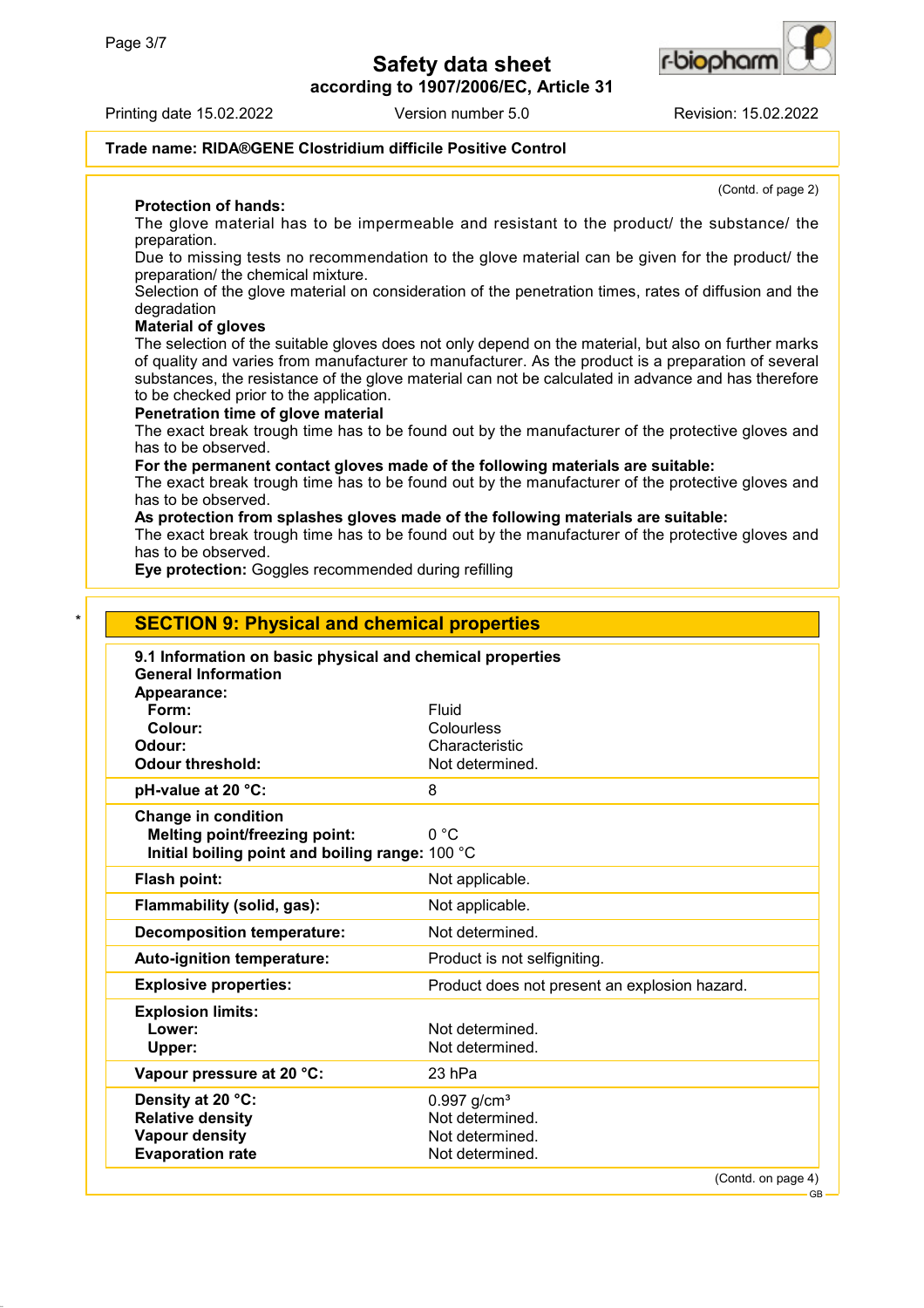**according to 1907/2006/EC, Article 31**



### **Trade name: RIDA®GENE Clostridium difficile Positive Control**

|                                             | (Contd. of page 3)                         |
|---------------------------------------------|--------------------------------------------|
| Solubility in / Miscibility with<br>water:  | Fully miscible.                            |
| Partition coefficient: n-octanol/water:     | Not determined.                            |
| <b>Viscosity:</b><br>Dynamic:<br>Kinematic: | Not determined.<br>Not determined.         |
| <b>Solvent content:</b><br>Water:           | 95.0%                                      |
| Solids content:                             | 5.0%                                       |
| 9.2 Other information                       | No further relevant information available. |

## **SECTION 10: Stability and reactivity**

**10.1 Reactivity** No further relevant information available.

**10.2 Chemical stability**

**Thermal decomposition / conditions to be avoided:**

No decomposition if used according to specifications.

**10.3 Possibility of hazardous reactions** No dangerous reactions known.

**10.4 Conditions to avoid** No further relevant information available.

**10.5 Incompatible materials:** No further relevant information available.

**10.6 Hazardous decomposition products:** No dangerous decomposition products known.

## **SECTION 11: Toxicological information**

**11.1 Information on toxicological effects**

**Acute toxicity** Based on available data, the classification criteria are not met. **Primary irritant effect:**

**Skin corrosion/irritation** Based on available data, the classification criteria are not met. **Serious eye damage/irritation** Based on available data, the classification criteria are not met. **Respiratory or skin sensitisation** Based on available data, the classification criteria are not met. **Additional toxicological information:**

**CMR effects (carcinogenity, mutagenicity and toxicity for reproduction) Germ cell mutagenicity** Based on available data, the classification criteria are not met.

**Carcinogenicity** Based on available data, the classification criteria are not met.

**Reproductive toxicity** Based on available data, the classification criteria are not met.

**STOT-single exposure** Based on available data, the classification criteria are not met.

**STOT-repeated exposure** Based on available data, the classification criteria are not met.

**Aspiration hazard** Based on available data, the classification criteria are not met.

# **SECTION 12: Ecological information**

**12.1 Toxicity**

**Aquatic toxicity:** No further relevant information available.

**12.2 Persistence and degradability** No further relevant information available.

**12.3 Bioaccumulative potential** No further relevant information available.

**12.4 Mobility in soil** No further relevant information available.

(Contd. on page 5)



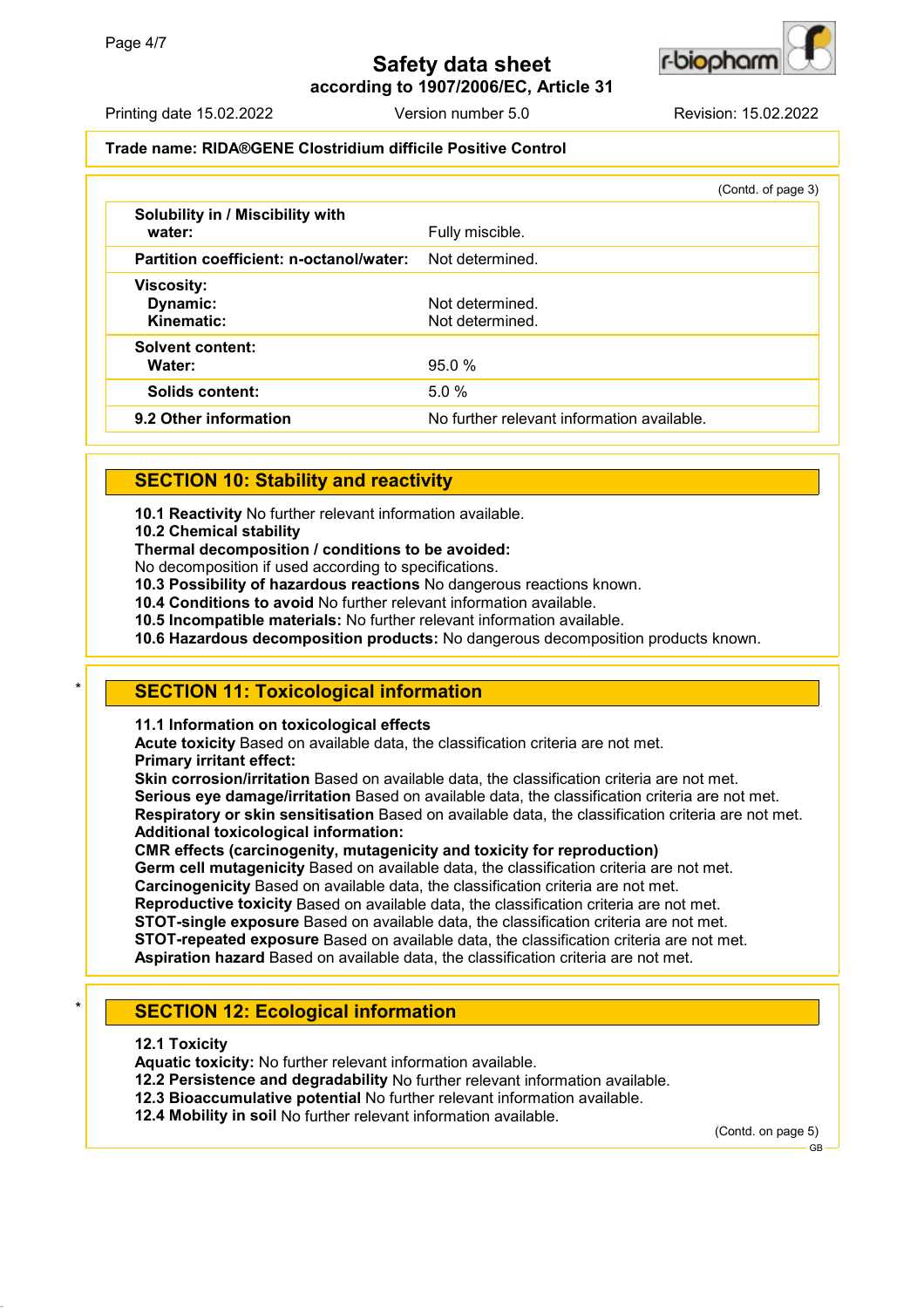**according to 1907/2006/EC, Article 31**



#### Printing date 15.02.2022 Version number 5.0 Revision: 15.02.2022

## **Trade name: RIDA®GENE Clostridium difficile Positive Control**

(Contd. of page 4)

### **Additional ecological information:**

**General notes:**

Water hazard class 1 (German Regulation) (Self-assessment): slightly hazardous for water Do not allow undiluted product or large quantities of it to reach ground water, water course or sewage system.

## **12.5 Results of PBT and vPvB assessment**

**PBT:** Not applicable.

**vPvB:** Not applicable.

**12.6 Other adverse effects** No further relevant information available.

### **SECTION 13: Disposal considerations**

**13.1 Waste treatment methods**

**Recommendation** Disposal must be made according to official regulations.

**Uncleaned packaging:**

**Recommendation:** Disposal must be made according to official regulations. **Recommended cleansing agents:** Water, if necessary together with cleansing agents.

# **SECTION 14: Transport information**

| 14.1 UN-Number<br>ADR, ADN, IMDG, IATA                                     | Void                                                    |
|----------------------------------------------------------------------------|---------------------------------------------------------|
| 14.2 UN proper shipping name<br>ADR, ADN, IMDG, IATA                       | Void                                                    |
| 14.3 Transport hazard class(es)                                            |                                                         |
| ADR, ADN, IMDG, IATA<br><b>Class</b>                                       | Void                                                    |
| 14.4 Packing group<br>ADR, IMDG, IATA                                      | Void                                                    |
| <b>14.5 Environmental hazards:</b><br>Marine pollutant:                    | No                                                      |
| 14.6 Special precautions for user                                          | Not applicable.                                         |
| 14.7 Transport in bulk according to Annex II<br>of Marpol and the IBC Code | Not applicable.                                         |
| <b>Transport/Additional information:</b>                                   | Not dangerous according to the above<br>specifications. |
| <b>UN "Model Regulation":</b>                                              | Void                                                    |
|                                                                            |                                                         |

## **SECTION 15: Regulatory information**

**15.1 Safety, health and environmental regulations/legislation specific for the substance or mixture**

**Directive 2012/18/EU**

**Named dangerous substances - ANNEX I** None of the ingredients is listed.

**National regulations:**

**Waterhazard class:** Water hazard class 1 (Self-assessment): slightly hazardous for water.

(Contd. on page 6)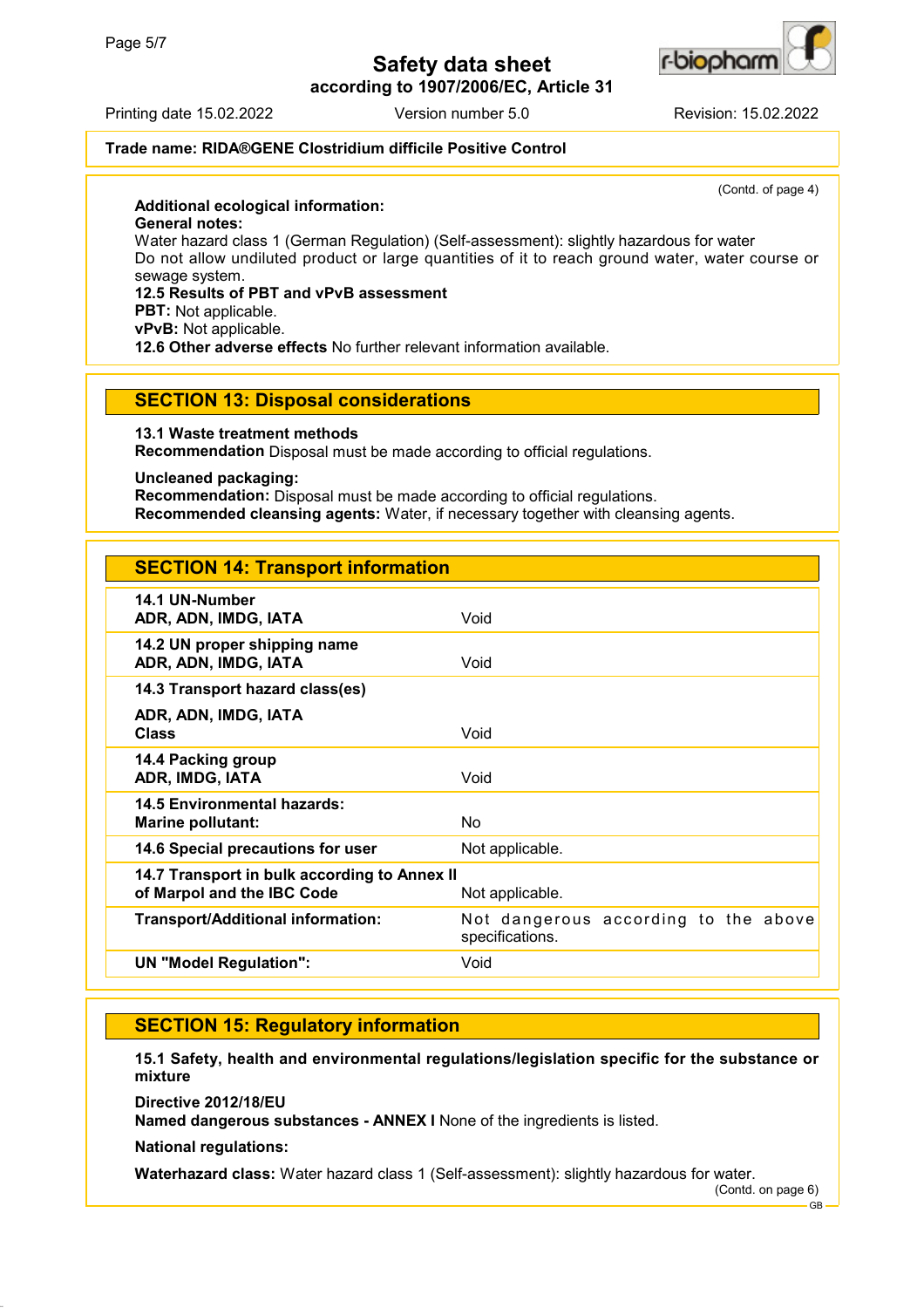

**according to 1907/2006/EC, Article 31**

Printing date 15.02.2022 Version number 5.0 Revision: 15.02.2022

## **Trade name: RIDA®GENE Clostridium difficile Positive Control**

(Contd. of page 5)

**15.2 Chemical safety assessment:** A Chemical Safety Assessment has not been carried out.

## **SECTION 16: Other information**

This information is based on our present knowledge. However, this shall not constitute a guarantee for any specific product features and shall not establish a legally valid contractual relationship.

**Department issuing SDS:** QS 0049-6151-8102-0 **Contact:** QS 0049-6151-8102-0 **Worldwide local emergency numbers** Argentina Spanish Local (City) Buenos Aires Americas 54-1159839431 Australia English Local (City) Sydney Oceania 61-290372994 Austria German Local (City) Vienna Europe 43-13649237 Belgium French Local (City) Brussels Europe 32-28083237 Brazil Portuguese Local (City) Rio De Janeiro Americas 55-2139581449 Brazil Portuguese Local (City) Sao Paulo Americas 55-1143491359 Brazil - Toll Free Portuguese Toll free Mobile-Enabled Americas 0800 892 0479 Bulgaria Bulgarian Local (City) Plovdiv Europe 359-32570104 Cayman Islands English Local (National) Americas 345-749-8392 Chile Spanish Local (City) Santiago Americas 56 2 2581 4934 China Mandarin Local (National) Asia 4001-204937 Colombia Spanish Toll Free Americas 01800-710-2151 Costa Rica Spanish Local (National) Americas 506-40003869 Croatia Croatian Local (City) Zagreb Europe 385-17776920 Czech Republic Czech Local (City) Prague Europe 420-228880039 Denmark Danish Local (National) Europe 45-69918573 Dominican Republic Spanish Local (City) Santo Domingo Americas (829) 956-7588 El Salvador Spanish Local (City) San Salvador Americas 503 2136 7633 Estonia Estonian Local (National) Europe 372-6681294 Finland Finnish Local (City) Helsinki Europe 358-942419014 France French National Europe 33-975181407 Germany German Local (City) Frankfurt Europe 49-69643508409 0800-181-7059 Greece Greek Local (City) Athens Europe 30-2111768478 Grenada English Local (City) St George Americas 1 (473) 230-0165 Guinea French Americas 224 660 71 03 00 Hong Kong Toll Free Asia 800-968-793 Hungary Hungarian Local (City) Budapest Europe 36-18088425 Iceland Icelandic Local (City) Reykjavik Europe 354 539 0655 India Hindi, Bengali, English Asia 000-800-100-7141 Indonesia Indonesian Toll Free Asia 001-803-017-9114 Ireland English Local (City) Dublin Europe 353-19014670 Israel Hebrew Local (City) Tel Aviv Asia 972-37630639 Italy Italian Local (City) Milan Europe 39-0245557031 800-789-767 Japan Japanese Local (City) Tokyo Asia 81-345209637 Latvia Latvian Lettish Local (City) Riga Europe 371-66165504 Lithuania Lithuanian Local (City) Vilnius Europe 370-52140238 Luxembourg French and German Europe 352-20202416 Macedonia Macedonian Local (City) Skopje Europe 389 2 551 7456 Malaysia Malay Local (City) Kuala Lumpur Asia 60-39212579 41-800-815-308 Mexico Spanish Americas 01-800-681-9531 Netherlands Dutch Europe 31-858880596 New Zealand English Local (City) Auckland Oceania 64-98010034 Nigeria Hausa Local (City) Lagos Europe 234 1 227 8883 Panama Spanish Local (National) Americas 507-8322475 Peru Spanish Local (City) Lima Americas 51-17071295 Philippines Tagalog Local (City) Manila Asia 1-800-1-116-1020 Poland Polish Local (City) Warsaw Europe 48-223988029 Portugal Portuguese Local (National) Europe 351-308801773 Romania Romanian Local (National) Europe 40-37-6300026

(Contd. on page 7)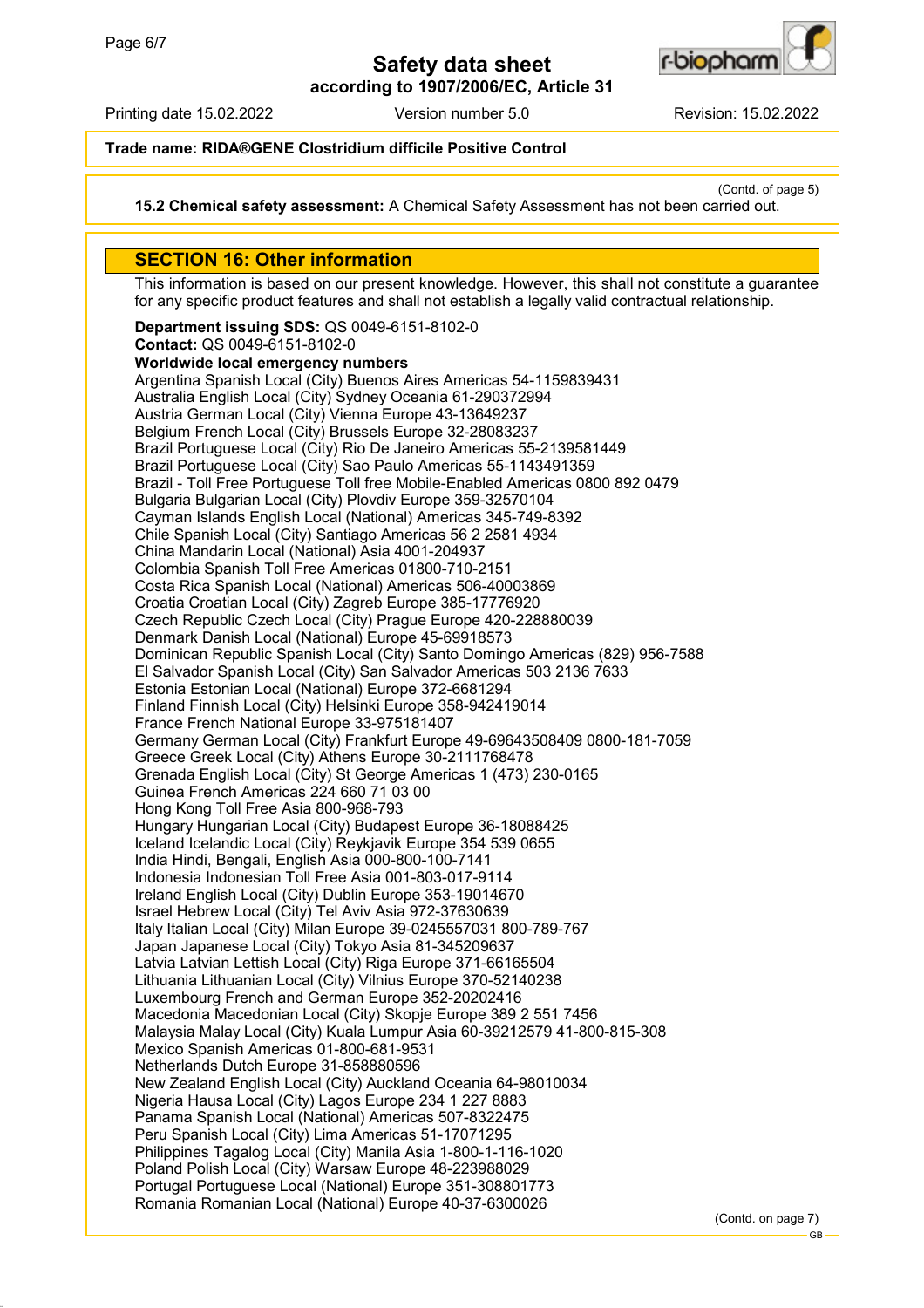



Printing date 15.02.2022 Version number 5.0 Revision: 15.02.2022

## **Trade name: RIDA®GENE Clostridium difficile Positive Control**

(Contd. of page 6) Russia RussianToll Free Mobile-Enabled Asia 8-800-100-6346 Saudi Arabia Arabic and English CHEMTREC DID Only Asia 966-8111095861 Singapore English and Mandarin Asia 65-31581349 or 800-101-2201 Slovakia Slovak Local (City) Bratislava Europe 421-233057972 Slovenia Slovenian Local (City) Ljubljana Europe 38-618888016 South Africa English Toll Free Africa 0-800-983-611 South Korea Korean Toll Free Asia 003-0813-2549 and 080-822-1374 Spain Spanish Local (City) Barcelona Europe 34-931768545 and 900-868538 Sweden Swedish Local (City) Stockholm Europe 46-852503403 Switzerland German and French and Italian Zurich Europe 41-435082011 Taiwan Mandarin Local (City) Taipei Asia 886-2-7741-4207 and 00801-14-8954 Thailand Thai Toll Free Asia 01-800-13-203-9987 Trinidad and Tobago English Local (National) Americas 1-868-224-5716 Turkey Turkish Local (City) Istanbul Europe 90-212-7055340 Ukraine Ukrainian Europe 380-947101374 United Kingdom English Local (City) London Europe 44-870-8200418 and 44-2038073798 **Abbreviations and acronyms:** RID: Règlement international concernant le transport des marchandises dangereuses par chemin de fer (Regulations Concerning the International Transport of Dangerous Goods by Rail) ICAO: International Civil Aviation Organisation ADR: Accord relatif au transport international des marchandises dangereuses par route (European Agreement Concerning the International Carriage of Dangerous Goods by Road) IMDG: International Maritime Code for Dangerous Goods IATA: International Air Transport Association GHS: Globally Harmonised System of Classification and Labelling of Chemicals EINECS: European Inventory of Existing Commercial Chemical Substances ELINCS: European List of Notified Chemical Substances CAS: Chemical Abstracts Service (division of the American Chemical Society) PBT: Persistent, Bioaccumulative and Toxic vPvB: very Persistent and very Bioaccumulative **\* Data compared to the previous version altered.** GB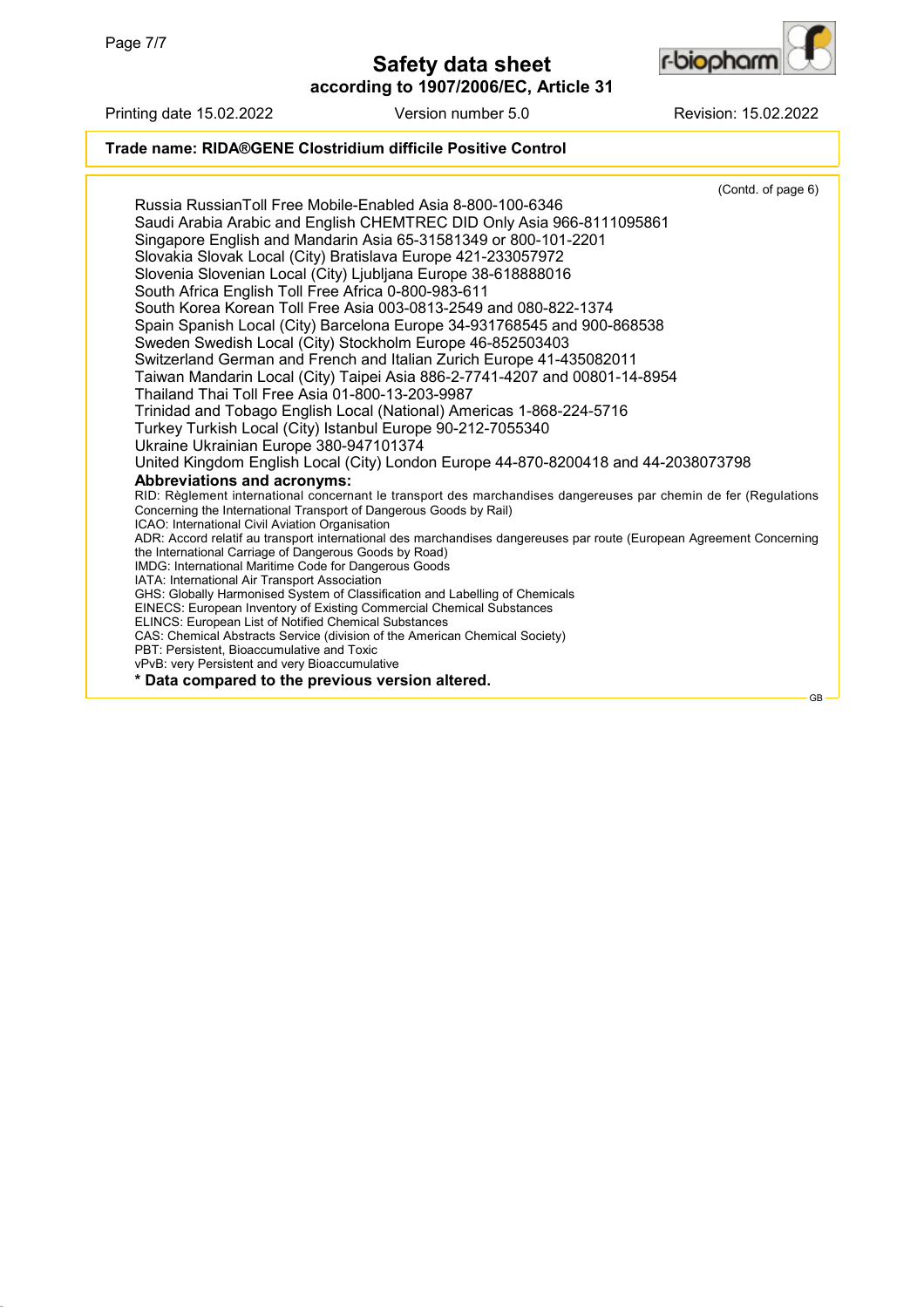

**according to 1907/2006/EC, Article 31**

Printing date 15.02.2022 Version number 2.0 Revision: 15.02.2022

| SECTION 1: Identification of the substance/mixture and of the company/<br>undertaking                                                                                                                                                                                                                            |
|------------------------------------------------------------------------------------------------------------------------------------------------------------------------------------------------------------------------------------------------------------------------------------------------------------------|
| 1.1 Product identifier                                                                                                                                                                                                                                                                                           |
| Trade name: RIDA®GENE Clostridium difficile No Template Control                                                                                                                                                                                                                                                  |
| Article number: PGZ0835NC<br><b>CAS Number:</b><br>7732-18-5<br>EC number:<br>231-791-2<br>1.2 Relevant identified uses of the substance or mixture and uses advised against<br>No further relevant information available.<br>Application of the substance / the preparation: In vitro                           |
| 1.3 Details of the supplier of the safety data sheet<br><b>Manufacturer/Supplier:</b><br>R-Biopharm AG<br>An der neuen Bergstraße 17<br>D-64297 Darmstadt                                                                                                                                                        |
| Further information obtainable from: e-mail: info@r-biopharm.de<br>1.4 Emergency telephone number:<br>CHEMTREC (worldwide): +1 703-741-5970 / 1-800-424-9300<br>CHEMTREC (United Kingdom): 44-870-8200418 and 44-2038073798 (toll free)<br>For additional worldwide local emergency numbers refer to section 16. |

## **SECTION 2: Hazards identification**

**2.1 Classification of the substance or mixture Classification according to Regulation (EC) No 1272/2008** The substance is not classified, according to the CLP regulation.

**2.2 Label elements Labelling according to Regulation (EC) No 1272/2008** Void **Hazard pictograms** Void **Signal word** Void **Hazard statements** Void **2.3 Other hazards Results of PBT and vPvB assessment PBT:** Not applicable. **vPvB:** Not applicable.

## **SECTION 3: Composition/information on ingredients**

**3.1 Chemical characterisation: Substances CAS No. Description** 7732-18-5 water, distilled, conductivity or of similarpurity **Identification number(s) EC number:** 231-791-2

# **SECTION 4: First aid measures**

**4.1 Description of first aid measures General information:** No special measures required. **After inhalation:** Supply fresh air; consult doctor in case of complaints. **After skin contact:** Immediately wash with water and soap and rinse thoroughly. **After eye contact:** Rinse opened eye for several minutes under running water.

(Contd. on page 2)

GB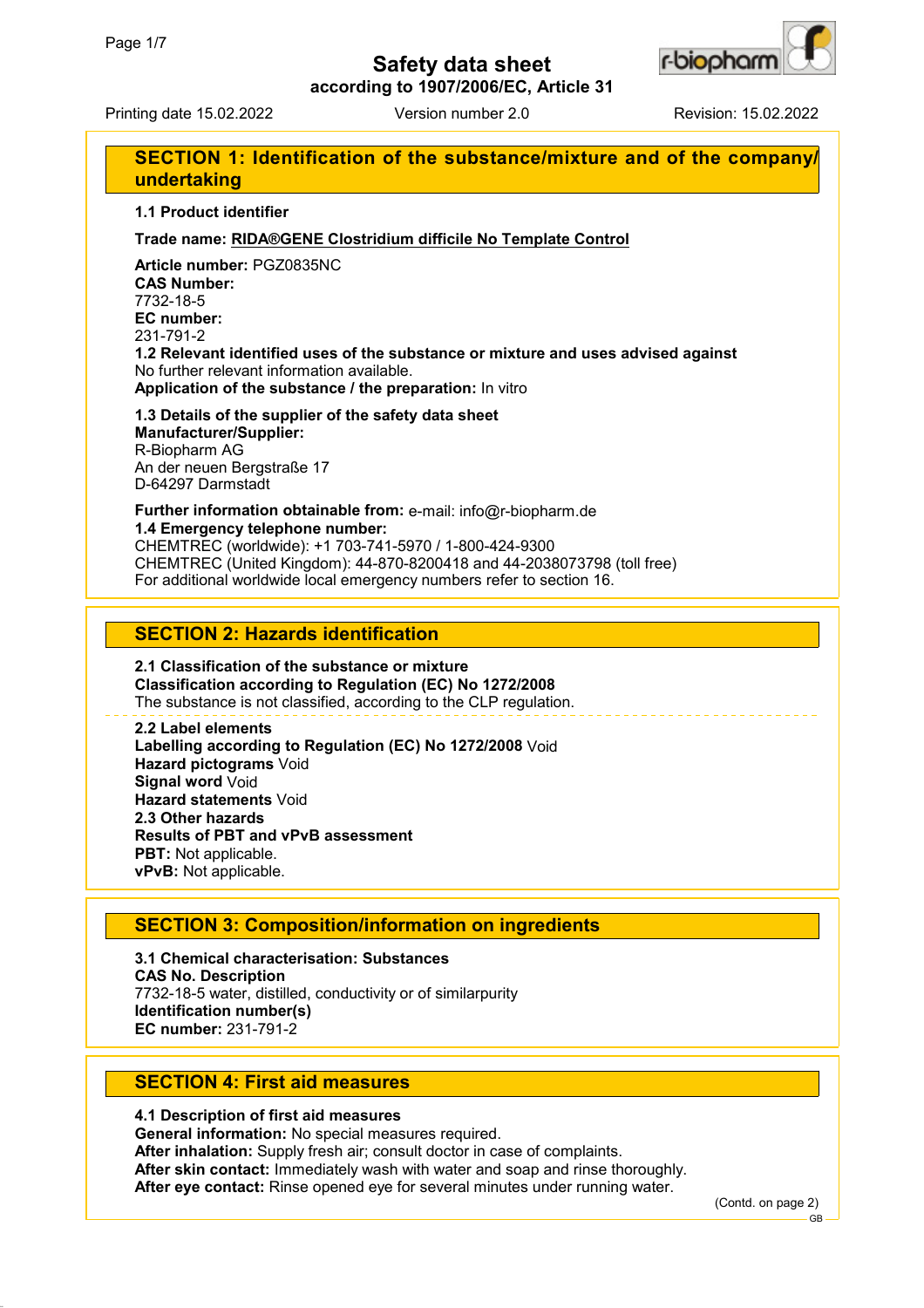**according to 1907/2006/EC, Article 31**



#### Printing date 15.02.2022 Version number 2.0 Revision: 15.02.2022

### **Trade name: RIDA®GENE Clostridium difficile No Template Control**

(Contd. of page 1)

**After swallowing:** If symptoms persist consult doctor.

**4.2 Most important symptoms and effects, both acute and delayed**

No further relevant information available.

**4.3 Indication of any immediate medical attention and special treatment needed**

No further relevant information available.

## **SECTION 5: Firefighting measures**

### **5.1 Extinguishing media**

**Suitable extinguishing agents:** Use fire extinguishing methods suitable to surrounding conditions. **5.2 Special hazards arising from the substance or mixture**

No further relevant information available.

### **5.3 Advice for firefighters**

**Protective equipment:** No special measures required.

## **SECTION 6: Accidental release measures**

# **6.1 Personal precautions, protective equipment and emergency procedures**

Wear protective clothing.

**6.2 Environmental precautions:** Dilute with plenty of water.

**6.3 Methods and material for containment and cleaning up:**

Absorb with liquid-binding material (sand, diatomite, acid binders, universal binders, sawdust).

### **6.4 Reference to other sections**

No dangerous substances are released.

See Section 7 for information on safe handling.

See Section 8 for information on personal protection equipment.

See Section 13 for disposal information.

## **SECTION 7: Handling and storage**

**7.1 Precautions for safe handling** No special measures required. **Information about fire - and explosion protection:** No special measures required.

**7.2 Conditions for safe storage, including any incompatibilities Storage:**

**Requirements to be met by storerooms and receptacles:** No special requirements. **Information about storage in one common storage facility:** Not required. **Further information about storage conditions:** None.

**7.3 Specific end use(s)** No further relevant information available.

# **SECTION 8: Exposure controls/personal protection**

### **8.1 Control parameters**

**Additional information about design of technical facilities:** No further data; see item 7. **Ingredients with limit values that require monitoring at the workplace:** Not required. **Additional information:** The lists valid during the making were used as basis.

### **8.2 Exposure controls**

**Personal protective equipment:**

### **General protective and hygienic measures:**

The usual precautionary measures are to be adhered to when handling chemicals. **Respiratory protection:** Not required.

(Contd. on page 3)

GB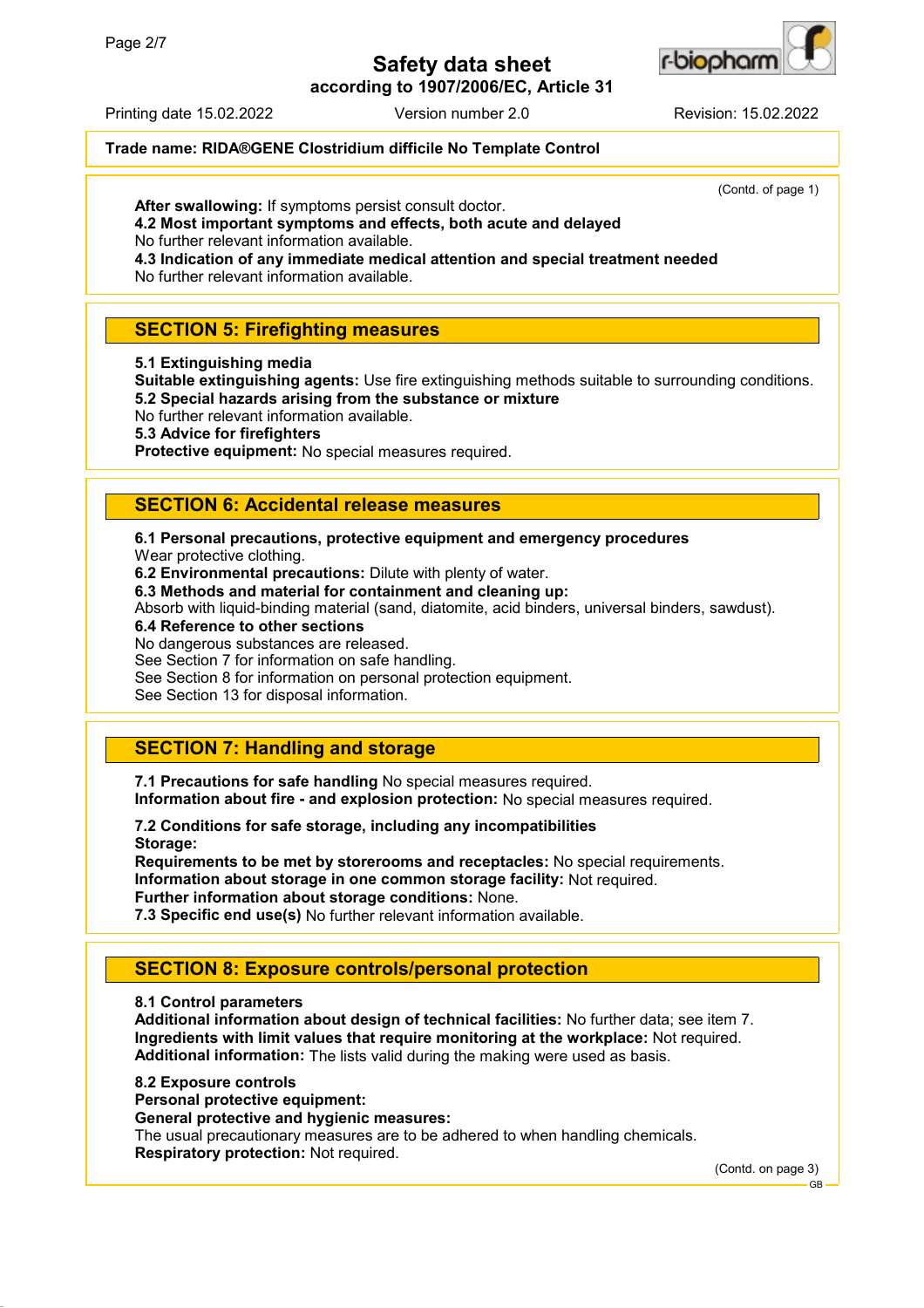**according to 1907/2006/EC, Article 31**



Printing date 15.02.2022 Version number 2.0 Revision: 15.02.2022

(Contd. of page 2)

### **Trade name: RIDA®GENE Clostridium difficile No Template Control**

**Protection of hands:**

The glove material has to be impermeable and resistant to the product/ the substance/ the preparation.

Due to missing tests no recommendation to the glove material can be given for the product/ the preparation/ the chemical mixture.

Selection of the glove material on consideration of the penetration times, rates of diffusion and the degradation

### **Material of gloves**

The selection of the suitable gloves does not only depend on the material, but also on further marks of quality and varies from manufacturer to manufacturer.

### **Penetration time of glove material**

The exact break trough time has to be found out by the manufacturer of the protective gloves and has to be observed.

**For the permanent contact gloves made of the following materials are suitable:**

The exact break trough time has to be found out by the manufacturer of the protective gloves and has to be observed.

### **As protection from splashes gloves made of the following materials are suitable:**

The exact break trough time has to be found out by the manufacturer of the protective gloves and has to be observed.

**Eye protection:** Goggles recommended during refilling

| 9.1 Information on basic physical and chemical properties<br><b>General Information</b> |                                               |
|-----------------------------------------------------------------------------------------|-----------------------------------------------|
| Appearance:                                                                             |                                               |
| Form:                                                                                   | Fluid                                         |
| Colour:                                                                                 | Colourless                                    |
| Odour:                                                                                  | Undistinguishable.                            |
| <b>Odour threshold:</b>                                                                 | Not determined.                               |
| pH-value:                                                                               | 7                                             |
| <b>Change in condition</b>                                                              |                                               |
| <b>Melting point/freezing point:</b>                                                    | 0 °C                                          |
| Initial boiling point and boiling range: 100 °C                                         |                                               |
| Flash point:                                                                            | Not applicable.                               |
| Flammability (solid, gas):                                                              | Not applicable.                               |
| <b>Decomposition temperature:</b>                                                       | Not determined.                               |
| Auto-ignition temperature:                                                              | Not determined.                               |
| <b>Explosive properties:</b>                                                            | Product does not present an explosion hazard. |
| <b>Explosion limits:</b>                                                                |                                               |
| Lower:                                                                                  | Not determined.                               |
| Upper:                                                                                  | Not determined.                               |
| Vapour pressure at 20 °C:                                                               | 23 hPa                                        |
| Density at 20 °C:                                                                       | 1 $g/cm3$                                     |
| <b>Relative density</b>                                                                 | Not determined.                               |
| <b>Vapour density</b>                                                                   | Not determined.                               |

GB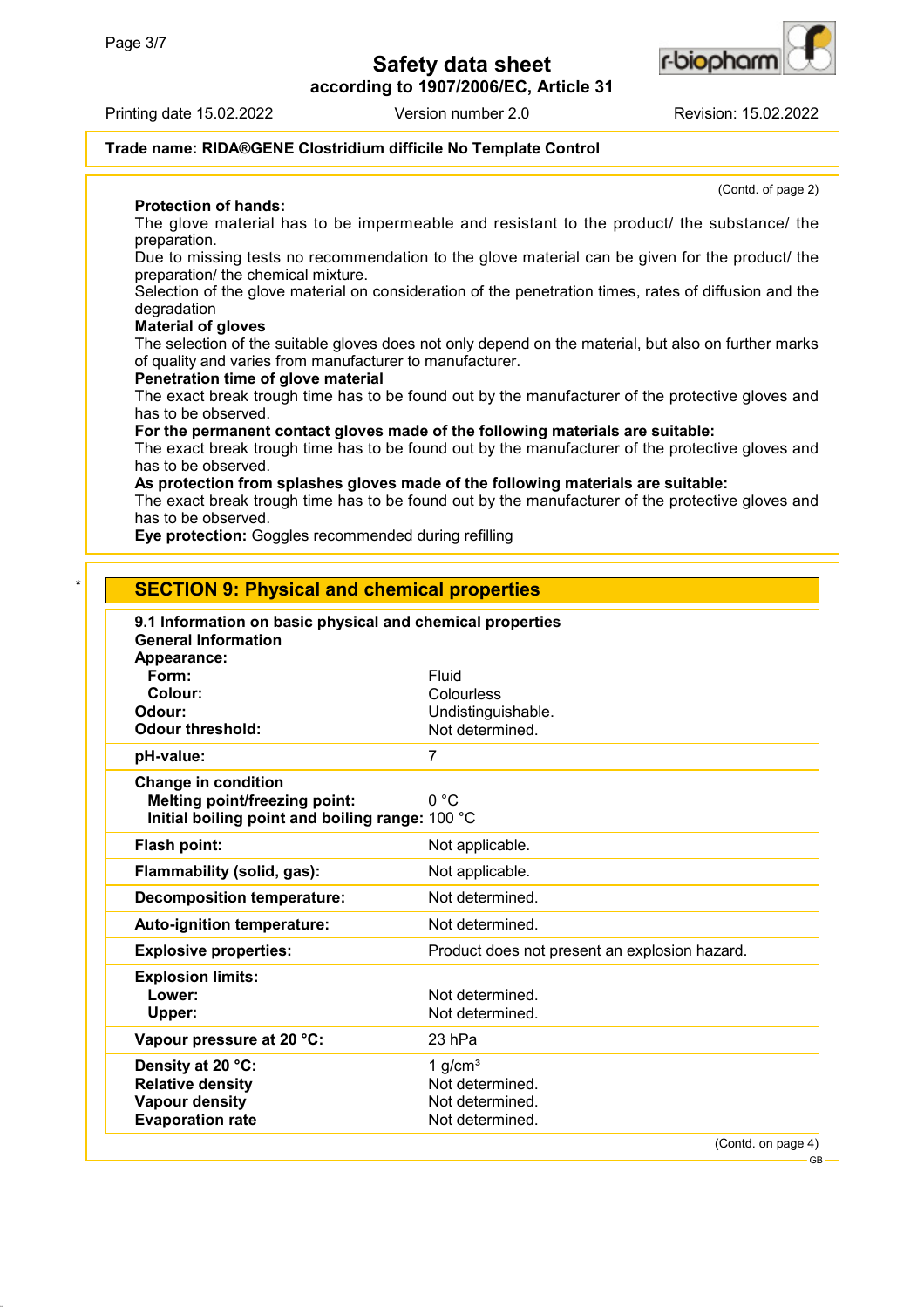

**according to 1907/2006/EC, Article 31**

Printing date 15.02.2022 Version number 2.0 Revision: 15.02.2022

### **Trade name: RIDA®GENE Clostridium difficile No Template Control**

|                                                      | (Contd. of page 3)                         |
|------------------------------------------------------|--------------------------------------------|
| <b>Solubility in / Miscibility with</b><br>water:    | Fully miscible.                            |
| Partition coefficient: n-octanol/water:              | Not determined.                            |
| <b>Viscosity:</b><br>Dynamic at 20 °C:<br>Kinematic: | $0.952$ mPas<br>Not determined.            |
| Water:<br>Solids content:                            | 100.0 $%$<br>$0.0\%$                       |
| 9.2 Other information                                | No further relevant information available. |

## **SECTION 10: Stability and reactivity**

**10.1 Reactivity** No further relevant information available.

**10.2 Chemical stability**

**Thermal decomposition / conditions to be avoided:**

No decomposition if used according to specifications.

**10.3 Possibility of hazardous reactions** No dangerous reactions known.

**10.4 Conditions to avoid** No further relevant information available.

**10.5 Incompatible materials:** No further relevant information available.

**10.6 Hazardous decomposition products:** No dangerous decomposition products known.

### **SECTION 11: Toxicological information**

**11.1 Information on toxicological effects**

**Acute toxicity** Based on available data, the classification criteria are not met. **Primary irritant effect:**

**Skin corrosion/irritation** Based on available data, the classification criteria are not met. **Serious eye damage/irritation** Based on available data, the classification criteria are not met. **Respiratory or skin sensitisation** Based on available data, the classification criteria are not met. **Additional toxicological information:**

**CMR effects (carcinogenity, mutagenicity and toxicity for reproduction)**

**Germ cell mutagenicity** Based on available data, the classification criteria are not met.

**Carcinogenicity** Based on available data, the classification criteria are not met.

**Reproductive toxicity** Based on available data, the classification criteria are not met.

**STOT-single exposure** Based on available data, the classification criteria are not met.

**STOT-repeated exposure** Based on available data, the classification criteria are not met.

**Aspiration hazard** Based on available data, the classification criteria are not met.

# **SECTION 12: Ecological information**

**12.1 Toxicity**

**Aquatic toxicity:** No further relevant information available.

**12.2 Persistence and degradability** No further relevant information available.

**12.3 Bioaccumulative potential** No further relevant information available.

**12.4 Mobility in soil** No further relevant information available.

**Additional ecological information:**

**General notes:** Not hazardous for water.

**12.5 Results of PBT and vPvB assessment**

**vPvB:** Not applicable.

(Contd. on page 5)

**PBT:** Not applicable.

GB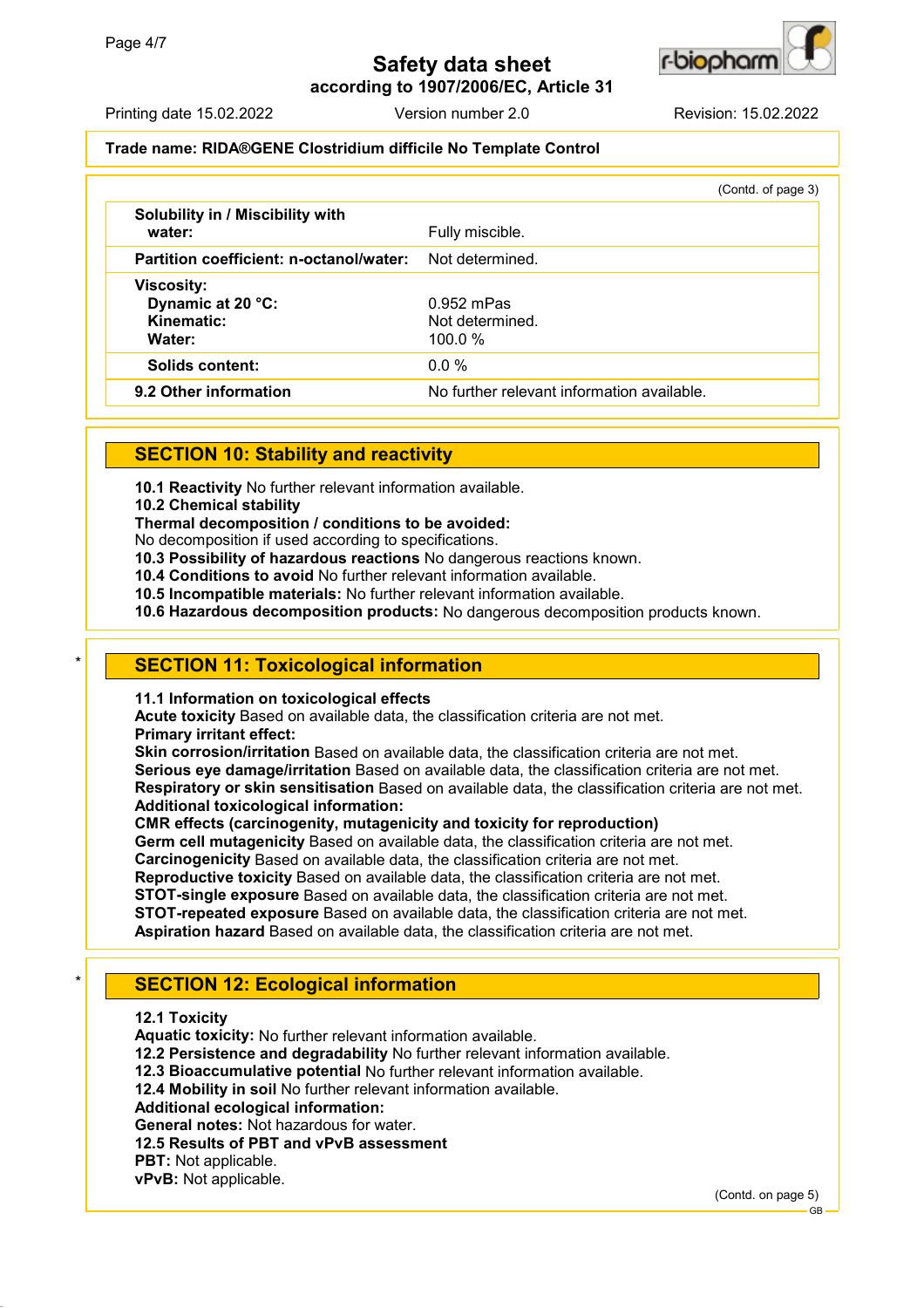

**according to 1907/2006/EC, Article 31**

Printing date 15.02.2022 Version number 2.0 Revision: 15.02.2022

## **Trade name: RIDA®GENE Clostridium difficile No Template Control**

**12.6 Other adverse effects** No further relevant information available.

(Contd. of page 4)

## **SECTION 13: Disposal considerations**

### **13.1 Waste treatment methods**

**Recommendation** Disposal must be made according to official regulations.

### **Uncleaned packaging:**

**Recommendation:** Disposal must be made according to official regulations.

**Recommended cleansing agents:** Water, if necessary together with cleansing agents.

| <b>SECTION 14: Transport information</b>                                   |                                                         |
|----------------------------------------------------------------------------|---------------------------------------------------------|
| 14.1 UN-Number<br>ADR, ADN, IMDG, IATA                                     | Void                                                    |
| 14.2 UN proper shipping name<br>ADR, ADN, IMDG, IATA                       | Void                                                    |
| 14.3 Transport hazard class(es)                                            |                                                         |
| ADR, ADN, IMDG, IATA<br><b>Class</b>                                       | Void                                                    |
| 14.4 Packing group<br>ADR, IMDG, IATA                                      | Void                                                    |
| 14.5 Environmental hazards:<br><b>Marine pollutant:</b>                    | <b>No</b>                                               |
| 14.6 Special precautions for user                                          | Not applicable.                                         |
| 14.7 Transport in bulk according to Annex II<br>of Marpol and the IBC Code | Not applicable.                                         |
| <b>Transport/Additional information:</b>                                   | Not dangerous according to the above<br>specifications. |
| <b>UN "Model Regulation":</b>                                              | Void                                                    |

### **SECTION 15: Regulatory information**

**15.1 Safety, health and environmental regulations/legislation specific for the substance or mixture**

**Directive 2012/18/EU Named dangerous substances - ANNEX I** Substance is not listed.

**National regulations:**

**Waterhazard class:** Generally not hazardous for water. **15.2 Chemical safety assessment:** A Chemical Safety Assessment has not been carried out.

## **SECTION 16: Other information**

This information is based on our present knowledge. However, this shall not constitute a guarantee for any specific product features and shall not establish a legally valid contractual relationship.

**Department issuing SDS:** QS 0049-6151-8102-0

(Contd. on page 6)

GB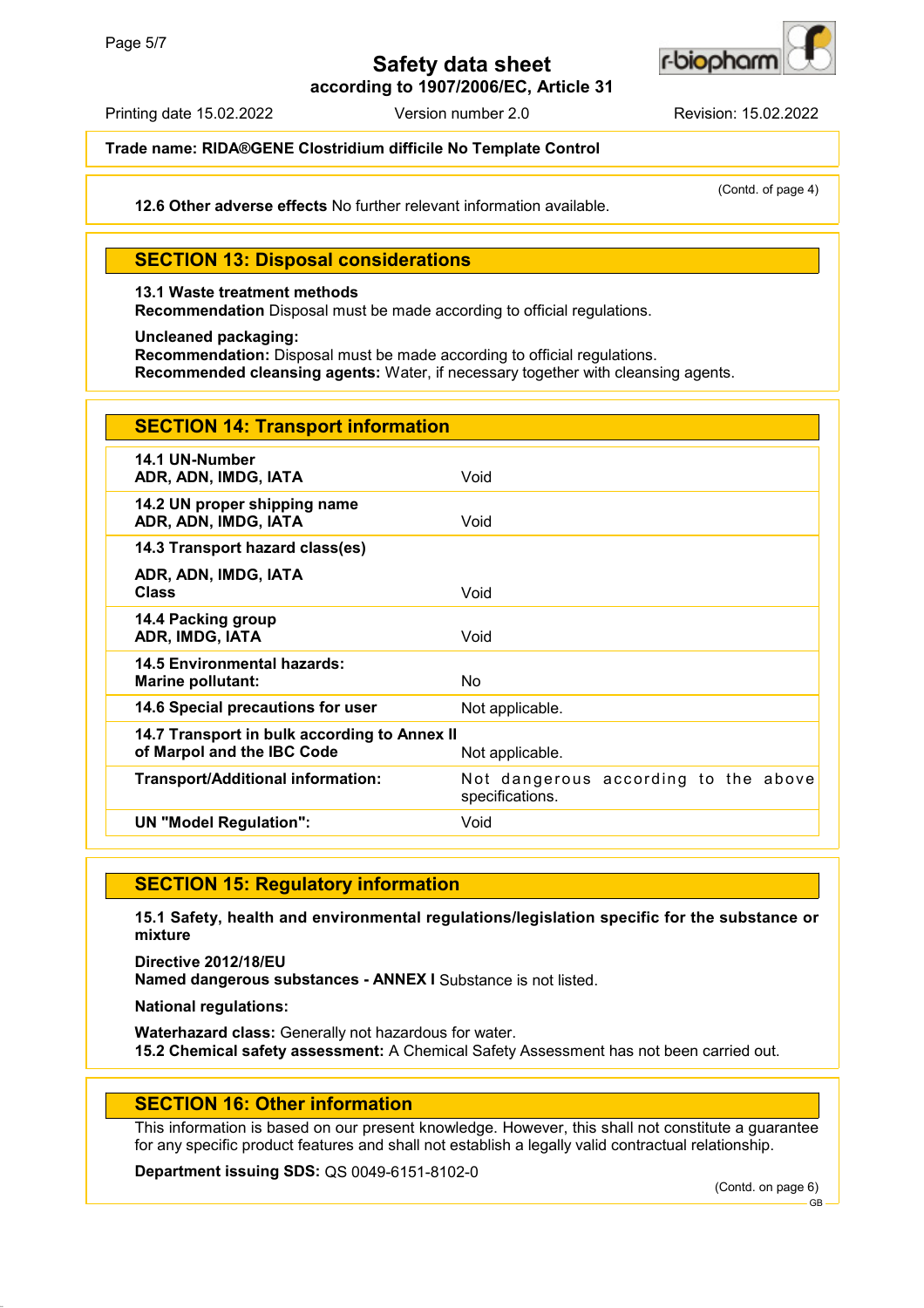**according to 1907/2006/EC, Article 31**



#### Printing date 15.02.2022 Version number 2.0 Revision: 15.02.2022

## **Trade name: RIDA®GENE Clostridium difficile No Template Control**

(Contd. of page 5) **Contact:** QS 0049-6151-8102-0 **Worldwide local emergency numbers** Argentina Spanish Local (City) Buenos Aires Americas 54-1159839431 Australia English Local (City) Sydney Oceania 61-290372994 Austria German Local (City) Vienna Europe 43-13649237 Belgium French Local (City) Brussels Europe 32-28083237 Brazil Portuguese Local (City) Rio De Janeiro Americas 55-2139581449 Brazil Portuguese Local (City) Sao Paulo Americas 55-1143491359 Brazil - Toll Free Portuguese Toll free Mobile-Enabled Americas 0800 892 0479 Bulgaria Bulgarian Local (City) Plovdiv Europe 359-32570104 Cayman Islands English Local (National) Americas 345-749-8392 Chile Spanish Local (City) Santiago Americas 56 2 2581 4934 China Mandarin Local (National) Asia 4001-204937 Colombia Spanish Toll Free Americas 01800-710-2151 Costa Rica Spanish Local (National) Americas 506-40003869 Croatia Croatian Local (City) Zagreb Europe 385-17776920 Czech Republic Czech Local (City) Prague Europe 420-228880039 Denmark Danish Local (National) Europe 45-69918573 Dominican Republic Spanish Local (City) Santo Domingo Americas (829) 956-7588 El Salvador Spanish Local (City) San Salvador Americas 503 2136 7633 Estonia Estonian Local (National) Europe 372-6681294 Finland Finnish Local (City) Helsinki Europe 358-942419014 France French National Europe 33-975181407 Germany German Local (City) Frankfurt Europe 49-69643508409 0800-181-7059 Greece Greek Local (City) Athens Europe 30-2111768478 Grenada English Local (City) St George Americas 1 (473) 230-0165 Guinea French Americas 224 660 71 03 00 Hong Kong Toll Free Asia 800-968-793 Hungary Hungarian Local (City) Budapest Europe 36-18088425 Iceland Icelandic Local (City) Reykjavik Europe 354 539 0655 India Hindi, Bengali, English Asia 000-800-100-7141 Indonesia Indonesian Toll Free Asia 001-803-017-9114 Ireland English Local (City) Dublin Europe 353-19014670 Israel Hebrew Local (City) Tel Aviv Asia 972-37630639 Italy Italian Local (City) Milan Europe 39-0245557031 800-789-767 Japan Japanese Local (City) Tokyo Asia 81-345209637 Latvia Latvian Lettish Local (City) Riga Europe 371-66165504 Lithuania Lithuanian Local (City) Vilnius Europe 370-52140238 Luxembourg French and German Europe 352-20202416 Macedonia Macedonian Local (City) Skopje Europe 389 2 551 7456 Malaysia Malay Local (City) Kuala Lumpur Asia 60-39212579 41-800-815-308 Mexico Spanish Americas 01-800-681-9531 Netherlands Dutch Europe 31-858880596 New Zealand English Local (City) Auckland Oceania 64-98010034 Nigeria Hausa Local (City) Lagos Europe 234 1 227 8883 Panama Spanish Local (National) Americas 507-8322475 Peru Spanish Local (City) Lima Americas 51-17071295 Philippines Tagalog Local (City) Manila Asia 1-800-1-116-1020 Poland Polish Local (City) Warsaw Europe 48-223988029 Portugal Portuguese Local (National) Europe 351-308801773 Romania Romanian Local (National) Europe 40-37-6300026 Russia RussianToll Free Mobile-Enabled Asia 8-800-100-6346 Saudi Arabia Arabic and English CHEMTREC DID Only Asia 966-8111095861 Singapore English and Mandarin Asia 65-31581349 or 800-101-2201 Slovakia Slovak Local (City) Bratislava Europe 421-233057972 Slovenia Slovenian Local (City) Ljubljana Europe 38-618888016 South Africa English Toll Free Africa 0-800-983-611 South Korea Korean Toll Free Asia 003-0813-2549 and 080-822-1374 Spain Spanish Local (City) Barcelona Europe 34-931768545 and 900-868538 (Contd. on page 7)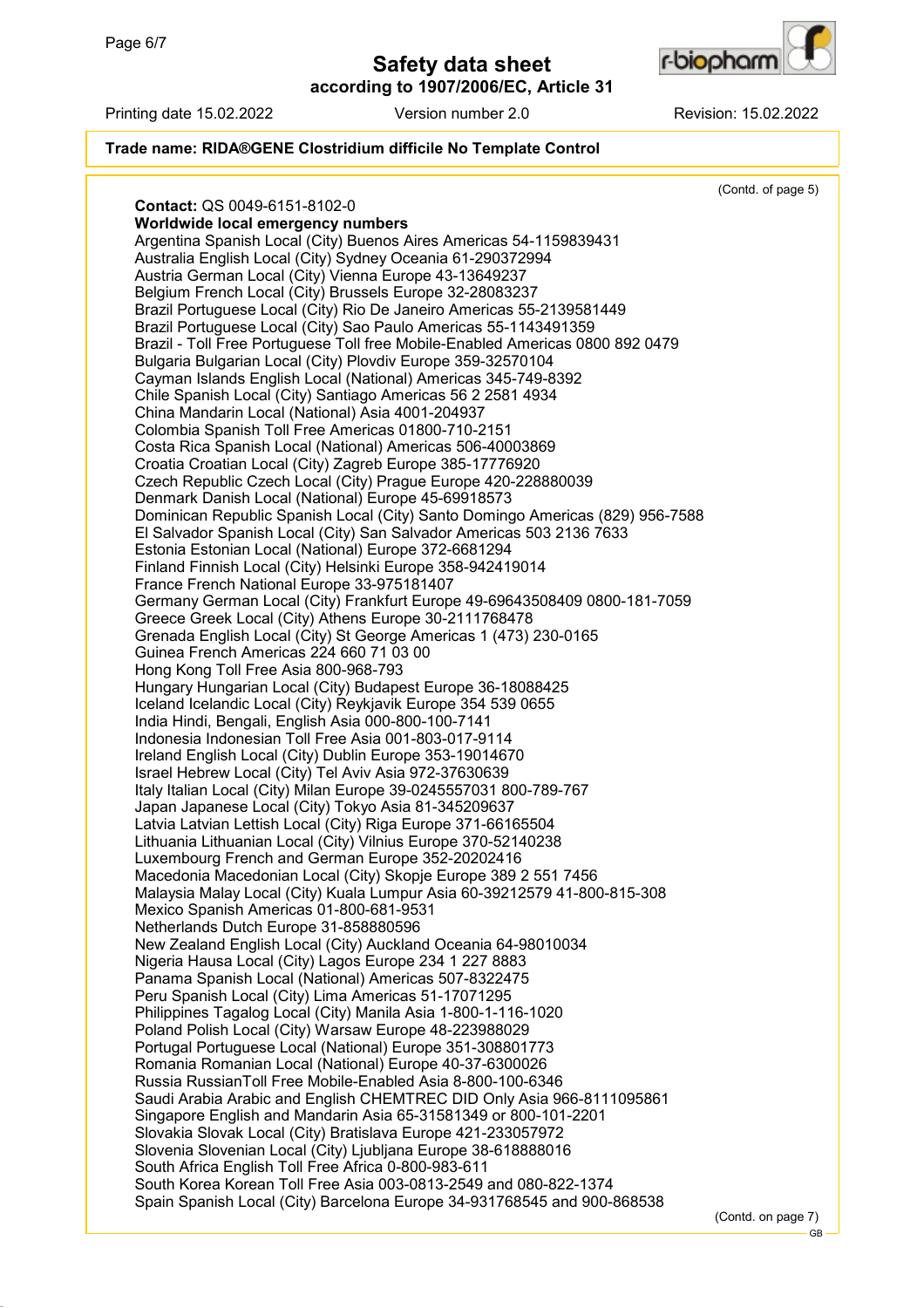

**according to 1907/2006/EC, Article 31**

Printing date 15.02.2022 Version number 2.0 Revision: 15.02.2022

### **Trade name: RIDA®GENE Clostridium difficile No Template Control**

(Contd. of page 6) Sweden Swedish Local (City) Stockholm Europe 46-852503403 Switzerland German and French and Italian Zurich Europe 41-435082011 Taiwan Mandarin Local (City) Taipei Asia 886-2-7741-4207 and 00801-14-8954 Thailand Thai Toll Free Asia 01-800-13-203-9987 Trinidad and Tobago English Local (National) Americas 1-868-224-5716 Turkey Turkish Local (City) Istanbul Europe 90-212-7055340 Ukraine Ukrainian Europe 380-947101374 United Kingdom English Local (City) London Europe 44-870-8200418 and 44-2038073798 **Abbreviations and acronyms:** RID: Règlement international concernant le transport des marchandises dangereuses par chemin de fer (Regulations Concerning the International Transport of Dangerous Goods by Rail) ICAO: International Civil Aviation Organisation ADR: Accord relatif au transport international des marchandises dangereuses par route (European Agreement Concerning the International Carriage of Dangerous Goods by Road) IMDG: International Maritime Code for Dangerous Goods IATA: International Air Transport Association GHS: Globally Harmonised System of Classification and Labelling of Chemicals EINECS: European Inventory of Existing Commercial Chemical Substances CAS: Chemical Abstracts Service (division of the American Chemical Society) PBT: Persistent, Bioaccumulative and Toxic vPvB: very Persistent and very Bioaccumulative **\* Data compared to the previous version altered.**

GB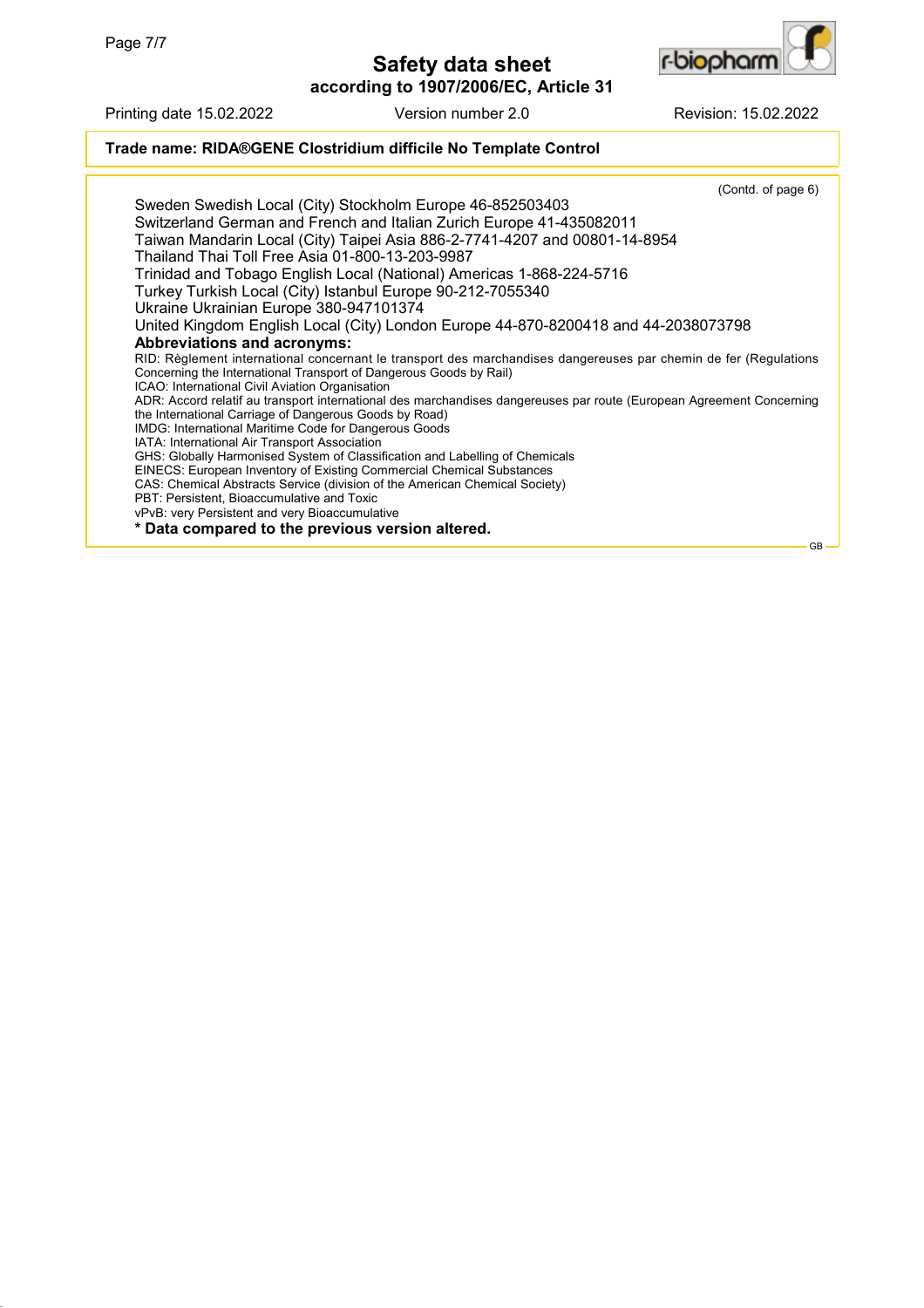

**according to 1907/2006/EC, Article 31**

Printing date 15.02.2022 Version number 5.0 Revision: 15.02.2022

# **SECTION 1: Identification of the substance/mixture and of the company/ undertaking**

### **1.1 Product identifier**

### **Trade name: RIDA®GENE Clostridium difficile Reaction Mix**

**Article number:** PGZ0835RM

**1.2 Relevant identified uses of the substance or mixture and uses advised against** No further relevant information available.

**Application of the substance / the preparation:** In vitro

**1.3 Details of the supplier of the safety data sheet Manufacturer/Supplier:** R-Biopharm AG An der neuen Bergstraße 17 D-64297 Darmstadt

**Further information obtainable from:** e-mail: info@r-biopharm.de **1.4 Emergency telephone number:**

CHEMTREC (worldwide): +1 703-741-5970 / 1-800-424-9300 CHEMTREC (United Kingdom): 44-870-8200418 and 44-2038073798 (toll free) For additional worldwide local emergency numbers refer to section 16.

## **SECTION 2: Hazards identification**

**2.1 Classification of the substance or mixture Classification according to Regulation (EC) No 1272/2008** The product is not classified, according to the CLP regulation.

#### **2.2 Label elements**

**Labelling according to Regulation (EC) No 1272/2008** Void **Hazard pictograms** Void **Signal word** Void **Hazard statements** Void **2.3 Other hazards Results of PBT and vPvB assessment PBT:** Not applicable. **vPvB:** Not applicable.

## **SECTION 3: Composition/information on ingredients**

**3.2 Chemical characterisation: Mixtures Description:** Mixture of substances with nonhazardous additions.

**Dangerous components:** Void **Additional information:** For the wording of the listed hazard phrases refer to section 16.

# **SECTION 4: First aid measures**

**4.1 Description of first aid measures General information:** No special measures required. **After inhalation:** Supply fresh air; consult doctor in case of complaints. **After skin contact:** Immediately wash with water and soap and rinse thoroughly. **After eye contact:** Rinse opened eye for several minutes under running water. **After swallowing:** If symptoms persist consult doctor. **4.2 Most important symptoms and effects, both acute and delayed** No further relevant information available.

(Contd. on page 2)

GB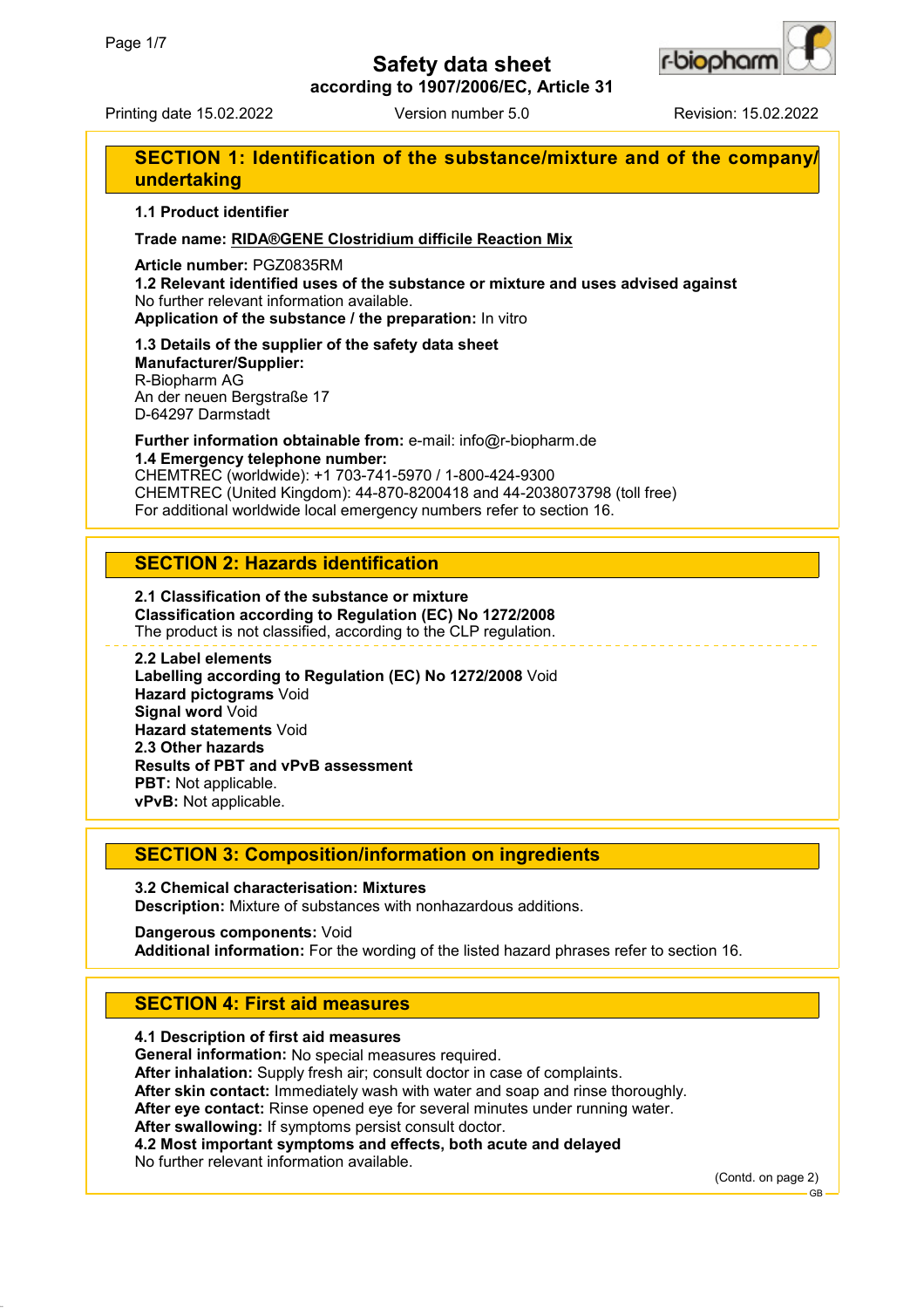

**according to 1907/2006/EC, Article 31**

Printing date 15.02.2022 Version number 5.0 Revision: 15.02.2022

## **Trade name: RIDA®GENE Clostridium difficile Reaction Mix**

(Contd. of page 1) **4.3 Indication of any immediate medical attention and special treatment needed** No further relevant information available.

## **SECTION 5: Firefighting measures**

#### **5.1 Extinguishing media**

**Suitable extinguishing agents:** Use fire extinguishing methods suitable to surrounding conditions. **5.2 Special hazards arising from the substance or mixture**

No further relevant information available.

**5.3 Advice for firefighters**

**Protective equipment:** No special measures required.

### **SECTION 6: Accidental release measures**

**6.1 Personal precautions, protective equipment and emergency procedures** Wear protective clothing. **6.2 Environmental precautions:** Dilute with plenty of water. Do not allow to enter sewers/ surface or ground water. **6.3 Methods and material for containment and cleaning up:** Absorb with liquid-binding material (sand, diatomite, acid binders, universal binders, sawdust). **6.4 Reference to other sections** No dangerous substances are released. See Section 7 for information on safe handling. See Section 8 for information on personal protection equipment. See Section 13 for disposal information.

# **SECTION 7: Handling and storage**

**7.1 Precautions for safe handling** No special measures required. **Information about fire - and explosion protection:** No special measures required.

**7.2 Conditions for safe storage, including any incompatibilities Storage:**

**Requirements to be met by storerooms and receptacles:** No special requirements. **Information about storage in one common storage facility:** Not required. **Further information about storage conditions:** None.

**7.3 Specific end use(s)** No further relevant information available.

## **SECTION 8: Exposure controls/personal protection**

### **8.1 Control parameters**

**Additional information about design of technical facilities:** No further data; see item 7. **Ingredients with limit values that require monitoring at the workplace:**

The product does not contain any relevant quantities of materials with critical values that have to be monitored at the workplace.

**Additional information:** The lists valid during the making were used as basis.

### **8.2 Exposure controls**

**Personal protective equipment:**

### **General protective and hygienic measures:**

The usual precautionary measures are to be adhered to when handling chemicals. **Respiratory protection:** Not required.

(Contd. on page 3)

GB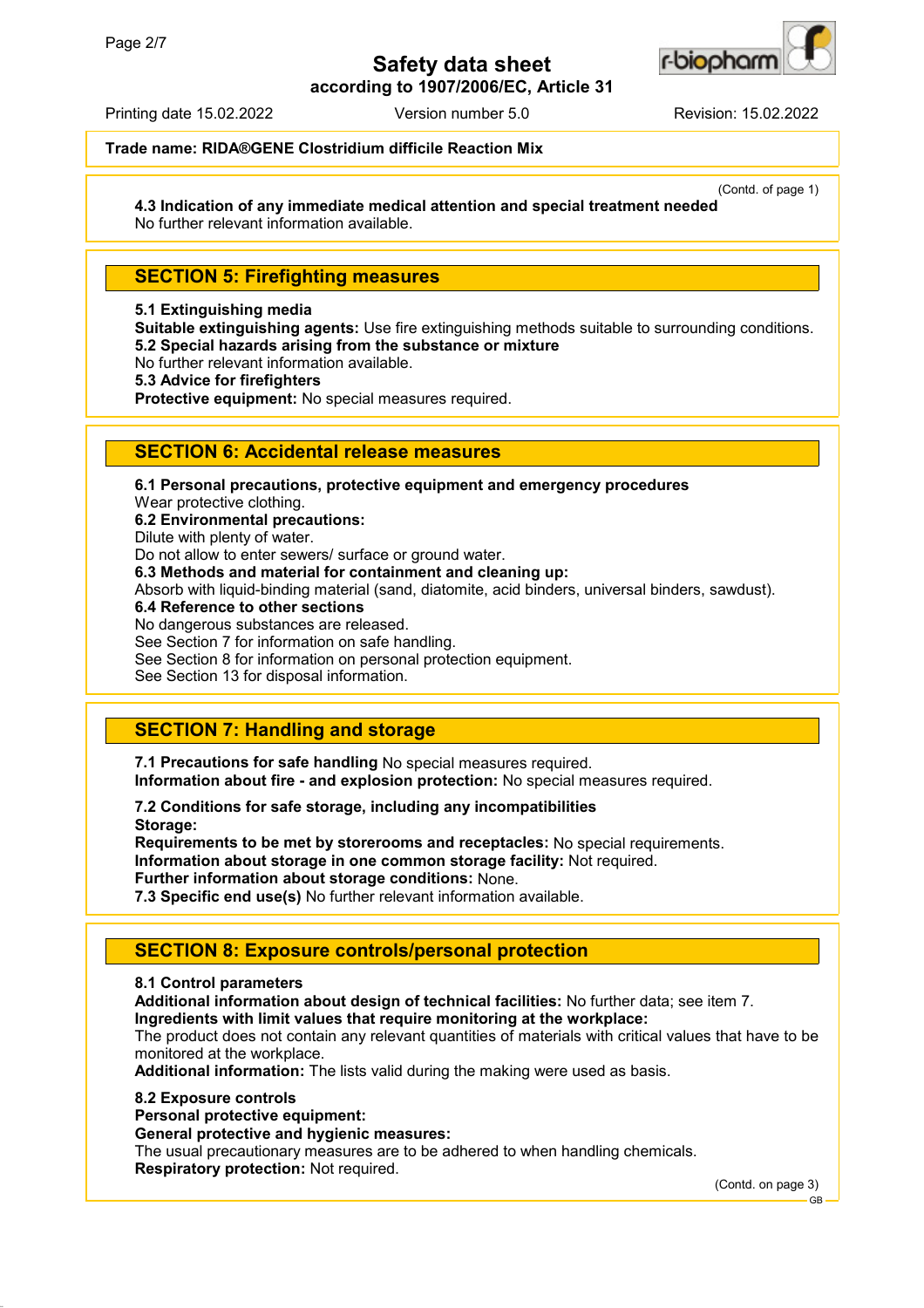**according to 1907/2006/EC, Article 31**



r-b**io**ohan

(Contd. of page 2)

GB

## **Trade name: RIDA®GENE Clostridium difficile Reaction Mix**

**Protection of hands:**

The glove material has to be impermeable and resistant to the product/ the substance/ the preparation.

Due to missing tests no recommendation to the glove material can be given for the product/ the preparation/ the chemical mixture.

Selection of the glove material on consideration of the penetration times, rates of diffusion and the degradation

#### **Material of gloves**

The selection of the suitable gloves does not only depend on the material, but also on further marks of quality and varies from manufacturer to manufacturer. As the product is a preparation of several substances, the resistance of the glove material can not be calculated in advance and has therefore to be checked prior to the application.

#### **Penetration time of glove material**

The exact break trough time has to be found out by the manufacturer of the protective gloves and has to be observed.

**For the permanent contact gloves made of the following materials are suitable:**

The exact break trough time has to be found out by the manufacturer of the protective gloves and has to be observed.

**As protection from splashes gloves made of the following materials are suitable:**

The exact break trough time has to be found out by the manufacturer of the protective gloves and has to be observed.

**Eye protection:** Goggles recommended during refilling

| 9.1 Information on basic physical and chemical properties<br><b>General Information</b> |                                               |
|-----------------------------------------------------------------------------------------|-----------------------------------------------|
| Appearance:                                                                             |                                               |
| Form:                                                                                   | Fluid                                         |
| Colour:                                                                                 | Colourless                                    |
| Odour:                                                                                  | Characteristic                                |
| Odour threshold:                                                                        | Not determined.                               |
| pH-value at 20 °C:                                                                      | 8                                             |
| <b>Change in condition</b>                                                              |                                               |
| <b>Melting point/freezing point:</b>                                                    | 0 °C                                          |
| Initial boiling point and boiling range: 100 °C                                         |                                               |
| Flash point:                                                                            | Not applicable.                               |
| Flammability (solid, gas):                                                              | Not applicable.                               |
| <b>Decomposition temperature:</b>                                                       | Not determined.                               |
| Auto-ignition temperature:                                                              | Product is not selfigniting.                  |
| <b>Explosive properties:</b>                                                            | Product does not present an explosion hazard. |
| <b>Explosion limits:</b>                                                                |                                               |
| Lower:                                                                                  | Not determined.                               |
| Upper:                                                                                  | Not determined.                               |
| Vapour pressure at 20 °C:                                                               | 23 hPa                                        |
| Density at 20 °C:                                                                       | $0.997$ g/cm <sup>3</sup>                     |
| <b>Relative density</b>                                                                 | Not determined.                               |
| <b>Vapour density</b>                                                                   | Not determined.                               |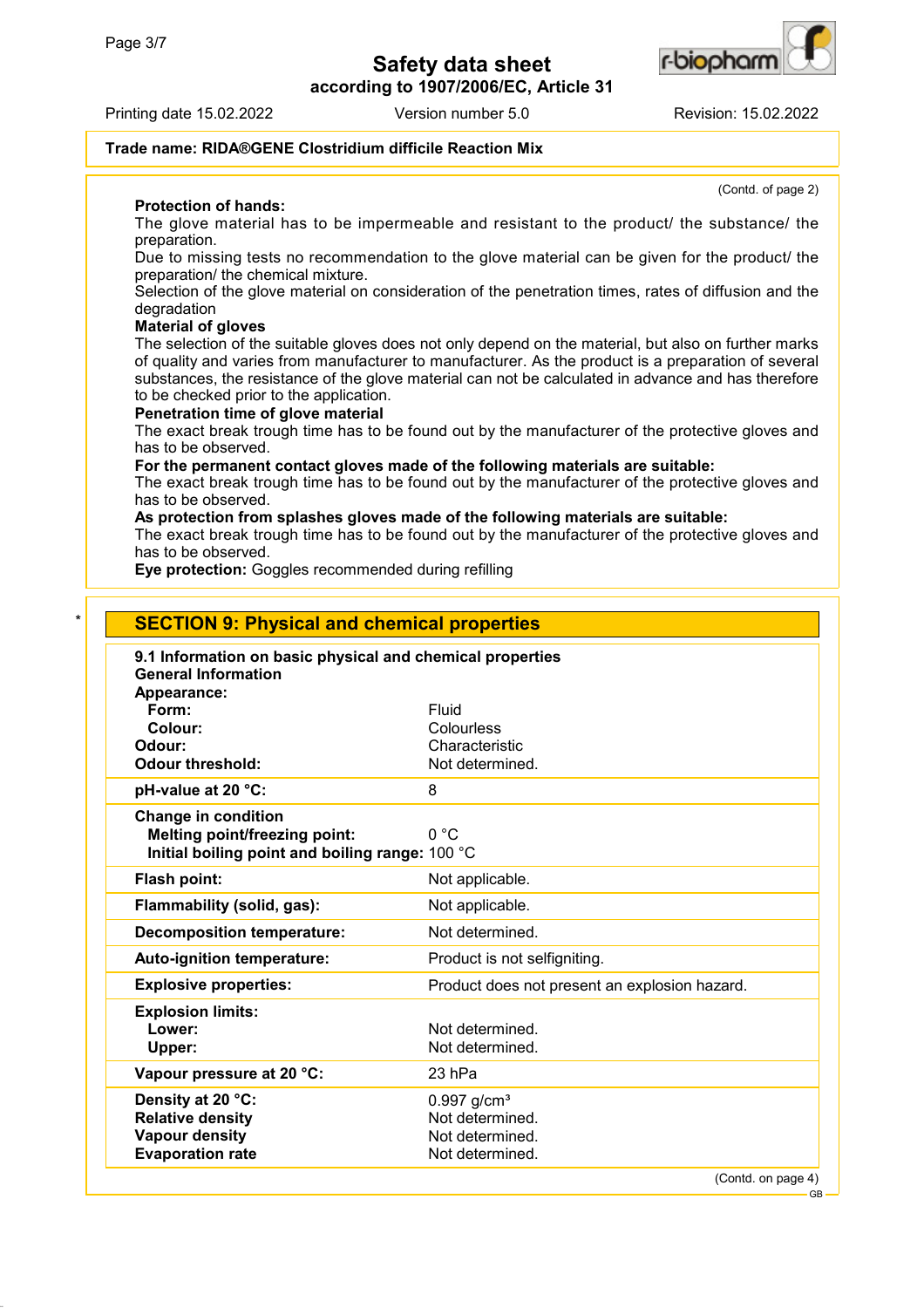**according to 1907/2006/EC, Article 31**



## **Trade name: RIDA®GENE Clostridium difficile Reaction Mix**

|                                             | (Contd. of page 3)                         |
|---------------------------------------------|--------------------------------------------|
| Solubility in / Miscibility with<br>water:  | Fully miscible.                            |
| Partition coefficient: n-octanol/water:     | Not determined.                            |
| <b>Viscosity:</b><br>Dynamic:<br>Kinematic: | Not determined.<br>Not determined.         |
| <b>Solvent content:</b><br>Water:           | 95.0%                                      |
| Solids content:                             | 5.0%                                       |
| 9.2 Other information                       | No further relevant information available. |

## **SECTION 10: Stability and reactivity**

**10.1 Reactivity** No further relevant information available.

**10.2 Chemical stability**

**Thermal decomposition / conditions to be avoided:**

No decomposition if used according to specifications.

**10.3 Possibility of hazardous reactions** No dangerous reactions known.

**10.4 Conditions to avoid** No further relevant information available.

**10.5 Incompatible materials:** No further relevant information available.

**10.6 Hazardous decomposition products:** No dangerous decomposition products known.

## **SECTION 11: Toxicological information**

**11.1 Information on toxicological effects**

**Acute toxicity** Based on available data, the classification criteria are not met. **Primary irritant effect:**

**Skin corrosion/irritation** Based on available data, the classification criteria are not met. **Serious eye damage/irritation** Based on available data, the classification criteria are not met. **Respiratory or skin sensitisation** Based on available data, the classification criteria are not met. **Additional toxicological information:**

**CMR effects (carcinogenity, mutagenicity and toxicity for reproduction) Germ cell mutagenicity** Based on available data, the classification criteria are not met.

**Carcinogenicity** Based on available data, the classification criteria are not met.

**Reproductive toxicity** Based on available data, the classification criteria are not met.

**STOT-single exposure** Based on available data, the classification criteria are not met.

**STOT-repeated exposure** Based on available data, the classification criteria are not met.

**Aspiration hazard** Based on available data, the classification criteria are not met.

# **SECTION 12: Ecological information**

**12.1 Toxicity**

**Aquatic toxicity:** No further relevant information available.

**12.2 Persistence and degradability** No further relevant information available.

**12.3 Bioaccumulative potential** No further relevant information available.

**12.4 Mobility in soil** No further relevant information available.

(Contd. on page 5)



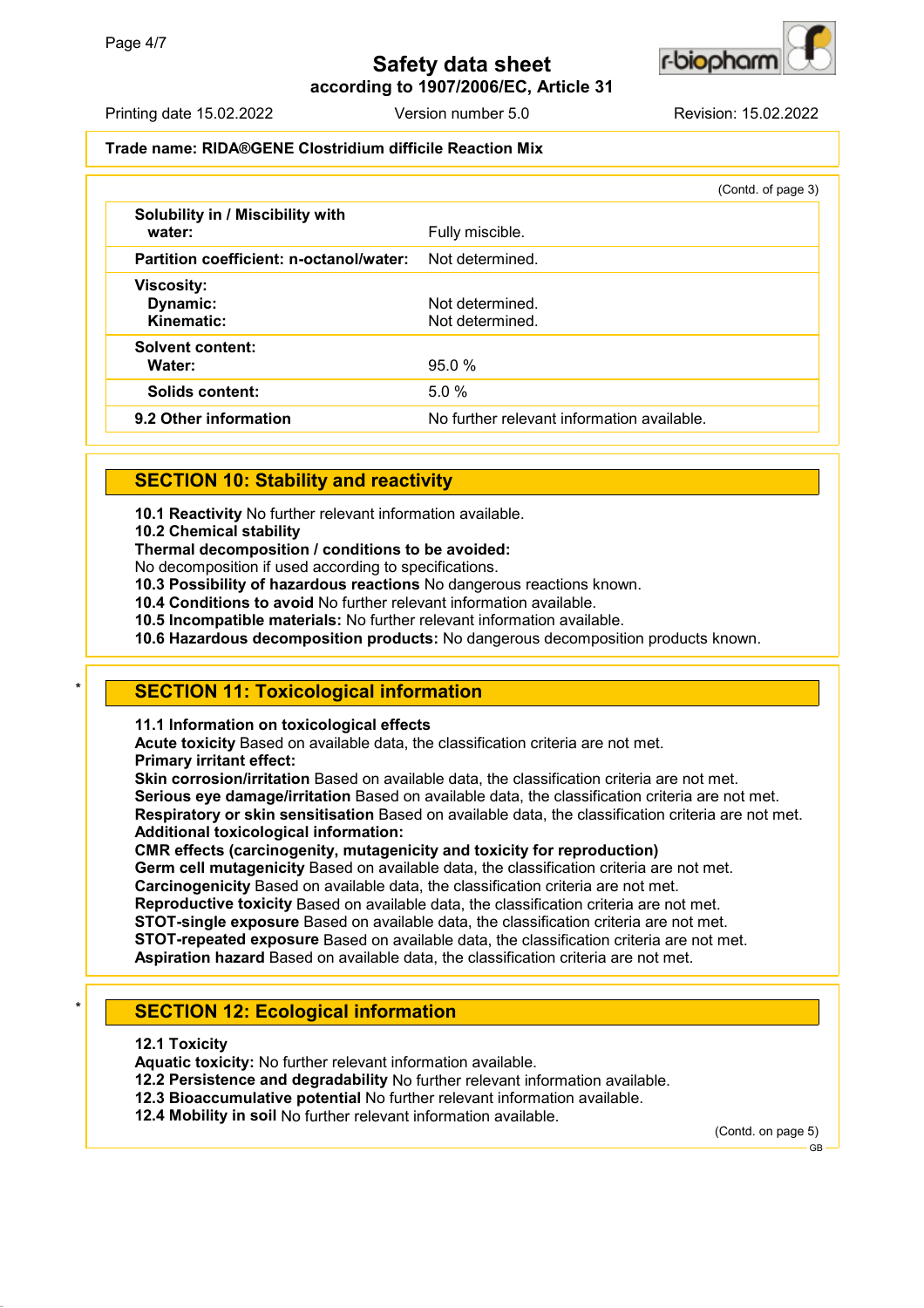**according to 1907/2006/EC, Article 31**



#### Printing date 15.02.2022 Version number 5.0 Revision: 15.02.2022

## **Trade name: RIDA®GENE Clostridium difficile Reaction Mix**

(Contd. of page 4)

### **Additional ecological information:**

**General notes:**

Water hazard class 1 (German Regulation) (Self-assessment): slightly hazardous for water Do not allow undiluted product or large quantities of it to reach ground water, water course or sewage system.

## **12.5 Results of PBT and vPvB assessment**

**PBT:** Not applicable.

**vPvB:** Not applicable.

**12.6 Other adverse effects** No further relevant information available.

### **SECTION 13: Disposal considerations**

**13.1 Waste treatment methods**

**Recommendation** Disposal must be made according to official regulations.

**Uncleaned packaging:**

**Recommendation:** Disposal must be made according to official regulations. **Recommended cleansing agents:** Water, if necessary together with cleansing agents.

# **SECTION 14: Transport information**

| 14.1 UN-Number<br>ADR, ADN, IMDG, IATA                                     | Void                                                    |
|----------------------------------------------------------------------------|---------------------------------------------------------|
| 14.2 UN proper shipping name<br>ADR, ADN, IMDG, IATA                       | Void                                                    |
| 14.3 Transport hazard class(es)                                            |                                                         |
| ADR, ADN, IMDG, IATA<br><b>Class</b>                                       | Void                                                    |
| 14.4 Packing group<br>ADR, IMDG, IATA                                      | Void                                                    |
| 14.5 Environmental hazards:<br><b>Marine pollutant:</b>                    | No                                                      |
| 14.6 Special precautions for user                                          | Not applicable.                                         |
| 14.7 Transport in bulk according to Annex II<br>of Marpol and the IBC Code | Not applicable.                                         |
| <b>Transport/Additional information:</b>                                   | Not dangerous according to the above<br>specifications. |
| <b>UN "Model Regulation":</b>                                              | Void                                                    |
|                                                                            |                                                         |

## **SECTION 15: Regulatory information**

**15.1 Safety, health and environmental regulations/legislation specific for the substance or mixture**

**Directive 2012/18/EU**

**Named dangerous substances - ANNEX I** None of the ingredients is listed.

**National regulations:**

**Waterhazard class:** Water hazard class 1 (Self-assessment): slightly hazardous for water.

(Contd. on page 6)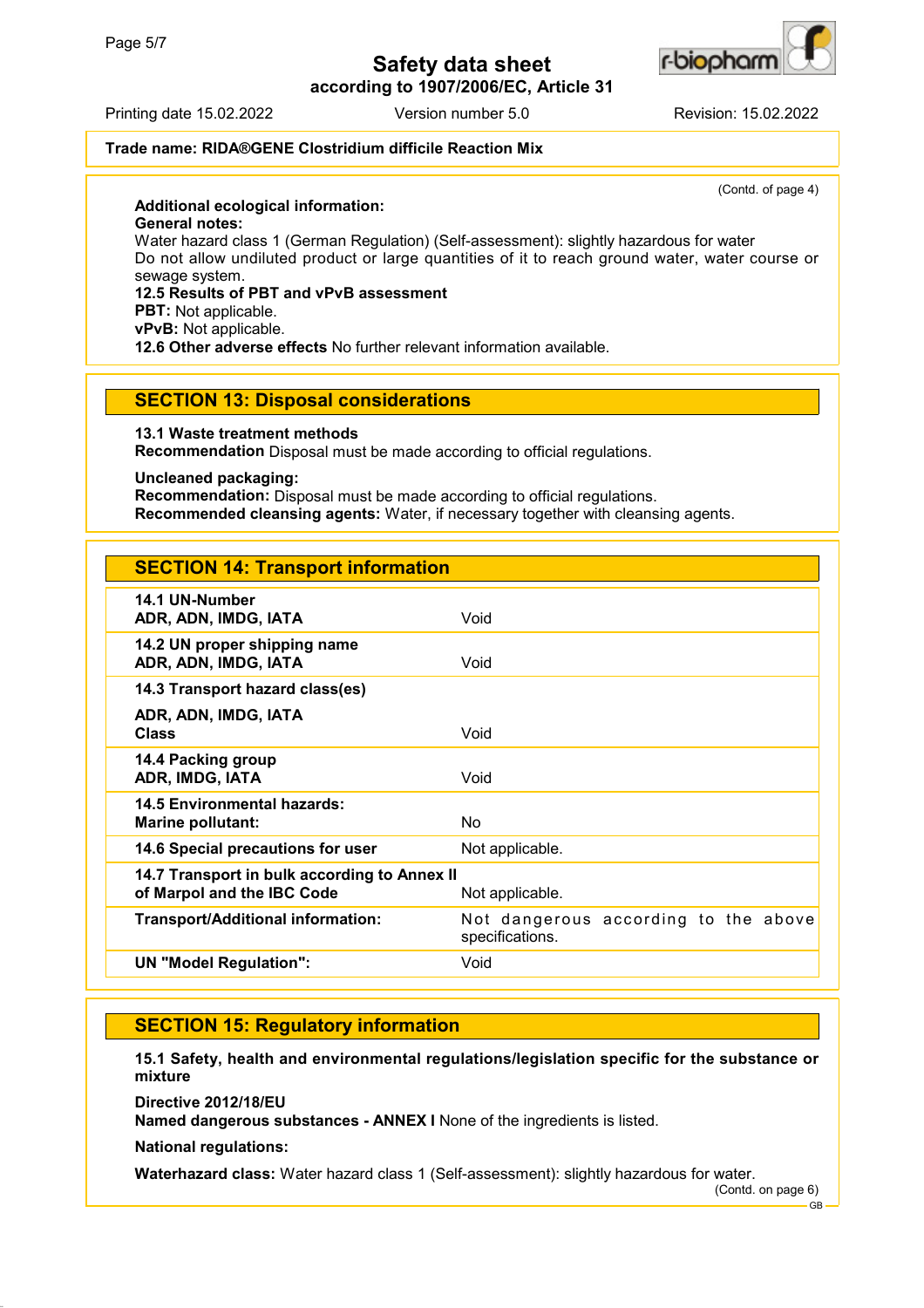

**according to 1907/2006/EC, Article 31**

Printing date 15.02.2022 Version number 5.0 Revision: 15.02.2022

**Trade name: RIDA®GENE Clostridium difficile Reaction Mix**

(Contd. of page 5)

**15.2 Chemical safety assessment:** A Chemical Safety Assessment has not been carried out.

## **SECTION 16: Other information**

This information is based on our present knowledge. However, this shall not constitute a guarantee for any specific product features and shall not establish a legally valid contractual relationship.

**Department issuing SDS:** QS 0049-6151-8102-0 **Contact:** QS 0049-6151-8102-0 **Worldwide local emergency numbers** Argentina Spanish Local (City) Buenos Aires Americas 54-1159839431 Australia English Local (City) Sydney Oceania 61-290372994 Austria German Local (City) Vienna Europe 43-13649237 Belgium French Local (City) Brussels Europe 32-28083237 Brazil Portuguese Local (City) Rio De Janeiro Americas 55-2139581449 Brazil Portuguese Local (City) Sao Paulo Americas 55-1143491359 Brazil - Toll Free Portuguese Toll free Mobile-Enabled Americas 0800 892 0479 Bulgaria Bulgarian Local (City) Plovdiv Europe 359-32570104 Cayman Islands English Local (National) Americas 345-749-8392 Chile Spanish Local (City) Santiago Americas 56 2 2581 4934 China Mandarin Local (National) Asia 4001-204937 Colombia Spanish Toll Free Americas 01800-710-2151 Costa Rica Spanish Local (National) Americas 506-40003869 Croatia Croatian Local (City) Zagreb Europe 385-17776920 Czech Republic Czech Local (City) Prague Europe 420-228880039 Denmark Danish Local (National) Europe 45-69918573 Dominican Republic Spanish Local (City) Santo Domingo Americas (829) 956-7588 El Salvador Spanish Local (City) San Salvador Americas 503 2136 7633 Estonia Estonian Local (National) Europe 372-6681294 Finland Finnish Local (City) Helsinki Europe 358-942419014 France French National Europe 33-975181407 Germany German Local (City) Frankfurt Europe 49-69643508409 0800-181-7059 Greece Greek Local (City) Athens Europe 30-2111768478 Grenada English Local (City) St George Americas 1 (473) 230-0165 Guinea French Americas 224 660 71 03 00 Hong Kong Toll Free Asia 800-968-793 Hungary Hungarian Local (City) Budapest Europe 36-18088425 Iceland Icelandic Local (City) Reykjavik Europe 354 539 0655 India Hindi, Bengali, English Asia 000-800-100-7141 Indonesia Indonesian Toll Free Asia 001-803-017-9114 Ireland English Local (City) Dublin Europe 353-19014670 Israel Hebrew Local (City) Tel Aviv Asia 972-37630639 Italy Italian Local (City) Milan Europe 39-0245557031 800-789-767 Japan Japanese Local (City) Tokyo Asia 81-345209637 Latvia Latvian Lettish Local (City) Riga Europe 371-66165504 Lithuania Lithuanian Local (City) Vilnius Europe 370-52140238 Luxembourg French and German Europe 352-20202416 Macedonia Macedonian Local (City) Skopje Europe 389 2 551 7456 Malaysia Malay Local (City) Kuala Lumpur Asia 60-39212579 41-800-815-308 Mexico Spanish Americas 01-800-681-9531 Netherlands Dutch Europe 31-858880596 New Zealand English Local (City) Auckland Oceania 64-98010034 Nigeria Hausa Local (City) Lagos Europe 234 1 227 8883 Panama Spanish Local (National) Americas 507-8322475 Peru Spanish Local (City) Lima Americas 51-17071295 Philippines Tagalog Local (City) Manila Asia 1-800-1-116-1020 Poland Polish Local (City) Warsaw Europe 48-223988029 Portugal Portuguese Local (National) Europe 351-308801773 Romania Romanian Local (National) Europe 40-37-6300026

(Contd. on page 7)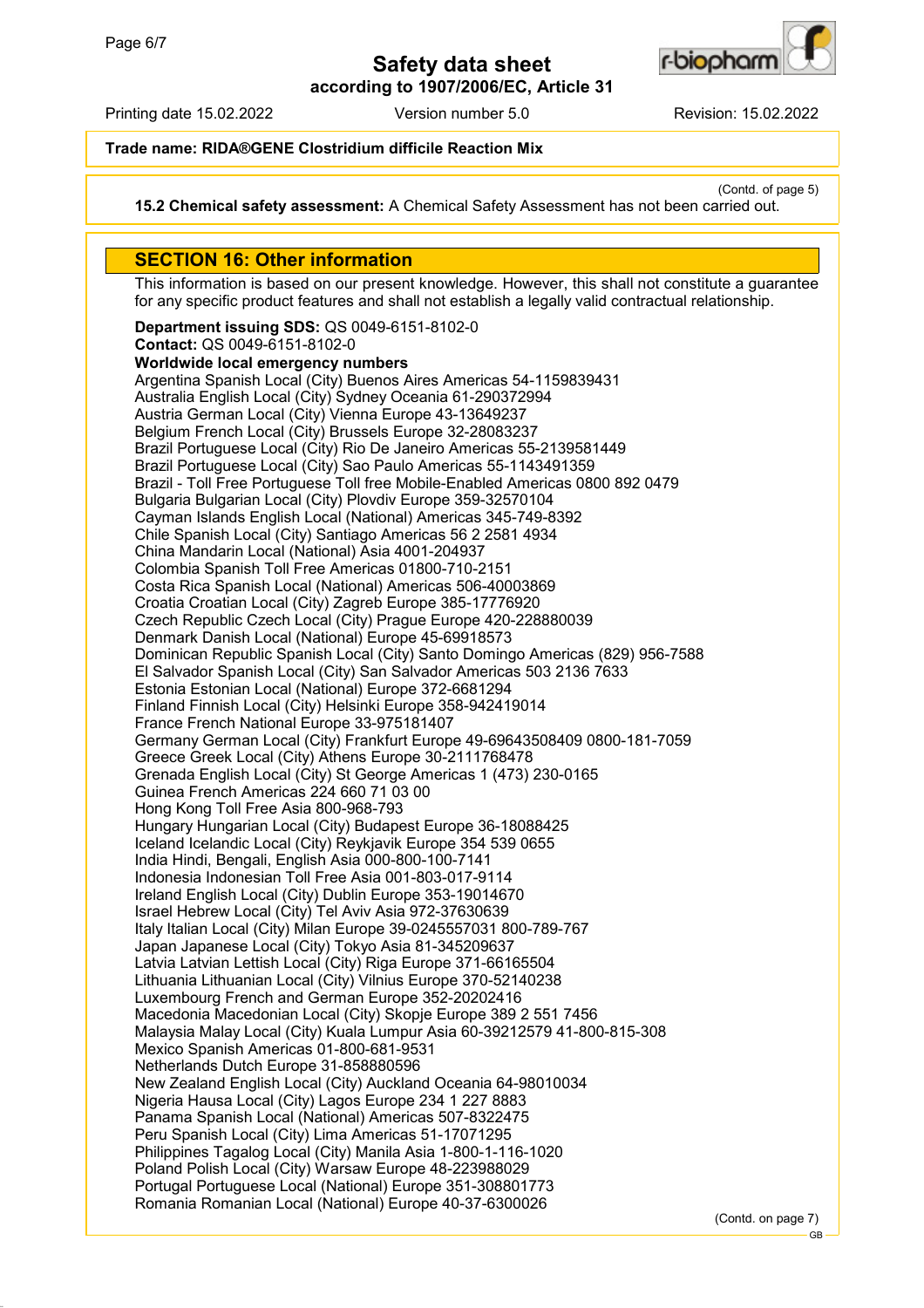

**according to 1907/2006/EC, Article 31**

Printing date 15.02.2022 Version number 5.0 Revision: 15.02.2022

# **Trade name: RIDA®GENE Clostridium difficile Reaction Mix**

|                                                                                                                      | (Contd. of page 6) |           |
|----------------------------------------------------------------------------------------------------------------------|--------------------|-----------|
| Russia RussianToll Free Mobile-Enabled Asia 8-800-100-6346                                                           |                    |           |
| Saudi Arabia Arabic and English CHEMTREC DID Only Asia 966-8111095861                                                |                    |           |
| Singapore English and Mandarin Asia 65-31581349 or 800-101-2201                                                      |                    |           |
| Slovakia Slovak Local (City) Bratislava Europe 421-233057972                                                         |                    |           |
| Slovenia Slovenian Local (City) Ljubljana Europe 38-618888016                                                        |                    |           |
| South Africa English Toll Free Africa 0-800-983-611                                                                  |                    |           |
|                                                                                                                      |                    |           |
| South Korea Korean Toll Free Asia 003-0813-2549 and 080-822-1374                                                     |                    |           |
| Spain Spanish Local (City) Barcelona Europe 34-931768545 and 900-868538                                              |                    |           |
| Sweden Swedish Local (City) Stockholm Europe 46-852503403                                                            |                    |           |
| Switzerland German and French and Italian Zurich Europe 41-435082011                                                 |                    |           |
| Taiwan Mandarin Local (City) Taipei Asia 886-2-7741-4207 and 00801-14-8954                                           |                    |           |
| Thailand Thai Toll Free Asia 01-800-13-203-9987                                                                      |                    |           |
| Trinidad and Tobago English Local (National) Americas 1-868-224-5716                                                 |                    |           |
| Turkey Turkish Local (City) Istanbul Europe 90-212-7055340                                                           |                    |           |
| Ukraine Ukrainian Europe 380-947101374                                                                               |                    |           |
| United Kingdom English Local (City) London Europe 44-870-8200418 and 44-2038073798                                   |                    |           |
| <b>Abbreviations and acronyms:</b>                                                                                   |                    |           |
| RID: Règlement international concernant le transport des marchandises dangereuses par chemin de fer (Regulations     |                    |           |
| Concerning the International Transport of Dangerous Goods by Rail)                                                   |                    |           |
| ICAO: International Civil Aviation Organisation                                                                      |                    |           |
| ADR: Accord relatif au transport international des marchandises dangereuses par route (European Agreement Concerning |                    |           |
| the International Carriage of Dangerous Goods by Road)<br>IMDG: International Maritime Code for Dangerous Goods      |                    |           |
| IATA: International Air Transport Association                                                                        |                    |           |
| GHS: Globally Harmonised System of Classification and Labelling of Chemicals                                         |                    |           |
| EINECS: European Inventory of Existing Commercial Chemical Substances                                                |                    |           |
| ELINCS: European List of Notified Chemical Substances                                                                |                    |           |
| CAS: Chemical Abstracts Service (division of the American Chemical Society)                                          |                    |           |
| PBT: Persistent, Bioaccumulative and Toxic                                                                           |                    |           |
| vPvB: very Persistent and very Bioaccumulative                                                                       |                    |           |
| Data compared to the previous version altered.                                                                       |                    |           |
|                                                                                                                      |                    | <b>GB</b> |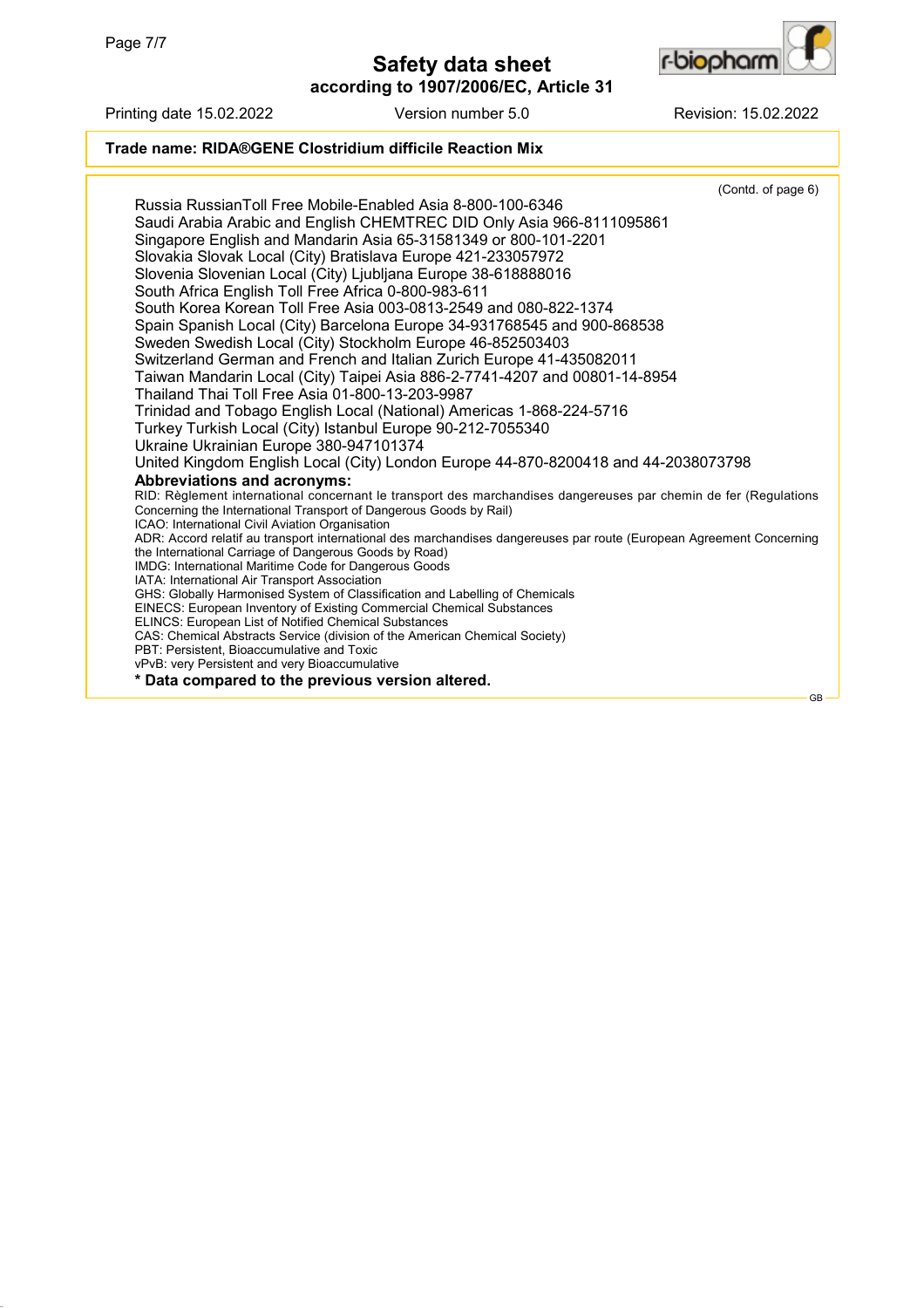

**according to 1907/2006/EC, Article 31**

Printing date 15.02.2022 Version number 5.0 Revision: 15.02.2022

# **SECTION 1: Identification of the substance/mixture and of the company/ undertaking**

### **1.1 Product identifier**

### **Trade name: RIDA®GENE Clostridium difficile Taq-Polymerase**

**Article number:** PGZ0835EM

**1.2 Relevant identified uses of the substance or mixture and uses advised against** No further relevant information available.

**Application of the substance / the preparation:** In vitro

**1.3 Details of the supplier of the safety data sheet Manufacturer/Supplier:** R-Biopharm AG An der neuen Bergstraße 17 D-64297 Darmstadt

**Further information obtainable from:** e-mail: info@r-biopharm.de **1.4 Emergency telephone number:**

CHEMTREC (worldwide): +1 703-741-5970 / 1-800-424-9300 CHEMTREC (United Kingdom): 44-870-8200418 and 44-2038073798 (toll free) For additional worldwide local emergency numbers refer to section 16.

## **SECTION 2: Hazards identification**

**2.1 Classification of the substance or mixture Classification according to Regulation (EC) No 1272/2008** The product is not classified, according to the CLP regulation.

### **2.2 Label elements**

**Labelling according to Regulation (EC) No 1272/2008** Void **Hazard pictograms** Void **Signal word** Void **Hazard statements** Void **2.3 Other hazards Results of PBT and vPvB assessment PBT:** Not applicable. **vPvB:** Not applicable.

## **SECTION 3: Composition/information on ingredients**

### **3.2 Chemical characterisation: Mixtures**

**Description:** Mixture of substances with nonhazardous additions.

### **Dangerous components:**

| CAS: 56-81-5      | <b>divcerol</b> | substance with a Community workplace exposure limit $\vert$ 5-10% $\vert$ |  |
|-------------------|-----------------|---------------------------------------------------------------------------|--|
| EINECS: 200-289-5 |                 |                                                                           |  |
|                   |                 |                                                                           |  |

**Additional information:** For the wording of the listed hazard phrases refer to section 16.

# **SECTION 4: First aid measures**

### **4.1 Description of first aid measures**

**General information:** No special measures required.

**After inhalation:** Supply fresh air; consult doctor in case of complaints.

**After skin contact:** Immediately wash with water and soap and rinse thoroughly.

**After eye contact:** Rinse opened eye for several minutes under running water.

**After swallowing:** If symptoms persist consult doctor.

(Contd. on page 2)

GB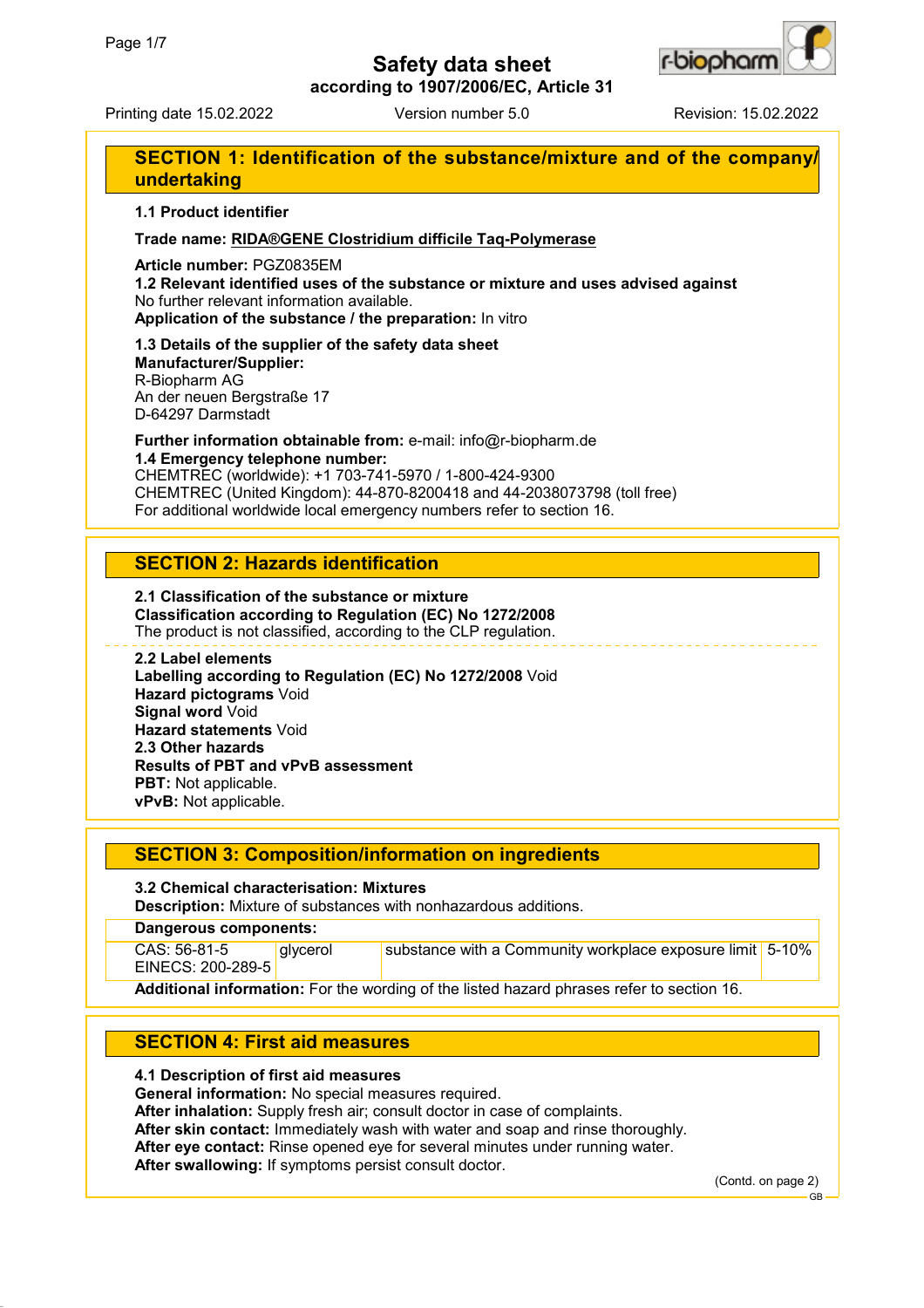

**according to 1907/2006/EC, Article 31**

Printing date 15.02.2022 Version number 5.0 Revision: 15.02.2022

(Contd. of page 1)

## **Trade name: RIDA®GENE Clostridium difficile Taq-Polymerase**

## **4.2 Most important symptoms and effects, both acute and delayed**

No further relevant information available.

**4.3 Indication of any immediate medical attention and special treatment needed** No further relevant information available.

## **SECTION 5: Firefighting measures**

**5.1 Extinguishing media**

**Suitable extinguishing agents:** Use fire extinguishing methods suitable to surrounding conditions. **5.2 Special hazards arising from the substance or mixture**

No further relevant information available.

**5.3 Advice for firefighters**

**Protective equipment:** No special measures required.

## **SECTION 6: Accidental release measures**

**6.1 Personal precautions, protective equipment and emergency procedures**

Wear protective clothing. **6.2 Environmental precautions:**

Dilute with plenty of water.

Do not allow to enter sewers/ surface or ground water.

**6.3 Methods and material for containment and cleaning up:**

Absorb with liquid-binding material (sand, diatomite, acid binders, universal binders, sawdust).

**6.4 Reference to other sections**

No dangerous substances are released.

See Section 7 for information on safe handling.

See Section 8 for information on personal protection equipment.

See Section 13 for disposal information.

# **SECTION 7: Handling and storage**

**7.1 Precautions for safe handling** No special measures required. **Information about fire - and explosion protection:** No special measures required.

**7.2 Conditions for safe storage, including any incompatibilities Storage:**

**Requirements to be met by storerooms and receptacles:** No special requirements. **Information about storage in one common storage facility:** Not required. **Further information about storage conditions:** None.

**7.3 Specific end use(s)** No further relevant information available.

# **SECTION 8: Exposure controls/personal protection**

**8.1 Control parameters**

**Additional information about design of technical facilities:** No further data; see item 7.

**Ingredients with limit values that require monitoring at the workplace:**

**56-81-5 glycerol**

WEL Long-term value: 10 mg/m<sup>3</sup>

**Additional information:** The lists valid during the making were used as basis.

(Contd. on page 3)

GB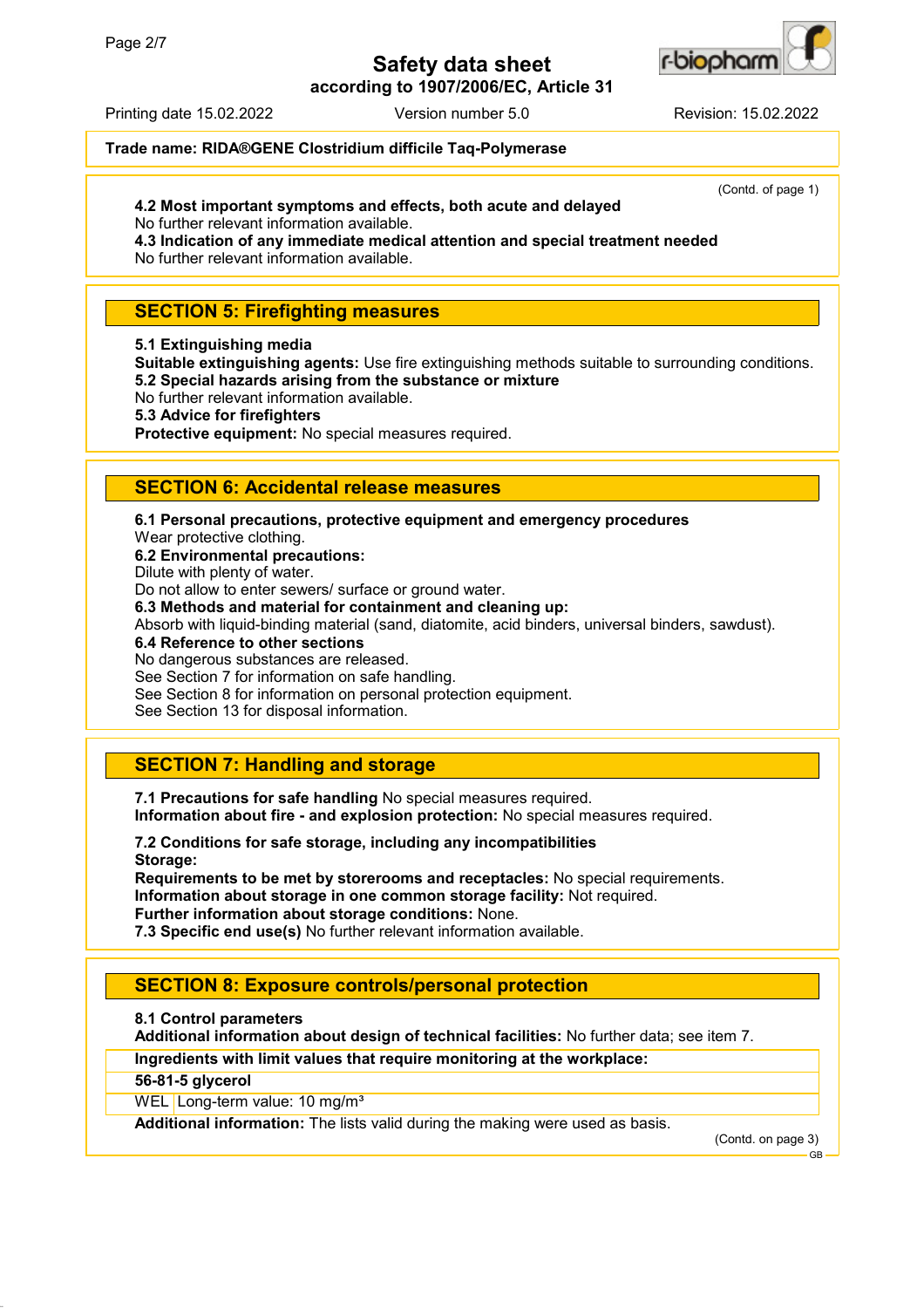**according to 1907/2006/EC, Article 31**



**8.2 Exposure controls**

**Personal protective equipment:**

(Contd. of page 2)

### **Trade name: RIDA®GENE Clostridium difficile Taq-Polymerase**

**General protective and hygienic measures:** The usual precautionary measures are to be adhered to when handling chemicals. **Respiratory protection:** Not required. **Protection of hands:** The glove material has to be impermeable and resistant to the product/ the substance/ the preparation. Due to missing tests no recommendation to the glove material can be given for the product/ the preparation/ the chemical mixture. Selection of the glove material on consideration of the penetration times, rates of diffusion and the degradation **Material of gloves** The selection of the suitable gloves does not only depend on the material, but also on further marks of quality and varies from manufacturer to manufacturer. As the product is a preparation of several substances, the resistance of the glove material can not be calculated in advance and has therefore to be checked prior to the application. **Penetration time of glove material** The exact break trough time has to be found out by the manufacturer of the protective gloves and has to be observed. **For the permanent contact gloves made of the following materials are suitable:** The exact break trough time has to be found out by the manufacturer of the protective gloves and has to be observed. **As protection from splashes gloves made of the following materials are suitable:** The exact break trough time has to be found out by the manufacturer of the protective gloves and has to be observed. **Eye protection:** Goggles recommended during refilling **SECTION 9: Physical and chemical properties 9.1 Information on basic physical and chemical properties General Information Appearance: Form:** Fluid Colour: Colour: **Colour:** Colourless **Odour:** Characteristic **Odour threshold:** Not determined. **pH-value at 20 °C:** 8 **Change in condition Melting point/freezing point:** 0 °C **Initial boiling point and boiling range:** 100 °C Flash point: 160 °C **Flammability (solid, gas):** Not applicable. **Ignition temperature:** 400 °C **Decomposition temperature:** Not determined. **Auto-ignition temperature:** Product is not selfigniting. **Explosive properties:** Product does not present an explosion hazard. **Explosion limits: Lower:** Not determined. (Contd. on page 4) GB

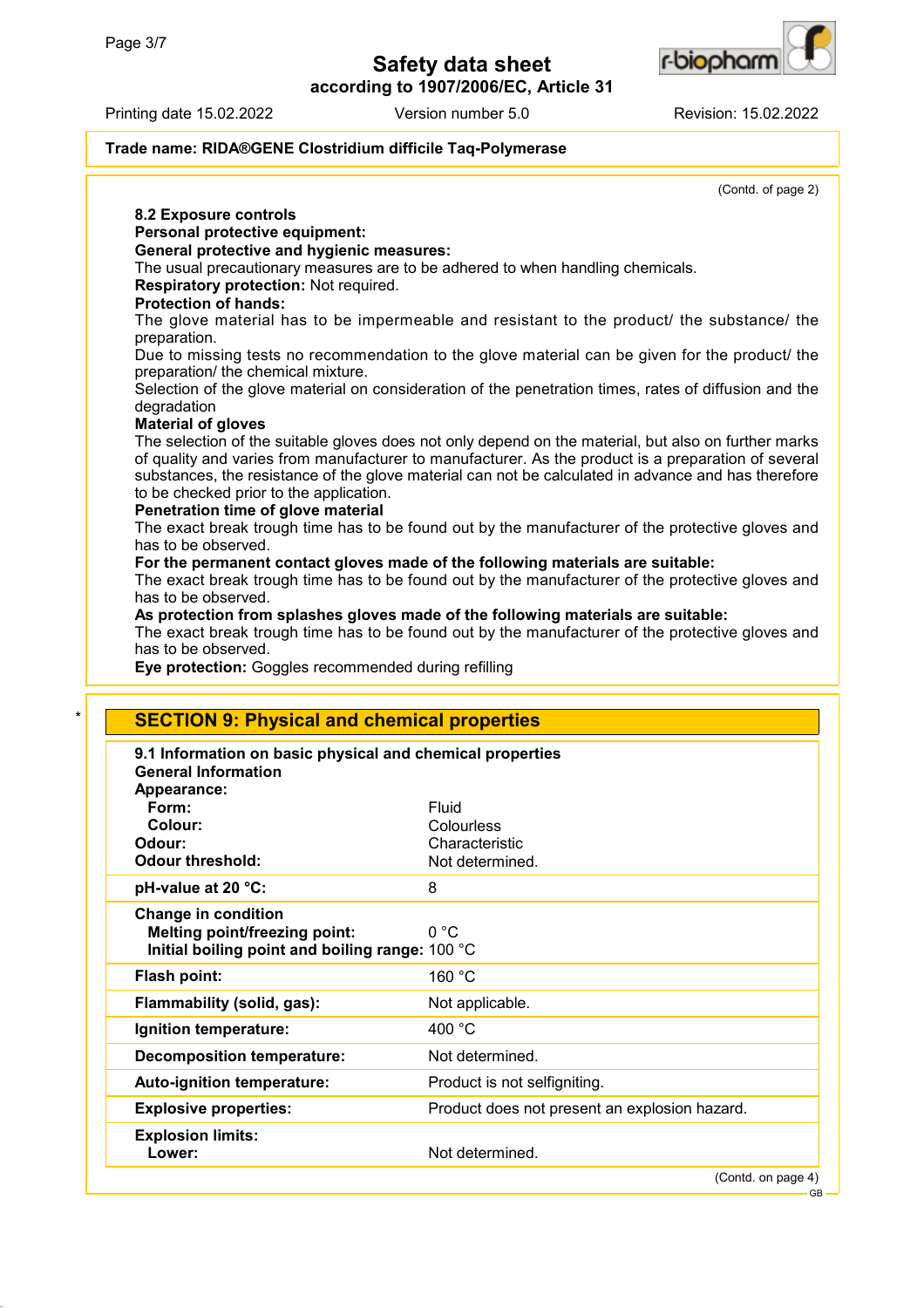

**according to 1907/2006/EC, Article 31**

Printing date 15.02.2022 Version number 5.0 Revision: 15.02.2022

### **Trade name: RIDA®GENE Clostridium difficile Taq-Polymerase**

|                                                                                                  | (Contd. of page 3)                                                         |
|--------------------------------------------------------------------------------------------------|----------------------------------------------------------------------------|
| Upper:                                                                                           | Not determined.                                                            |
| Vapour pressure at 20 °C:                                                                        | 23 hPa                                                                     |
| Density at 20 °C:<br><b>Relative density</b><br><b>Vapour density</b><br><b>Evaporation rate</b> | 1.0157 $g/cm^{3}$<br>Not determined.<br>Not determined.<br>Not determined. |
| Solubility in / Miscibility with<br>water:                                                       | Fully miscible.                                                            |
| Partition coefficient: n-octanol/water:                                                          | Not determined.                                                            |
| <b>Viscosity:</b><br>Dynamic:<br>Kinematic:                                                      | Not determined.<br>Not determined.                                         |
| Solvent content:<br><b>Organic solvents:</b><br>Water:                                           | 7.1%<br>91.9%                                                              |
| <b>Solids content:</b>                                                                           | $1.0 \%$                                                                   |
| 9.2 Other information                                                                            | No further relevant information available.                                 |

# **SECTION 10: Stability and reactivity**

**10.1 Reactivity** No further relevant information available.

**10.2 Chemical stability**

**Thermal decomposition / conditions to be avoided:**

No decomposition if used according to specifications.

**10.3 Possibility of hazardous reactions** No dangerous reactions known.

**10.4 Conditions to avoid** No further relevant information available.

**10.5 Incompatible materials:** No further relevant information available.

**10.6 Hazardous decomposition products:** No dangerous decomposition products known.

# **SECTION 11: Toxicological information**

### **11.1 Information on toxicological effects**

**Acute toxicity** Based on available data, the classification criteria are not met.

### **LD/LC50 values relevant for classification:**

**56-81-5 glycerol**

Oral LD50 12,600 mg/kg (rat)

**Primary irritant effect:**

**Skin corrosion/irritation** Based on available data, the classification criteria are not met. **Serious eye damage/irritation** Based on available data, the classification criteria are not met. **Respiratory or skin sensitisation** Based on available data, the classification criteria are not met. **Additional toxicological information:**

**CMR effects (carcinogenity, mutagenicity and toxicity for reproduction)**

**Germ cell mutagenicity** Based on available data, the classification criteria are not met. **Carcinogenicity** Based on available data, the classification criteria are not met.

**Reproductive toxicity** Based on available data, the classification criteria are not met.

**STOT-single exposure** Based on available data, the classification criteria are not met.

**STOT-repeated exposure** Based on available data, the classification criteria are not met.

(Contd. on page 5)

GB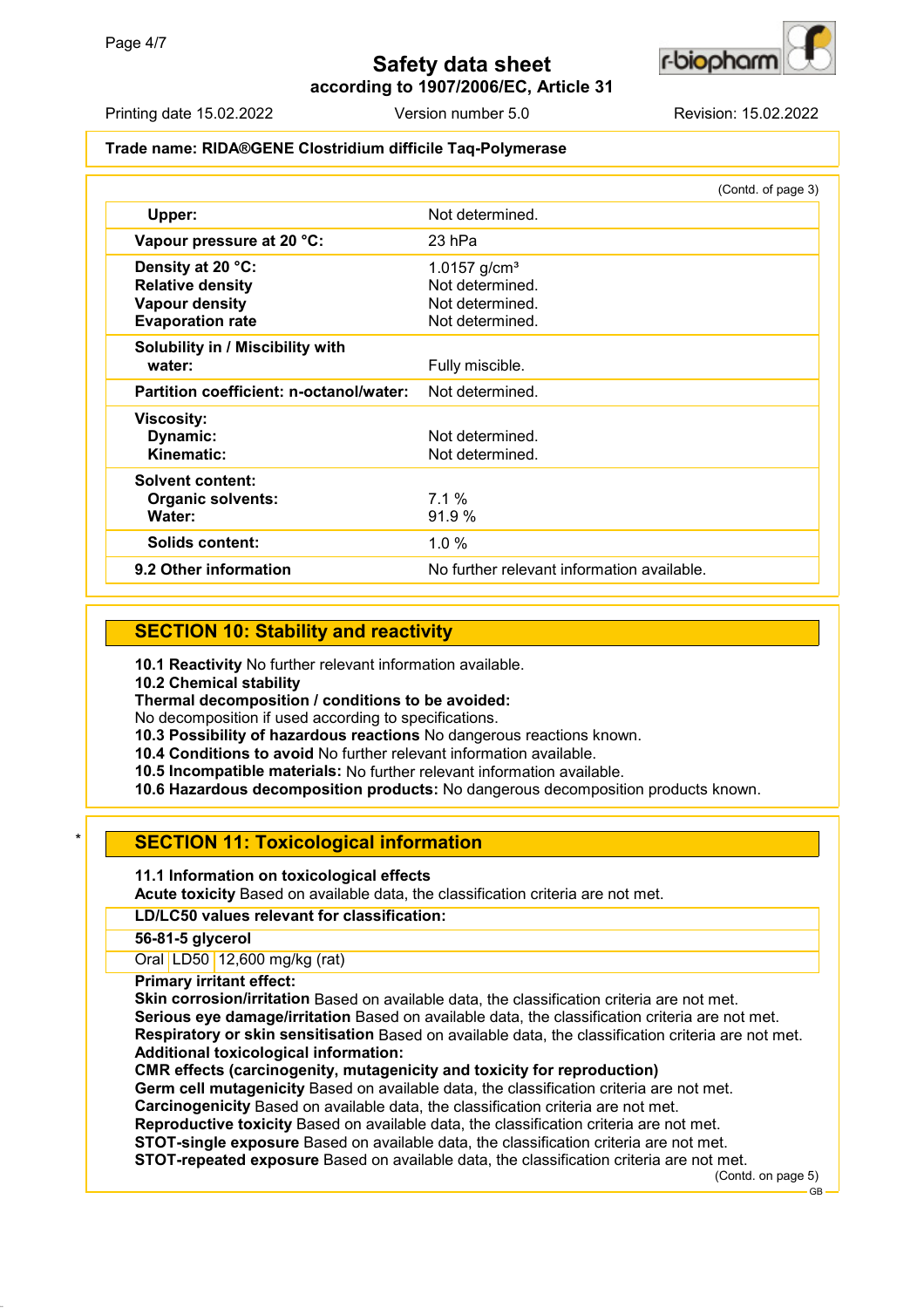

**according to 1907/2006/EC, Article 31**

Printing date 15.02.2022 Version number 5.0 Revision: 15.02.2022

## **Trade name: RIDA®GENE Clostridium difficile Taq-Polymerase**

**Aspiration hazard** Based on available data, the classification criteria are not met.

(Contd. of page 4)

# **SECTION 12: Ecological information**

### **12.1 Toxicity**

**Aquatic toxicity:** No further relevant information available.

**12.2 Persistence and degradability** No further relevant information available.

**12.3 Bioaccumulative potential** No further relevant information available.

**12.4 Mobility in soil** No further relevant information available.

### **Additional ecological information:**

**General notes:**

Water hazard class 1 (German Regulation) (Self-assessment): slightly hazardous for water Do not allow undiluted product or large quantities of it to reach ground water, water course or sewage system.

**12.5 Results of PBT and vPvB assessment PBT:** Not applicable. **vPvB:** Not applicable. **12.6 Other adverse effects** No further relevant information available.

# **SECTION 13: Disposal considerations**

**13.1 Waste treatment methods Recommendation** Disposal must be made according to official regulations.

**Uncleaned packaging:**

**Recommendation:** Disposal must be made according to official regulations.

**Recommended cleansing agents:** Water, if necessary together with cleansing agents.

| <b>SECTION 14: Transport information</b>                                   |                                                         |  |                    |
|----------------------------------------------------------------------------|---------------------------------------------------------|--|--------------------|
| 14.1 UN-Number<br>ADR, ADN, IMDG, IATA                                     | Void                                                    |  |                    |
| 14.2 UN proper shipping name<br>ADR, ADN, IMDG, IATA                       | Void                                                    |  |                    |
| 14.3 Transport hazard class(es)                                            |                                                         |  |                    |
| ADR, ADN, IMDG, IATA<br><b>Class</b>                                       | Void                                                    |  |                    |
| 14.4 Packing group<br>ADR, IMDG, IATA                                      | Void                                                    |  |                    |
| 14.5 Environmental hazards:<br><b>Marine pollutant:</b>                    | No                                                      |  |                    |
| 14.6 Special precautions for user                                          | Not applicable.                                         |  |                    |
| 14.7 Transport in bulk according to Annex II<br>of Marpol and the IBC Code | Not applicable.                                         |  |                    |
| <b>Transport/Additional information:</b>                                   | Not dangerous according to the above<br>specifications. |  |                    |
|                                                                            |                                                         |  | (Contd. on page 6) |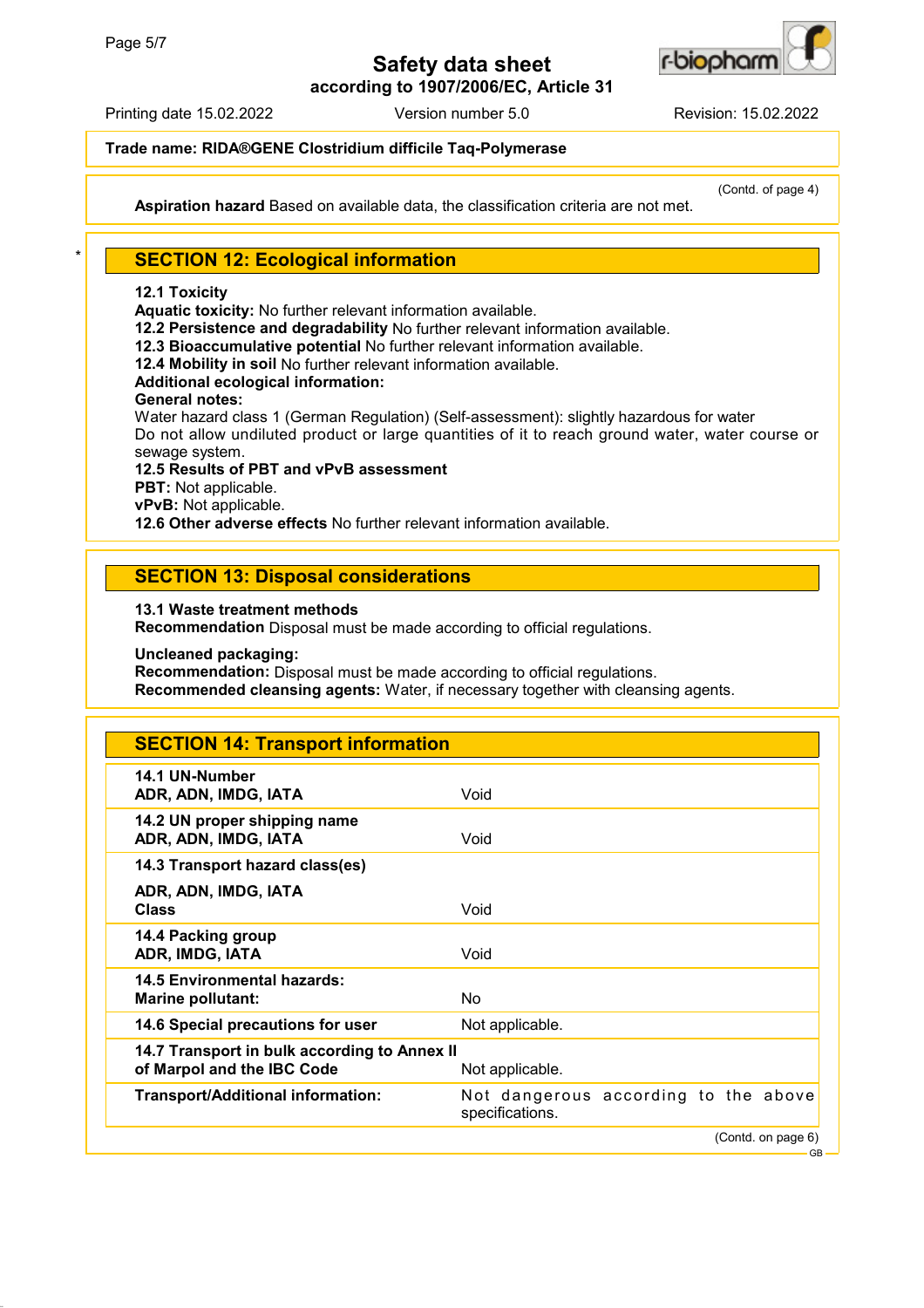

**according to 1907/2006/EC, Article 31**

Printing date 15.02.2022 Version number 5.0 Revision: 15.02.2022

**Trade name: RIDA®GENE Clostridium difficile Taq-Polymerase**

(Contd. of page 5)

**UN "Model Requlation":** Void

## **SECTION 15: Regulatory information**

**15.1 Safety, health and environmental regulations/legislation specific for the substance or mixture**

**Directive 2012/18/EU**

**Named dangerous substances - ANNEX I** None of the ingredients is listed.

**National regulations:**

**Waterhazard class:** Water hazard class 1 (Self-assessment): slightly hazardous for water. **15.2 Chemical safety assessment:** A Chemical Safety Assessment has not been carried out.

## **SECTION 16: Other information**

This information is based on our present knowledge. However, this shall not constitute a guarantee for any specific product features and shall not establish a legally valid contractual relationship.

**Department issuing SDS:** QS 0049-6151-8102-0 **Contact:** QS 0049-6151-8102-0

**Worldwide local emergency numbers** Argentina Spanish Local (City) Buenos Aires Americas 54-1159839431 Australia English Local (City) Sydney Oceania 61-290372994 Austria German Local (City) Vienna Europe 43-13649237 Belgium French Local (City) Brussels Europe 32-28083237 Brazil Portuguese Local (City) Rio De Janeiro Americas 55-2139581449 Brazil Portuguese Local (City) Sao Paulo Americas 55-1143491359 Brazil - Toll Free Portuguese Toll free Mobile-Enabled Americas 0800 892 0479 Bulgaria Bulgarian Local (City) Plovdiv Europe 359-32570104 Cayman Islands English Local (National) Americas 345-749-8392 Chile Spanish Local (City) Santiago Americas 56 2 2581 4934 China Mandarin Local (National) Asia 4001-204937 Colombia Spanish Toll Free Americas 01800-710-2151 Costa Rica Spanish Local (National) Americas 506-40003869 Croatia Croatian Local (City) Zagreb Europe 385-17776920 Czech Republic Czech Local (City) Prague Europe 420-228880039 Denmark Danish Local (National) Europe 45-69918573 Dominican Republic Spanish Local (City) Santo Domingo Americas (829) 956-7588 El Salvador Spanish Local (City) San Salvador Americas 503 2136 7633 Estonia Estonian Local (National) Europe 372-6681294 Finland Finnish Local (City) Helsinki Europe 358-942419014 France French National Europe 33-975181407 Germany German Local (City) Frankfurt Europe 49-69643508409 0800-181-7059 Greece Greek Local (City) Athens Europe 30-2111768478 Grenada English Local (City) St George Americas 1 (473) 230-0165 Guinea French Americas 224 660 71 03 00 Hong Kong Toll Free Asia 800-968-793 Hungary Hungarian Local (City) Budapest Europe 36-18088425 Iceland Icelandic Local (City) Reykjavik Europe 354 539 0655 India Hindi, Bengali, English Asia 000-800-100-7141 Indonesia Indonesian Toll Free Asia 001-803-017-9114 Ireland English Local (City) Dublin Europe 353-19014670 Israel Hebrew Local (City) Tel Aviv Asia 972-37630639 Italy Italian Local (City) Milan Europe 39-0245557031 800-789-767 Japan Japanese Local (City) Tokyo Asia 81-345209637

(Contd. on page 7)

GB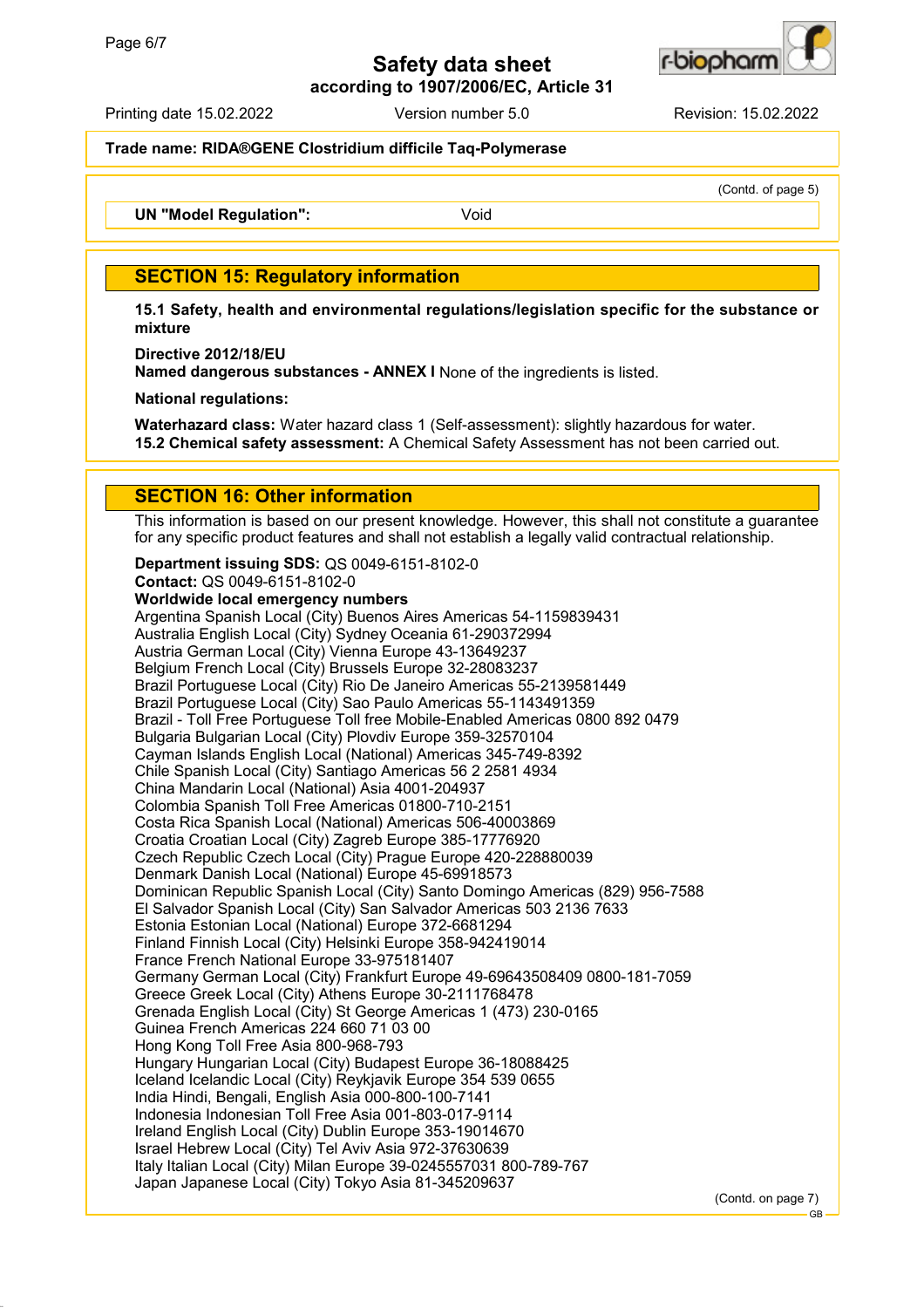



## Printing date 15.02.2022 Version number 5.0 Revision: 15.02.2022

## **Trade name: RIDA®GENE Clostridium difficile Taq-Polymerase**

|                                                                                                                               | (Contd. of page 6) |  |
|-------------------------------------------------------------------------------------------------------------------------------|--------------------|--|
| Latvia Latvian Lettish Local (City) Riga Europe 371-66165504                                                                  |                    |  |
| Lithuania Lithuanian Local (City) Vilnius Europe 370-52140238                                                                 |                    |  |
| Luxembourg French and German Europe 352-20202416                                                                              |                    |  |
| Macedonia Macedonian Local (City) Skopje Europe 389 2 551 7456                                                                |                    |  |
| Malaysia Malay Local (City) Kuala Lumpur Asia 60-39212579 41-800-815-308                                                      |                    |  |
|                                                                                                                               |                    |  |
| Mexico Spanish Americas 01-800-681-9531                                                                                       |                    |  |
| Netherlands Dutch Europe 31-858880596                                                                                         |                    |  |
| New Zealand English Local (City) Auckland Oceania 64-98010034                                                                 |                    |  |
| Nigeria Hausa Local (City) Lagos Europe 234 1 227 8883                                                                        |                    |  |
| Panama Spanish Local (National) Americas 507-8322475                                                                          |                    |  |
| Peru Spanish Local (City) Lima Americas 51-17071295                                                                           |                    |  |
| Philippines Tagalog Local (City) Manila Asia 1-800-1-116-1020                                                                 |                    |  |
| Poland Polish Local (City) Warsaw Europe 48-223988029                                                                         |                    |  |
| Portugal Portuguese Local (National) Europe 351-308801773                                                                     |                    |  |
| Romania Romanian Local (National) Europe 40-37-6300026                                                                        |                    |  |
| Russia RussianToll Free Mobile-Enabled Asia 8-800-100-6346                                                                    |                    |  |
| Saudi Arabia Arabic and English CHEMTREC DID Only Asia 966-8111095861                                                         |                    |  |
|                                                                                                                               |                    |  |
| Singapore English and Mandarin Asia 65-31581349 or 800-101-2201                                                               |                    |  |
| Slovakia Slovak Local (City) Bratislava Europe 421-233057972                                                                  |                    |  |
| Slovenia Slovenian Local (City) Ljubljana Europe 38-618888016                                                                 |                    |  |
| South Africa English Toll Free Africa 0-800-983-611                                                                           |                    |  |
| South Korea Korean Toll Free Asia 003-0813-2549 and 080-822-1374                                                              |                    |  |
| Spain Spanish Local (City) Barcelona Europe 34-931768545 and 900-868538                                                       |                    |  |
| Sweden Swedish Local (City) Stockholm Europe 46-852503403                                                                     |                    |  |
| Switzerland German and French and Italian Zurich Europe 41-435082011                                                          |                    |  |
| Taiwan Mandarin Local (City) Taipei Asia 886-2-7741-4207 and 00801-14-8954                                                    |                    |  |
| Thailand Thai Toll Free Asia 01-800-13-203-9987                                                                               |                    |  |
| Trinidad and Tobago English Local (National) Americas 1-868-224-5716                                                          |                    |  |
| Turkey Turkish Local (City) Istanbul Europe 90-212-7055340                                                                    |                    |  |
| Ukraine Ukrainian Europe 380-947101374                                                                                        |                    |  |
| United Kingdom English Local (City) London Europe 44-870-8200418 and 44-2038073798                                            |                    |  |
| Abbreviations and acronyms:                                                                                                   |                    |  |
| RID: Règlement international concernant le transport des marchandises dangereuses par chemin de fer (Regulations              |                    |  |
| Concerning the International Transport of Dangerous Goods by Rail)                                                            |                    |  |
| ICAO: International Civil Aviation Organisation                                                                               |                    |  |
| ADR: Accord relatif au transport international des marchandises dangereuses par route (European Agreement Concerning          |                    |  |
| the International Carriage of Dangerous Goods by Road)                                                                        |                    |  |
| IMDG: International Maritime Code for Dangerous Goods                                                                         |                    |  |
| IATA: International Air Transport Association<br>GHS: Globally Harmonised System of Classification and Labelling of Chemicals |                    |  |
| <b>EINECS: European Inventory of Existing Commercial Chemical Substances</b>                                                  |                    |  |
| <b>ELINCS: European List of Notified Chemical Substances</b>                                                                  |                    |  |
| CAS: Chemical Abstracts Service (division of the American Chemical Society)                                                   |                    |  |
| LC50: Lethal concentration, 50 percent                                                                                        |                    |  |
| LD50: Lethal dose, 50 percent                                                                                                 |                    |  |
| PBT: Persistent, Bioaccumulative and Toxic                                                                                    |                    |  |
| vPvB: very Persistent and very Bioaccumulative                                                                                |                    |  |
| * Data compared to the previous version altered.                                                                              |                    |  |
|                                                                                                                               | <b>GB</b>          |  |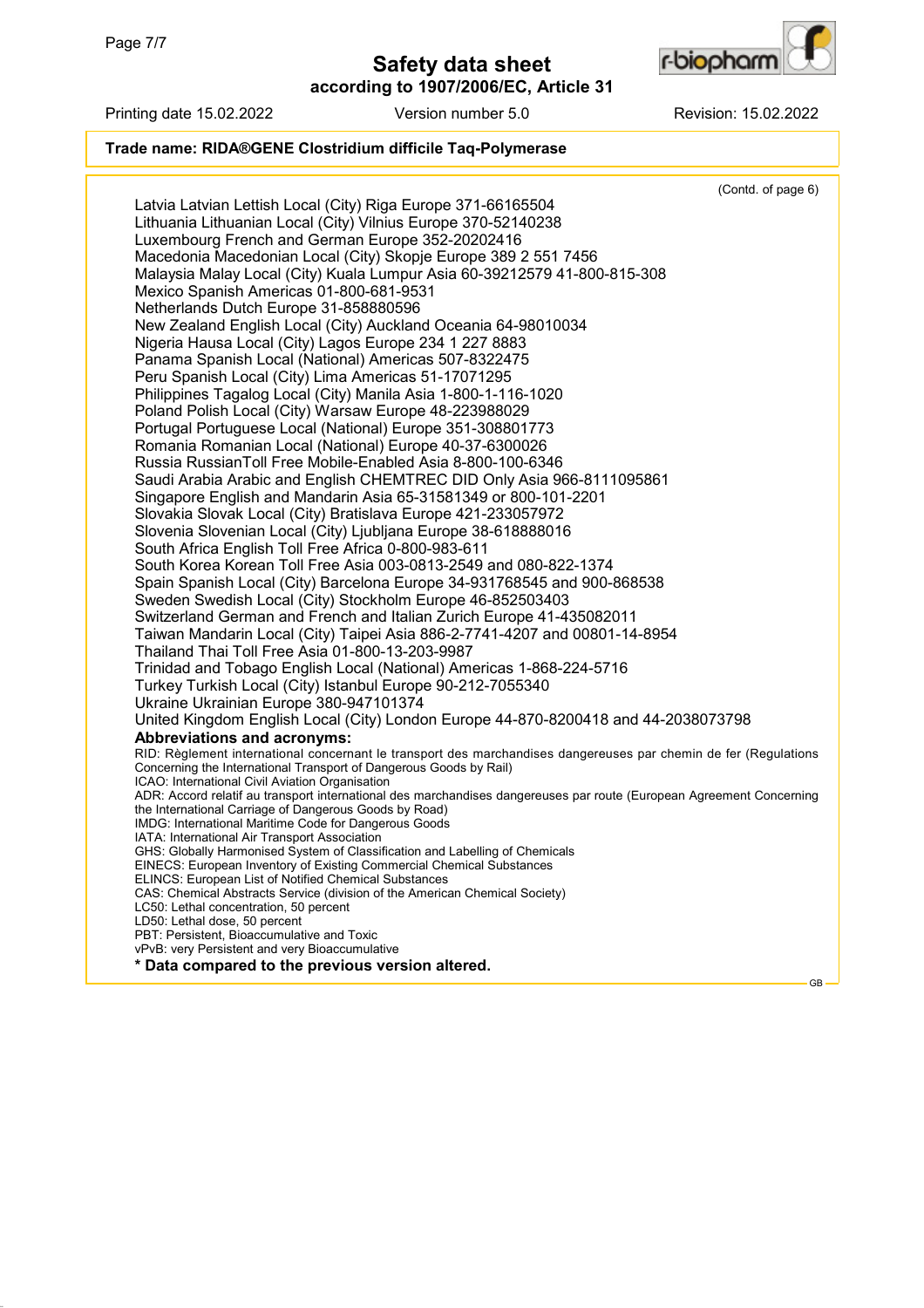

**according to 1907/2006/EC, Article 31**

Printing date 15.02.2022 Version number 5.0 Revision: 15.02.2022

# **SECTION 1: Identification of the substance/mixture and of the company/ undertaking**

### **1.1 Product identifier**

### **Trade name: RIDA®GENE Clostridium difficile Internal Control DNA**

**Article number:** PGZ0835IC

**1.2 Relevant identified uses of the substance or mixture and uses advised against** No further relevant information available.

**Application of the substance / the preparation:** In vitro

**1.3 Details of the supplier of the safety data sheet Manufacturer/Supplier:** R-Biopharm AG An der neuen Bergstraße 17 D-64297 Darmstadt

**Further information obtainable from:** e-mail: info@r-biopharm.de **1.4 Emergency telephone number:**

CHEMTREC (worldwide): +1 703-741-5970 / 1-800-424-9300 CHEMTREC (United Kingdom): 44-870-8200418 and 44-2038073798 (toll free) For additional worldwide local emergency numbers refer to section 16.

## **SECTION 2: Hazards identification**

**2.1 Classification of the substance or mixture Classification according to Regulation (EC) No 1272/2008** The product is not classified, according to the CLP regulation.

#### **2.2 Label elements**

**Labelling according to Regulation (EC) No 1272/2008** Void **Hazard pictograms** Void **Signal word** Void **Hazard statements** Void **2.3 Other hazards Results of PBT and vPvB assessment PBT:** Not applicable. **vPvB:** Not applicable.

## **SECTION 3: Composition/information on ingredients**

**3.2 Chemical characterisation: Mixtures Description:** Mixture of substances with nonhazardous additions.

**Dangerous components:** Void **Additional information:** For the wording of the listed hazard phrases refer to section 16.

# **SECTION 4: First aid measures**

**4.1 Description of first aid measures General information:** No special measures required. **After inhalation:** Supply fresh air; consult doctor in case of complaints. **After skin contact:** Immediately wash with water and soap and rinse thoroughly. **After eye contact:** Rinse opened eye for several minutes under running water. **After swallowing:** If symptoms persist consult doctor. **4.2 Most important symptoms and effects, both acute and delayed** No further relevant information available.

(Contd. on page 2)

GB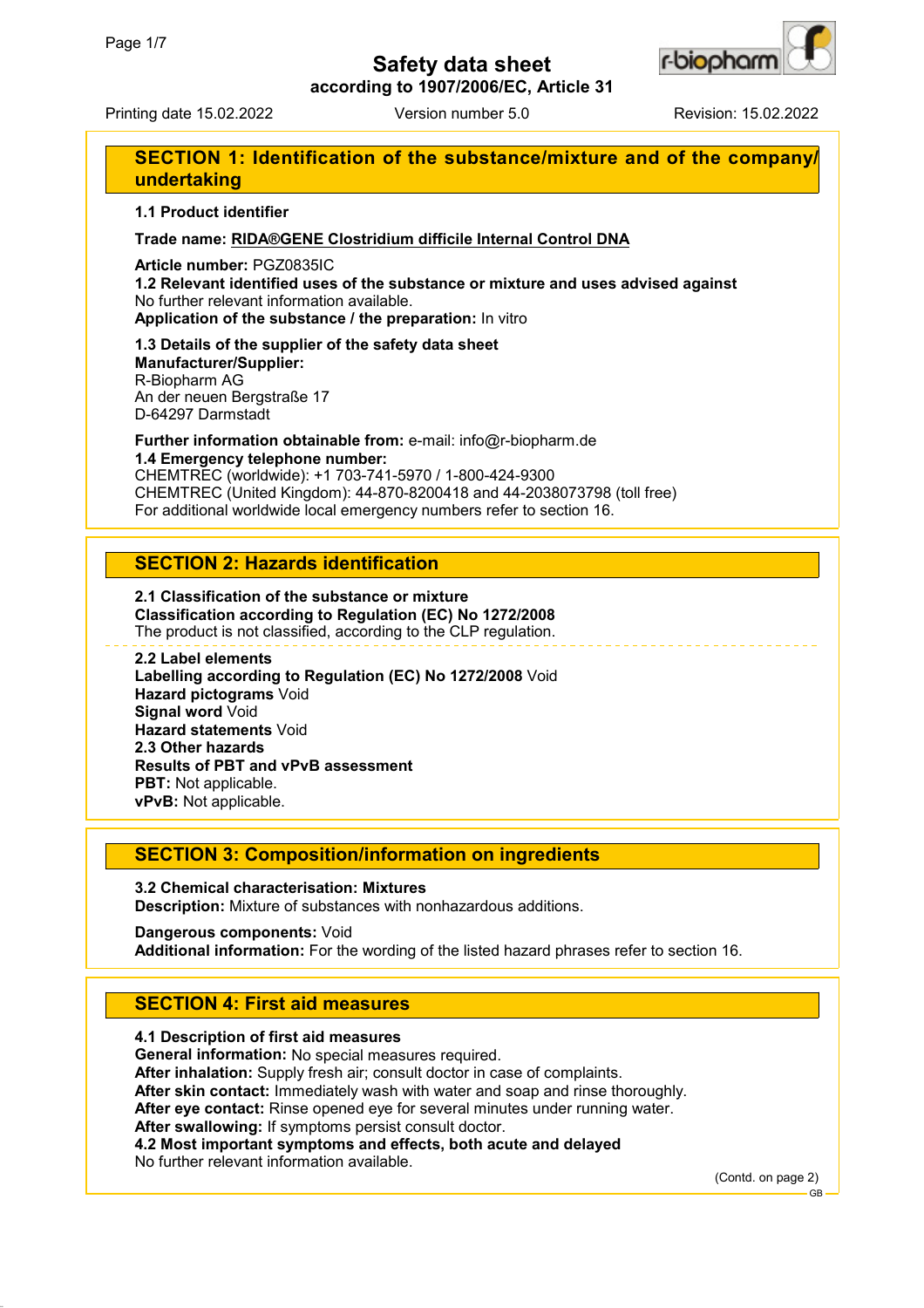

**according to 1907/2006/EC, Article 31**

Printing date 15.02.2022 Version number 5.0 Revision: 15.02.2022

### **Trade name: RIDA®GENE Clostridium difficile Internal Control DNA**

(Contd. of page 1)

**4.3 Indication of any immediate medical attention and special treatment needed** No further relevant information available.

## **SECTION 5: Firefighting measures**

### **5.1 Extinguishing media**

**Suitable extinguishing agents:** Use fire extinguishing methods suitable to surrounding conditions. **5.2 Special hazards arising from the substance or mixture**

No further relevant information available.

**5.3 Advice for firefighters**

**Protective equipment:** No special measures required.

## **SECTION 6: Accidental release measures**

**6.1 Personal precautions, protective equipment and emergency procedures** Wear protective clothing. **6.2 Environmental precautions:** Dilute with plenty of water. Do not allow to enter sewers/ surface or ground water. **6.3 Methods and material for containment and cleaning up:** Absorb with liquid-binding material (sand, diatomite, acid binders, universal binders, sawdust). **6.4 Reference to other sections** No dangerous substances are released. See Section 7 for information on safe handling. See Section 8 for information on personal protection equipment. See Section 13 for disposal information.

# **SECTION 7: Handling and storage**

**7.1 Precautions for safe handling** No special measures required. **Information about fire - and explosion protection:** No special measures required.

**7.2 Conditions for safe storage, including any incompatibilities Storage:**

**Requirements to be met by storerooms and receptacles:** No special requirements. **Information about storage in one common storage facility:** Not required. **Further information about storage conditions:** None.

**7.3 Specific end use(s)** No further relevant information available.

# **SECTION 8: Exposure controls/personal protection**

### **8.1 Control parameters**

**Additional information about design of technical facilities:** No further data; see item 7. **Ingredients with limit values that require monitoring at the workplace:**

The product does not contain any relevant quantities of materials with critical values that have to be monitored at the workplace.

**Additional information:** The lists valid during the making were used as basis.

### **8.2 Exposure controls**

**Personal protective equipment:**

## **General protective and hygienic measures:**

The usual precautionary measures are to be adhered to when handling chemicals. **Respiratory protection:** Not required.

(Contd. on page 3)

GB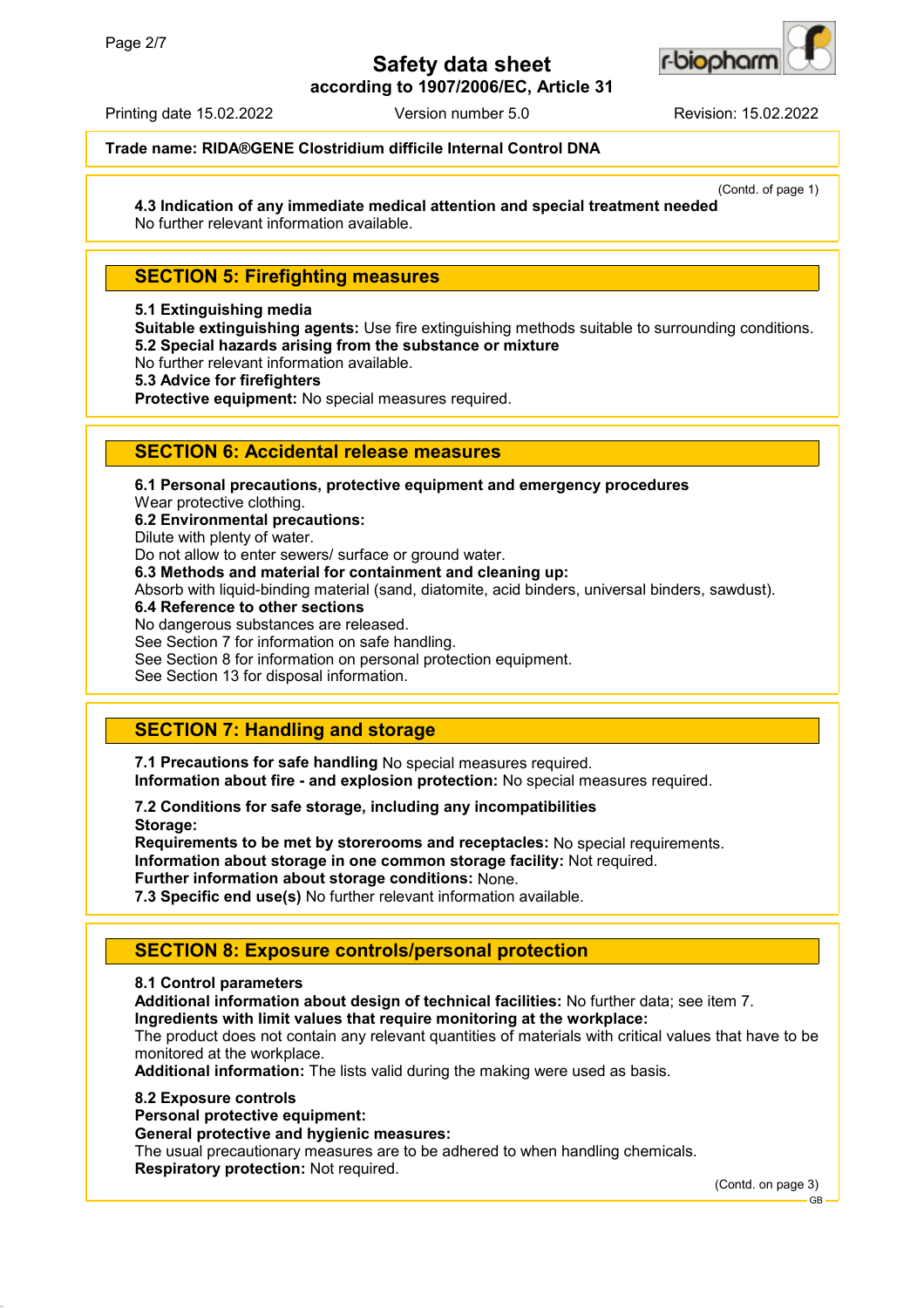**according to 1907/2006/EC, Article 31**





r-b**io**ohan

### **Trade name: RIDA®GENE Clostridium difficile Internal Control DNA**

**Protection of hands:**

(Contd. of page 2)

GB

The glove material has to be impermeable and resistant to the product/ the substance/ the preparation.

Due to missing tests no recommendation to the glove material can be given for the product/ the preparation/ the chemical mixture.

Selection of the glove material on consideration of the penetration times, rates of diffusion and the degradation

### **Material of gloves**

The selection of the suitable gloves does not only depend on the material, but also on further marks of quality and varies from manufacturer to manufacturer. As the product is a preparation of several substances, the resistance of the glove material can not be calculated in advance and has therefore to be checked prior to the application.

### **Penetration time of glove material**

The exact break trough time has to be found out by the manufacturer of the protective gloves and has to be observed.

**For the permanent contact gloves made of the following materials are suitable:**

The exact break trough time has to be found out by the manufacturer of the protective gloves and has to be observed.

**As protection from splashes gloves made of the following materials are suitable:**

The exact break trough time has to be found out by the manufacturer of the protective gloves and has to be observed.

**Eye protection:** Goggles recommended during refilling

| Appearance:<br>Form:<br>Fluid<br>Colour:<br>Colourless<br>Odour:<br>Characteristic<br><b>Odour threshold:</b><br>Not determined.<br>pH-value at 20 °C:<br>8<br><b>Change in condition</b><br>0 °C<br><b>Melting point/freezing point:</b><br>Initial boiling point and boiling range: 100 °C<br>Flash point:<br>Not applicable.<br>Flammability (solid, gas):<br>Not applicable.<br>Not determined.<br><b>Decomposition temperature:</b><br>Auto-ignition temperature:<br>Product is not selfigniting.<br><b>Explosive properties:</b><br>Product does not present an explosion hazard.<br>Lower:<br>Not determined.<br>Not determined.<br>Upper:<br>23 hPa<br>$0.997$ g/cm <sup>3</sup><br><b>Relative density</b><br>Not determined. | 9.1 Information on basic physical and chemical properties<br><b>General Information</b> |                 |
|----------------------------------------------------------------------------------------------------------------------------------------------------------------------------------------------------------------------------------------------------------------------------------------------------------------------------------------------------------------------------------------------------------------------------------------------------------------------------------------------------------------------------------------------------------------------------------------------------------------------------------------------------------------------------------------------------------------------------------------|-----------------------------------------------------------------------------------------|-----------------|
|                                                                                                                                                                                                                                                                                                                                                                                                                                                                                                                                                                                                                                                                                                                                        |                                                                                         |                 |
|                                                                                                                                                                                                                                                                                                                                                                                                                                                                                                                                                                                                                                                                                                                                        |                                                                                         |                 |
|                                                                                                                                                                                                                                                                                                                                                                                                                                                                                                                                                                                                                                                                                                                                        |                                                                                         |                 |
|                                                                                                                                                                                                                                                                                                                                                                                                                                                                                                                                                                                                                                                                                                                                        |                                                                                         |                 |
|                                                                                                                                                                                                                                                                                                                                                                                                                                                                                                                                                                                                                                                                                                                                        |                                                                                         |                 |
|                                                                                                                                                                                                                                                                                                                                                                                                                                                                                                                                                                                                                                                                                                                                        |                                                                                         |                 |
|                                                                                                                                                                                                                                                                                                                                                                                                                                                                                                                                                                                                                                                                                                                                        |                                                                                         |                 |
|                                                                                                                                                                                                                                                                                                                                                                                                                                                                                                                                                                                                                                                                                                                                        |                                                                                         |                 |
|                                                                                                                                                                                                                                                                                                                                                                                                                                                                                                                                                                                                                                                                                                                                        |                                                                                         |                 |
|                                                                                                                                                                                                                                                                                                                                                                                                                                                                                                                                                                                                                                                                                                                                        |                                                                                         |                 |
|                                                                                                                                                                                                                                                                                                                                                                                                                                                                                                                                                                                                                                                                                                                                        |                                                                                         |                 |
|                                                                                                                                                                                                                                                                                                                                                                                                                                                                                                                                                                                                                                                                                                                                        |                                                                                         |                 |
|                                                                                                                                                                                                                                                                                                                                                                                                                                                                                                                                                                                                                                                                                                                                        |                                                                                         |                 |
|                                                                                                                                                                                                                                                                                                                                                                                                                                                                                                                                                                                                                                                                                                                                        |                                                                                         |                 |
| Vapour pressure at 20 °C:<br>Density at 20 °C:                                                                                                                                                                                                                                                                                                                                                                                                                                                                                                                                                                                                                                                                                         | <b>Explosion limits:</b>                                                                |                 |
|                                                                                                                                                                                                                                                                                                                                                                                                                                                                                                                                                                                                                                                                                                                                        |                                                                                         |                 |
|                                                                                                                                                                                                                                                                                                                                                                                                                                                                                                                                                                                                                                                                                                                                        |                                                                                         |                 |
|                                                                                                                                                                                                                                                                                                                                                                                                                                                                                                                                                                                                                                                                                                                                        |                                                                                         |                 |
|                                                                                                                                                                                                                                                                                                                                                                                                                                                                                                                                                                                                                                                                                                                                        |                                                                                         |                 |
|                                                                                                                                                                                                                                                                                                                                                                                                                                                                                                                                                                                                                                                                                                                                        |                                                                                         |                 |
|                                                                                                                                                                                                                                                                                                                                                                                                                                                                                                                                                                                                                                                                                                                                        | <b>Vapour density</b>                                                                   | Not determined. |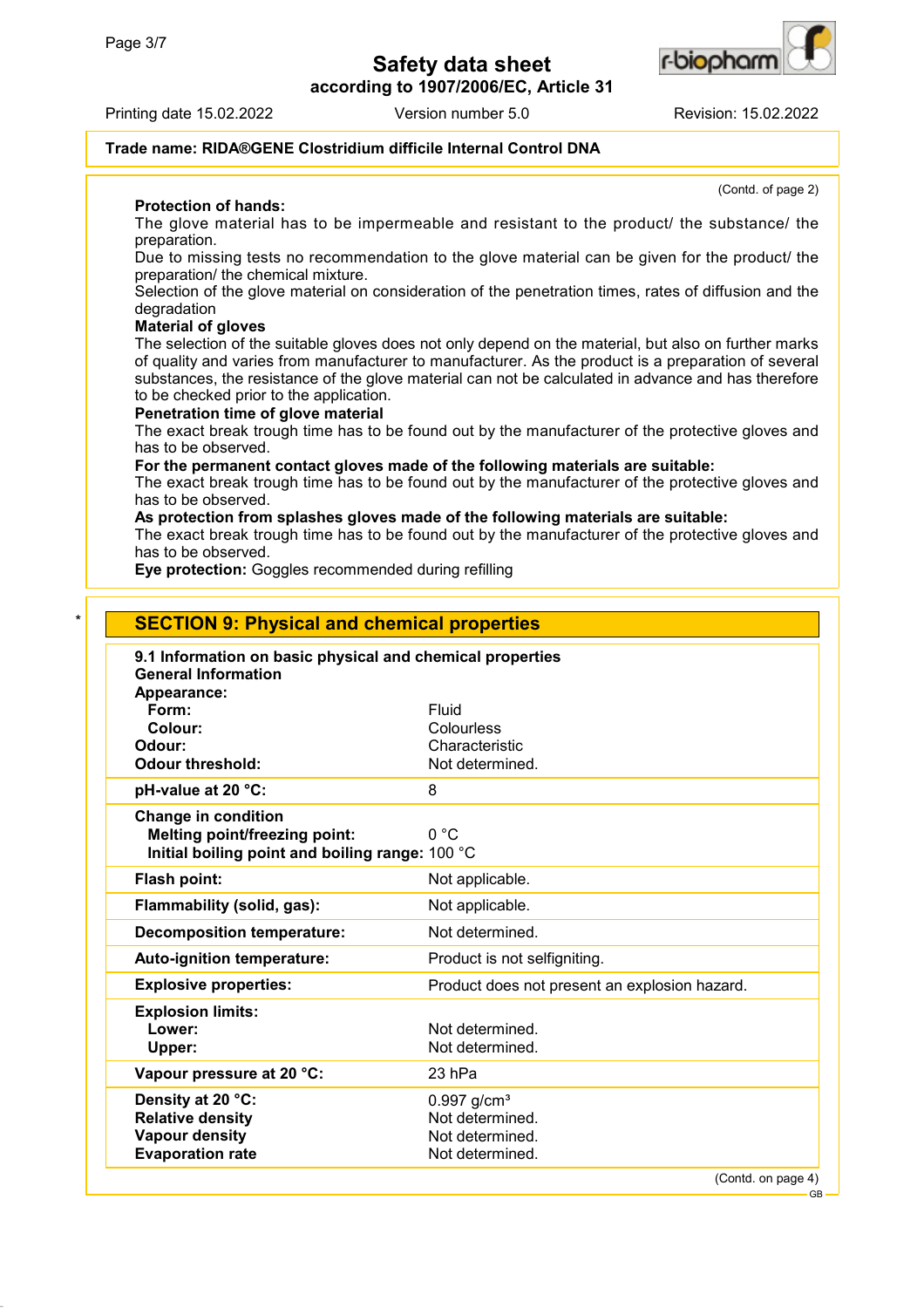



Printing date 15.02.2022 Version number 5.0 Revision: 15.02.2022

### **Trade name: RIDA®GENE Clostridium difficile Internal Control DNA**

|                                             | (Contd. of page 3)                         |
|---------------------------------------------|--------------------------------------------|
| Solubility in / Miscibility with<br>water:  | Fully miscible.                            |
| Partition coefficient: n-octanol/water:     | Not determined.                            |
| <b>Viscosity:</b><br>Dynamic:<br>Kinematic: | Not determined.<br>Not determined.         |
| <b>Solvent content:</b><br>Water:           | 95.0%                                      |
| Solids content:                             | 5.0%                                       |
| 9.2 Other information                       | No further relevant information available. |

# **SECTION 10: Stability and reactivity**

**10.1 Reactivity** No further relevant information available.

**10.2 Chemical stability**

**Thermal decomposition / conditions to be avoided:**

No decomposition if used according to specifications.

**10.3 Possibility of hazardous reactions** No dangerous reactions known.

**10.4 Conditions to avoid** No further relevant information available.

**10.5 Incompatible materials:** No further relevant information available.

**10.6 Hazardous decomposition products:** No dangerous decomposition products known.

## **SECTION 11: Toxicological information**

**11.1 Information on toxicological effects**

**Acute toxicity** Based on available data, the classification criteria are not met. **Primary irritant effect:**

**Skin corrosion/irritation** Based on available data, the classification criteria are not met. **Serious eye damage/irritation** Based on available data, the classification criteria are not met. **Respiratory or skin sensitisation** Based on available data, the classification criteria are not met. **Additional toxicological information:**

**CMR effects (carcinogenity, mutagenicity and toxicity for reproduction)**

**Germ cell mutagenicity** Based on available data, the classification criteria are not met. **Carcinogenicity** Based on available data, the classification criteria are not met.

**Reproductive toxicity** Based on available data, the classification criteria are not met.

**STOT-single exposure** Based on available data, the classification criteria are not met.

**STOT-repeated exposure** Based on available data, the classification criteria are not met.

**Aspiration hazard** Based on available data, the classification criteria are not met.

# **SECTION 12: Ecological information**

**12.1 Toxicity**

**Aquatic toxicity:** No further relevant information available.

**12.2 Persistence and degradability** No further relevant information available.

**12.3 Bioaccumulative potential** No further relevant information available.

**12.4 Mobility in soil** No further relevant information available.

(Contd. on page 5)

GB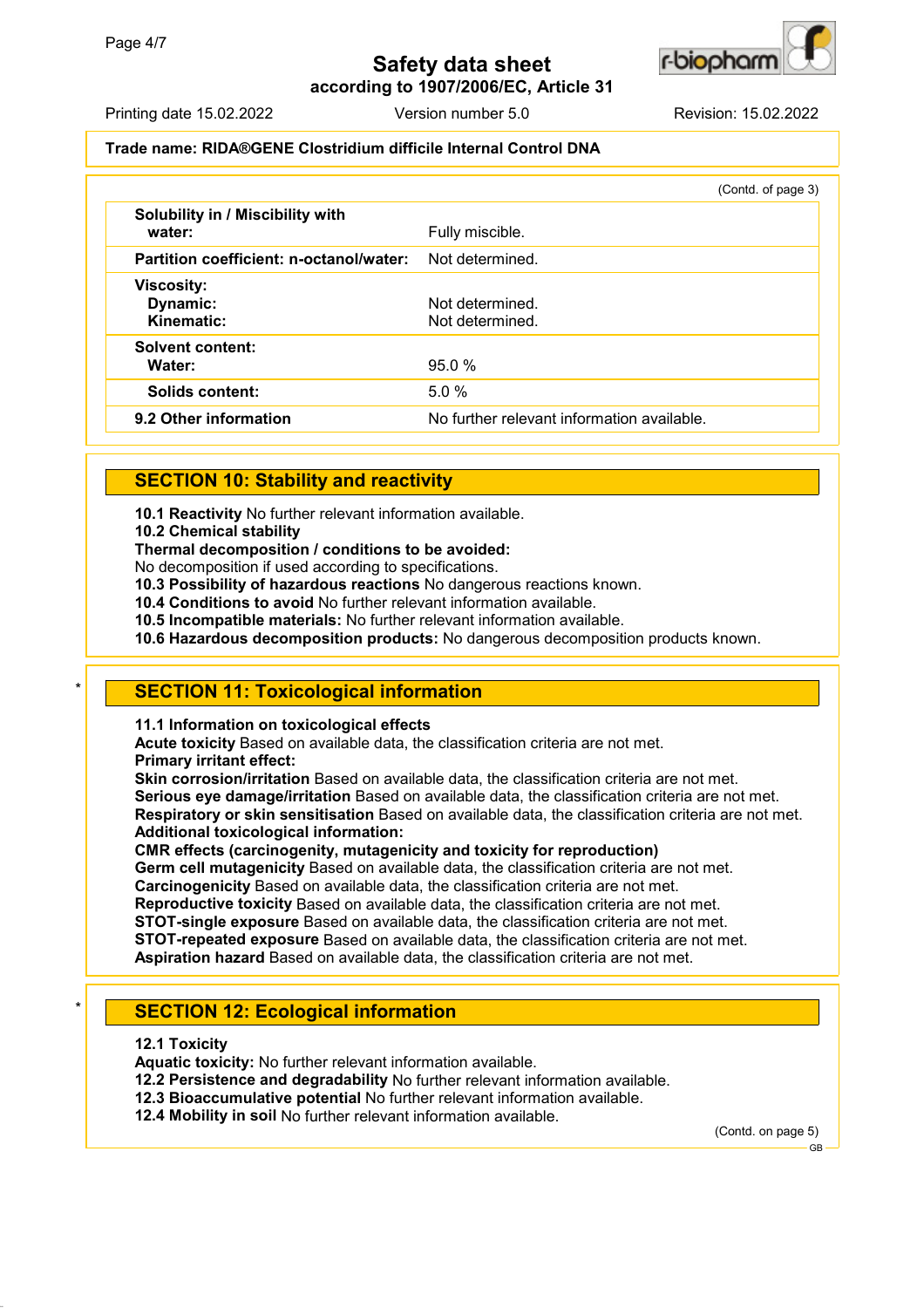

**according to 1907/2006/EC, Article 31**

Printing date 15.02.2022 Version number 5.0 Revision: 15.02.2022

## **Trade name: RIDA®GENE Clostridium difficile Internal Control DNA**

(Contd. of page 4)

### **Additional ecological information:**

**General notes:**

Water hazard class 1 (German Regulation) (Self-assessment): slightly hazardous for water Do not allow undiluted product or large quantities of it to reach ground water, water course or sewage system.

## **12.5 Results of PBT and vPvB assessment**

**PBT:** Not applicable.

**vPvB:** Not applicable.

**12.6 Other adverse effects** No further relevant information available.

## **SECTION 13: Disposal considerations**

**13.1 Waste treatment methods**

**Recommendation** Disposal must be made according to official regulations.

**Uncleaned packaging:**

**Recommendation:** Disposal must be made according to official regulations. **Recommended cleansing agents:** Water, if necessary together with cleansing agents.

# **SECTION 14: Transport information**

| 14.1 UN-Number<br>ADR, ADN, IMDG, IATA                                     | Void                                                    |
|----------------------------------------------------------------------------|---------------------------------------------------------|
| 14.2 UN proper shipping name<br>ADR, ADN, IMDG, IATA                       | Void                                                    |
| 14.3 Transport hazard class(es)                                            |                                                         |
| ADR, ADN, IMDG, IATA<br><b>Class</b>                                       | Void                                                    |
| 14.4 Packing group<br>ADR, IMDG, IATA                                      | Void                                                    |
| 14.5 Environmental hazards:<br>Marine pollutant:                           | No                                                      |
| 14.6 Special precautions for user                                          | Not applicable.                                         |
| 14.7 Transport in bulk according to Annex II<br>of Marpol and the IBC Code | Not applicable.                                         |
| <b>Transport/Additional information:</b>                                   | Not dangerous according to the above<br>specifications. |
| <b>UN "Model Regulation":</b>                                              | Void                                                    |
|                                                                            |                                                         |

## **SECTION 15: Regulatory information**

**15.1 Safety, health and environmental regulations/legislation specific for the substance or mixture**

**Directive 2012/18/EU**

**Named dangerous substances - ANNEX I** None of the ingredients is listed.

**National regulations:**

**Waterhazard class:** Water hazard class 1 (Self-assessment): slightly hazardous for water.

(Contd. on page 6)

GB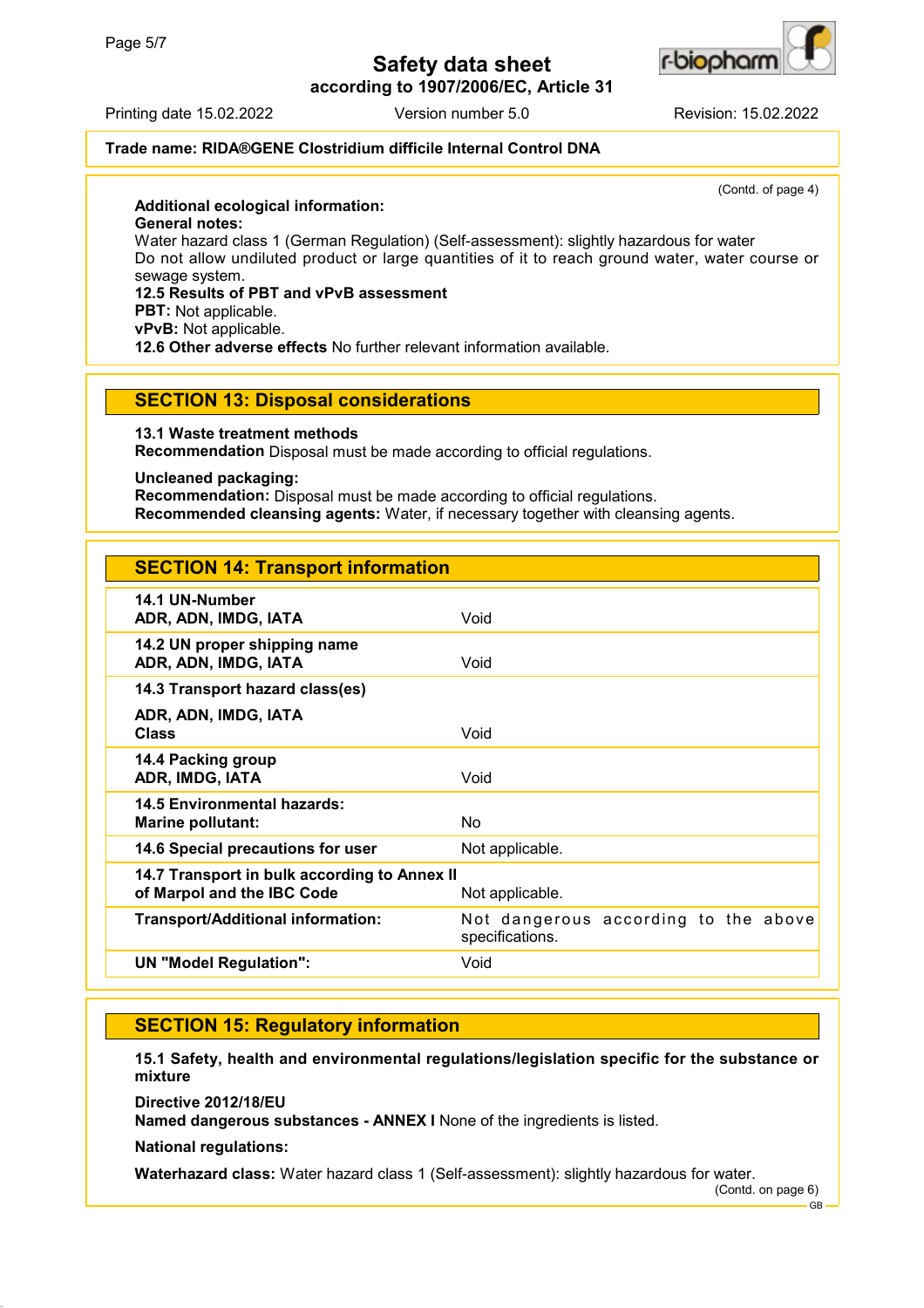

**according to 1907/2006/EC, Article 31**

Printing date 15.02.2022 Version number 5.0 Revision: 15.02.2022

## **Trade name: RIDA®GENE Clostridium difficile Internal Control DNA**

(Contd. of page 5)

**15.2 Chemical safety assessment:** A Chemical Safety Assessment has not been carried out.

## **SECTION 16: Other information**

This information is based on our present knowledge. However, this shall not constitute a guarantee for any specific product features and shall not establish a legally valid contractual relationship.

**Department issuing SDS:** QS 0049-6151-8102-0 **Contact:** QS 0049-6151-8102-0 **Worldwide local emergency numbers** Argentina Spanish Local (City) Buenos Aires Americas 54-1159839431 Australia English Local (City) Sydney Oceania 61-290372994 Austria German Local (City) Vienna Europe 43-13649237 Belgium French Local (City) Brussels Europe 32-28083237 Brazil Portuguese Local (City) Rio De Janeiro Americas 55-2139581449 Brazil Portuguese Local (City) Sao Paulo Americas 55-1143491359 Brazil - Toll Free Portuguese Toll free Mobile-Enabled Americas 0800 892 0479 Bulgaria Bulgarian Local (City) Plovdiv Europe 359-32570104 Cayman Islands English Local (National) Americas 345-749-8392 Chile Spanish Local (City) Santiago Americas 56 2 2581 4934 China Mandarin Local (National) Asia 4001-204937 Colombia Spanish Toll Free Americas 01800-710-2151 Costa Rica Spanish Local (National) Americas 506-40003869 Croatia Croatian Local (City) Zagreb Europe 385-17776920 Czech Republic Czech Local (City) Prague Europe 420-228880039 Denmark Danish Local (National) Europe 45-69918573 Dominican Republic Spanish Local (City) Santo Domingo Americas (829) 956-7588 El Salvador Spanish Local (City) San Salvador Americas 503 2136 7633 Estonia Estonian Local (National) Europe 372-6681294 Finland Finnish Local (City) Helsinki Europe 358-942419014 France French National Europe 33-975181407 Germany German Local (City) Frankfurt Europe 49-69643508409 0800-181-7059 Greece Greek Local (City) Athens Europe 30-2111768478 Grenada English Local (City) St George Americas 1 (473) 230-0165 Guinea French Americas 224 660 71 03 00 Hong Kong Toll Free Asia 800-968-793 Hungary Hungarian Local (City) Budapest Europe 36-18088425 Iceland Icelandic Local (City) Reykjavik Europe 354 539 0655 India Hindi, Bengali, English Asia 000-800-100-7141 Indonesia Indonesian Toll Free Asia 001-803-017-9114 Ireland English Local (City) Dublin Europe 353-19014670 Israel Hebrew Local (City) Tel Aviv Asia 972-37630639 Italy Italian Local (City) Milan Europe 39-0245557031 800-789-767 Japan Japanese Local (City) Tokyo Asia 81-345209637 Latvia Latvian Lettish Local (City) Riga Europe 371-66165504 Lithuania Lithuanian Local (City) Vilnius Europe 370-52140238 Luxembourg French and German Europe 352-20202416 Macedonia Macedonian Local (City) Skopje Europe 389 2 551 7456 Malaysia Malay Local (City) Kuala Lumpur Asia 60-39212579 41-800-815-308 Mexico Spanish Americas 01-800-681-9531 Netherlands Dutch Europe 31-858880596 New Zealand English Local (City) Auckland Oceania 64-98010034 Nigeria Hausa Local (City) Lagos Europe 234 1 227 8883 Panama Spanish Local (National) Americas 507-8322475 Peru Spanish Local (City) Lima Americas 51-17071295 Philippines Tagalog Local (City) Manila Asia 1-800-1-116-1020 Poland Polish Local (City) Warsaw Europe 48-223988029 Portugal Portuguese Local (National) Europe 351-308801773 Romania Romanian Local (National) Europe 40-37-6300026